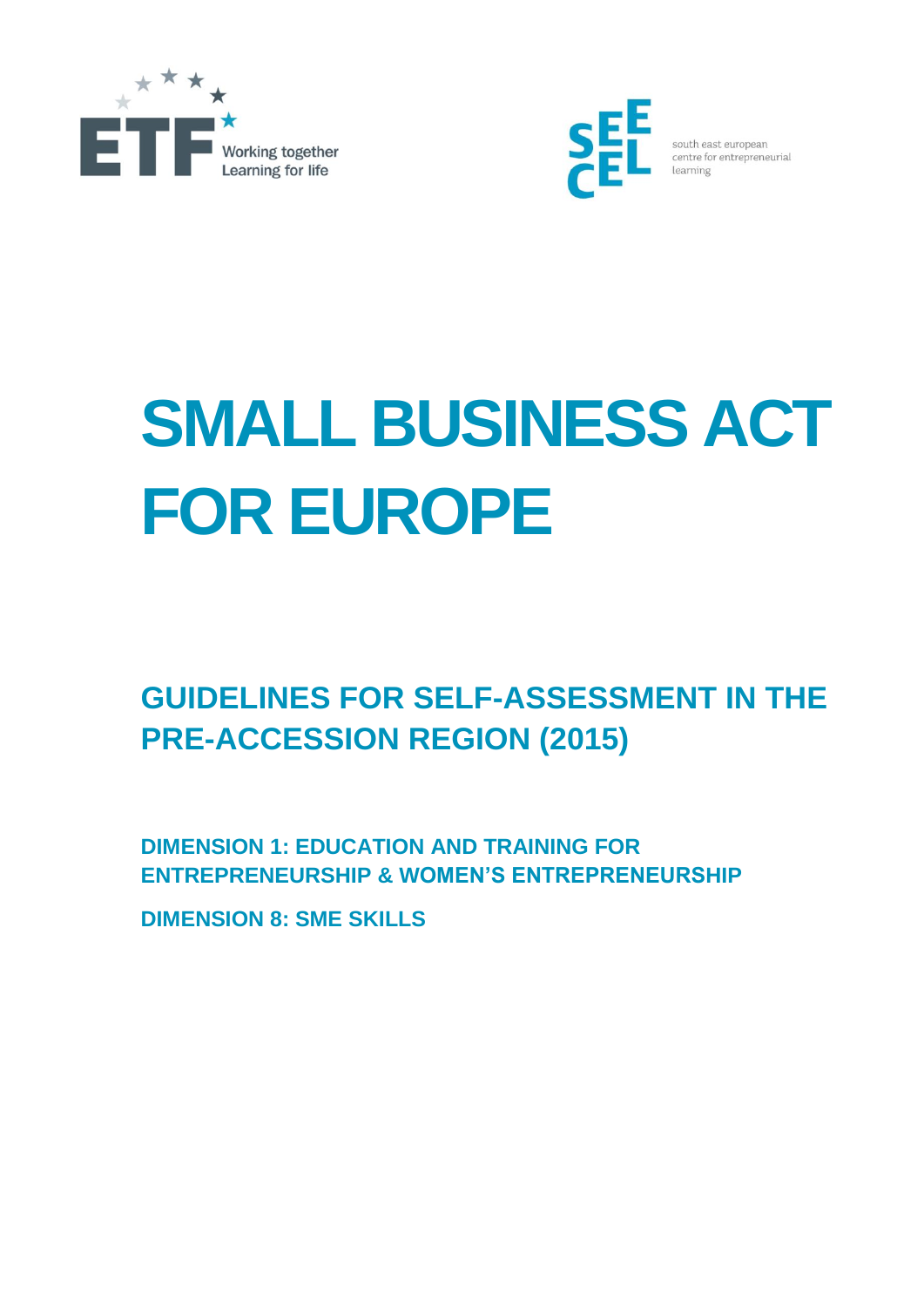# **Contents**

| 1 <sub>1</sub>                                                                                     |  |
|----------------------------------------------------------------------------------------------------|--|
| 2.                                                                                                 |  |
| 3.                                                                                                 |  |
| 4.                                                                                                 |  |
| 5.                                                                                                 |  |
| 6.                                                                                                 |  |
| 7.                                                                                                 |  |
|                                                                                                    |  |
|                                                                                                    |  |
|                                                                                                    |  |
|                                                                                                    |  |
|                                                                                                    |  |
|                                                                                                    |  |
|                                                                                                    |  |
|                                                                                                    |  |
|                                                                                                    |  |
|                                                                                                    |  |
|                                                                                                    |  |
|                                                                                                    |  |
|                                                                                                    |  |
| Indicator 1.12: Practical Entrepreneurial Experience for Young People (* Secondary school only) 31 |  |
|                                                                                                    |  |
| 1.13: Indicator: Entrepreneurship Promotion in Vocational Education and Training 34                |  |
|                                                                                                    |  |
|                                                                                                    |  |
|                                                                                                    |  |
|                                                                                                    |  |
|                                                                                                    |  |
|                                                                                                    |  |
|                                                                                                    |  |
|                                                                                                    |  |
|                                                                                                    |  |
|                                                                                                    |  |
|                                                                                                    |  |
|                                                                                                    |  |
|                                                                                                    |  |
|                                                                                                    |  |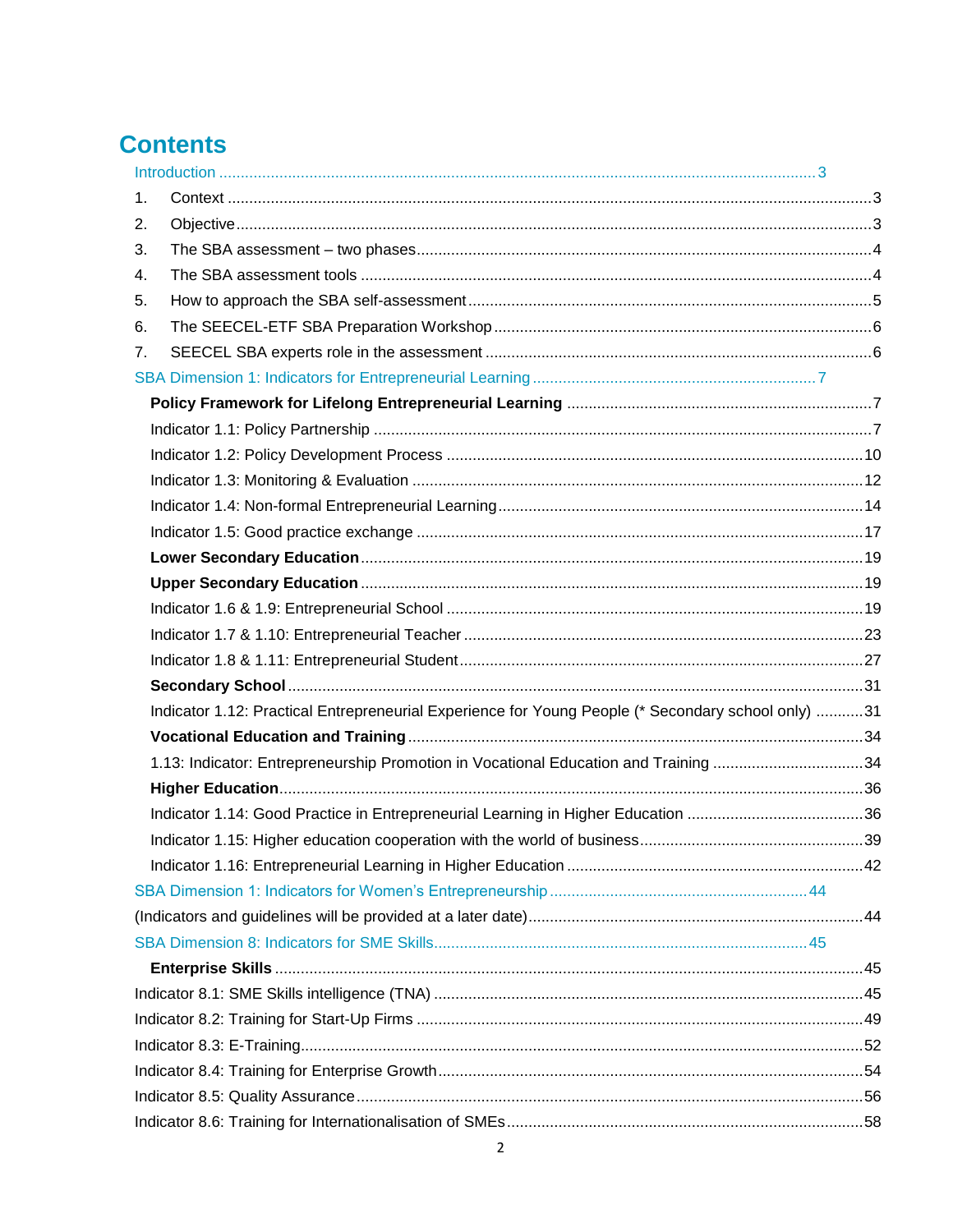# <span id="page-2-0"></span>**Introduction**

# <span id="page-2-1"></span>1. Context

The EU's 2020 policy agenda sees a reinforced commitment to building more competitive economies able to create sustainable jobs across the 28 member countries. The renewed policy drive gives particular attention to entrepreneurship promotion for young people and women in the bid to promote productivity and employment in Europe's national economies. Through their commitment to EU policy alignment, the countries of the EU's pre-accession region have engaged in a policy monitoring and improvement drive (SEE2020) that directly mirrors the EU2020 commitments. The Small Business Act for Europe (SBA)<sup>1</sup>, along with its monitoring, assessment and reporting tools forms an integral part of the EU's support to the SEE2020 developments.

Dimension 1 of the SBA particularly focuses on building an enabling environment to promote entrepreneurship. In the pre-accession region, specific attention is given to building policy frameworks and support systems to promote entrepreneurship across all levels of education. Particular attention is given to fostering entrepreneurship as a key competence that is an integral part of wider EU education policy.<sup>2</sup> How entrepreneurship is promoted outside the formal education system (e.g. in education and training courses not subject to formal qualifications) is also important. For ease of reference, the SBA refers to entrepreneurial learning. This covers all forms of education and training, both formal and non-formal, including work-based learning that contribute to entrepreneurial spirit and activity (business start-ups) with or without a commercial objective.

A second feature of Dimension 1 of the SBA is women's entrepreneurship. Women's entrepreneurship is not a gender issue but an economic issue and training support for existing and budding women entrepreneurs will be important in the EU's wider bid for competiveness and growth. Women's contribution to Europe's economy is now a key plank of EU enterprise policy. Through the SBA policy alignment process, EU pre-accession countries have additionally committed to a more strategic development of women's entrepreneurship.

Finally, Dimension 8 of the SBA focuses on human capital for small and medium-sized businesses. With the lion's share of European businesses falling into this category and an increasing understanding that skills labour is key to promoting competitive businesses, the skills dimension of the SBA is being given particular consideration in EU enterprise, industrial and competitiveness policy. Prospective EU member states are therefore encouraged through the SBA to adapt and improve skills policy and support structures to improve the quality and availability of skills for SMEs.

# <span id="page-2-2"></span>2. Objective

 $\overline{a}$ 

The objective of human capital dimensions of the SBA (Dimension 1 and Dimension 8) is to support the governments, business world and civic interest groups in the EU's pre-accession region to build policies and support structures that allow a nation's education and training system to promote entrepreneurship particularly amongst young people and women while improving the skills base of management and workers employed in SMEs.

<sup>1</sup> European Commission (2008). Think Small First: a Small Business Act for Europe. Communication from the Commission to the Council, the European Parliament, the European Economic and Social Committee and the Committee of the Regions. Brussels, 25.6.2008 COM(2008) 394 final.

<sup>2</sup> Recommendatio[n 2006/962/EC](http://eur-lex.europa.eu/LexUriServ/LexUriServ.do?uri=CELEX:32006H0962:EN:NOT) of the European Parliament and of the Council of 18 December 2006 on key competences for lifelong learning Official Journal L 394 of 30.12.2006.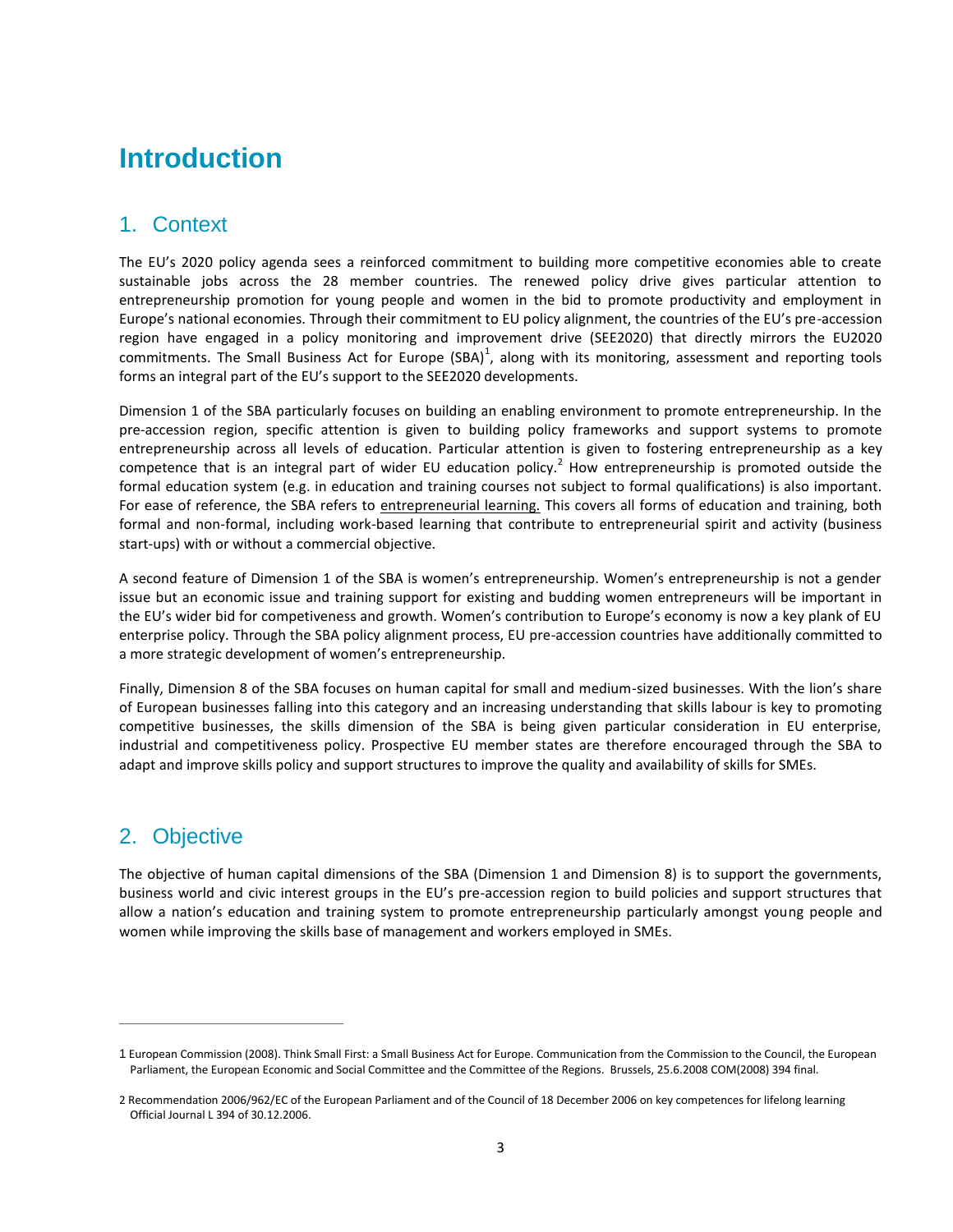# <span id="page-3-0"></span>3. The SBA assessment – two phases

The SBA assessment involves two distinct phases.

Firstly, each country undertakes its own self-assessment on the indicators for SBA Dimension 1 & 8. Given that SBA human capital dimensions involve a range of different stakeholder organisations, each with its own intelligence and experience, the contribution of each stakeholder is crucial to ensuring a comprehensive assessment. For example, lifelong entrepreneurial learning comprises all levels of formal education and their support agencies (e.g. teacher training organisations, curriculum and qualifications bodies), non-formal training provision (e.g. SME agencies) as well as employers bodies (e.g. Chambers of Commerce & Crafts). The multi-stakeholder issue also applies to women's entrepreneurship and SME skills, particularly involving economic and employment policy authorities, the training community as well as private sector and civic interest groups.

A second phase of the assessment involves an external assessment. This comprises a discussion, exchange of information and analysis of all issues covered by the SBA human capital dimensions between experts and policy makers from the stakeholder institutions in each country with their counterparts from SEECEL and ETF. Both SEECEL and ETF are designated partners of the European Commission in the SBA assessment process. Key issues and recommendations are then integrated into a report to be published by the five SBA support agencies (European Commission, ETF, SEECEL, OECD and EBRD).

# <span id="page-3-1"></span>4. The SBA assessment tools

#### *a) The indicators*

Indicators to support the SBA assessment focus on a) entrepreneurial learning, b) women's entrepreneurship and c) SME skills. The indicators were elaborated by experts from all EU pre-accession countries and facilitated by SEECEL and ETF experts. Each indicator addresses a particular policy issue. Taken as a whole, the indicators work towards building sustainable and workable policy solutions in all three areas.

For the 2015 SBA assessment, there are 13 indicators for entrepreneurial learning and 6 indicators for SME skills. A different approach to tracking performance on women's in entrepreneurship will be piloted in 2014. This involves binary and multiple choice questions in the three thematic blocks, namely, planning and design, implementation and monitoring and evaluation.

#### *b) The criteria*

Each indicator comprises a number of criteria framed within a 5-level step-ladder, each level increasingly more demanding in policy terms. The criteria comprise simple policy statements or facts (bulleted text). Those undertaking the assessment will consider the bullets and determine what evidence is available to satisfy the requirements of the bullet.

For example, to satisfy Policy Partnership (Level 3, Bullet 2) within SBA Dimension 1, those undertaking the selfassessment should provide details on the government body which provides leadership to the range of organisations working together to develop lifelong entrepreneurial learning.

#### *c) The evidence*

For bullets to be satisfied, evidence or each bullet must be concrete and verifiable. Hearsay or presumption, for example, would not be acceptable evidence.

#### *d) Cumulative rule*

Note that ranking on each indicator is cumulative. This means in order to achieve a Level 4 ranking, not only do the bullets at Level 4 need to be satisfied, but also the bullets at Level 2 and Level 3. The reason why the ranking process is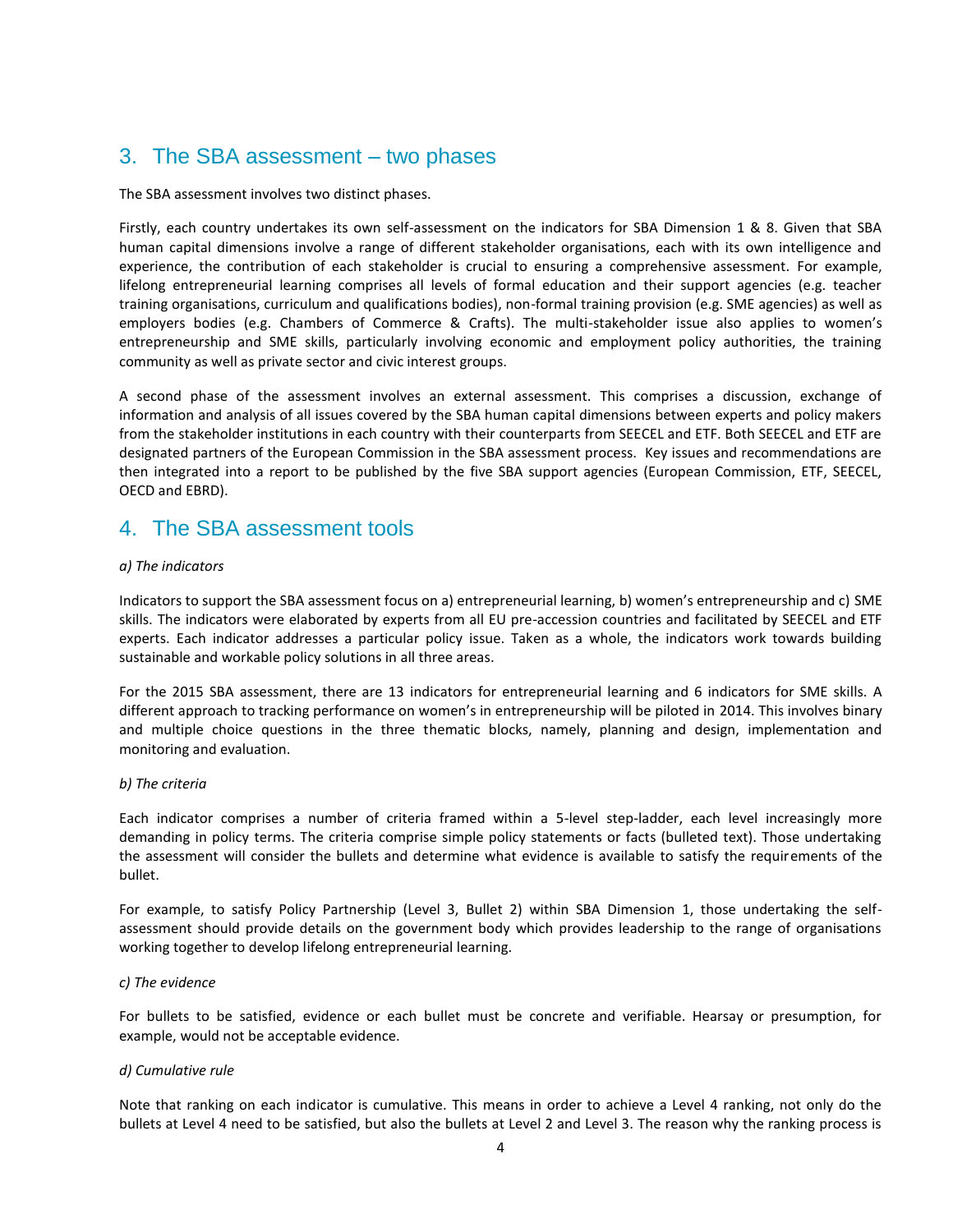cumulative is that the indicators are designed to create systemic and sustainable change in the policy environment. Consequently, the bullets that feature within the 5-step sequence of an indicator work towards creating a system-based policy solution.

#### *e) Ranking*

 $\overline{a}$ 

Each indicator is ranked on a score of 1-5 set against the evidence supporting each of the bullets. When an indicator level contains more than on bullet, evidence supporting at least bullet within the level will allow for a scoring of 0.5.

#### *f) Comparative assessment*

The indicators for a ranking of each country participating in the SBA assessment on each of the indicators as well as an overall assessment for the policy themes (entrepreneurial learning, women's entrepreneurship and SME skills). With 7 countries participating in the SBA assessment, each country can compare its performance with fellow pre-accession countries. Additionally, particularly when countries rank well on a given indicator, the assessment allows for sharing of experience and good practice by those countries.

# <span id="page-4-0"></span>5. How to approach the SBA self-assessment

Given the range of stakeholder institutions involved in entrepreneurial learning,<sup>3</sup> women's entrepreneurship<sup>4</sup> and SME skills<sup>5</sup> the fullest possible engagement of stakeholder experts will maximize the potential of the intelligence and experience available to support the SBA assessment.

A first step to ensure a fully inclusive and efficient method for undertaking the national self-assessment is to establish working groups on a) entrepreneurial learning and b) women's entrepreneurship.

The task for both group is to consider the indicators and to provide the National SBA Coordinator with an evidencebased assessment. A list of the SBA Coordinators is attached in annex.

To this end, a number of steps could be considered:

- a) SBA coordinator to identify all key stakeholders for i) entrepreneurial learning working group ii) women's entrepreneurship working group and iii) an SME skills working group;
- b) SBA coordinator to appoint a coordinator for each group. The task of the group coordinator is to ensure that all stakeholders are engaged and contribute to the assessment as well as acting a primary reference point on their policy area to the SBA Coordinator;
- c) SBA coordinator's office calls a meeting to explain:
	- the wider rationale of the SBA;
	- the objective of the SBA assessment;

<sup>3</sup> Stakeholders engaged for the assessment of entrepreneurial learning should include a mix of policy makers and practitioners and comprise a workable group of around 10 experts. Organisations represented should include experts/officials with knowledge of the compulsory schooling system, vocational education and training, adult education and university level education (including the R&D areas of university provision),private enterprise training providers, NGOs and non-profit entrepreneurship education providers, employment support services, representatives from the relevant ministries or government agencies.

<sup>4</sup> Stakeholders engaged for the assessment of women's entrepreneurship should include a mix of policy makers and practitioners (public, private, nongovernmental). Organisations represented should include experts/officials with knowledge of the women's entrepreneurship, women's employment, training and mentoring for women entrepreneurs, as well as financing of women's entrepreneurship and women-owned businesses. Women entrepreneurs as well as women's business associations would be important to include in the discussions.

<sup>5</sup> Stakeholders for the SME skills assessment should include key education, employment and economy ministries as well as line ministries that have a specific small business or economic development interest e.g. regional development, agriculture ministries. Other organizations would involve SME, entrepreneurship agencies, national statistics office, women and youth entrepreneurship associations, key economic sector associations, Chambers and employers' organizations.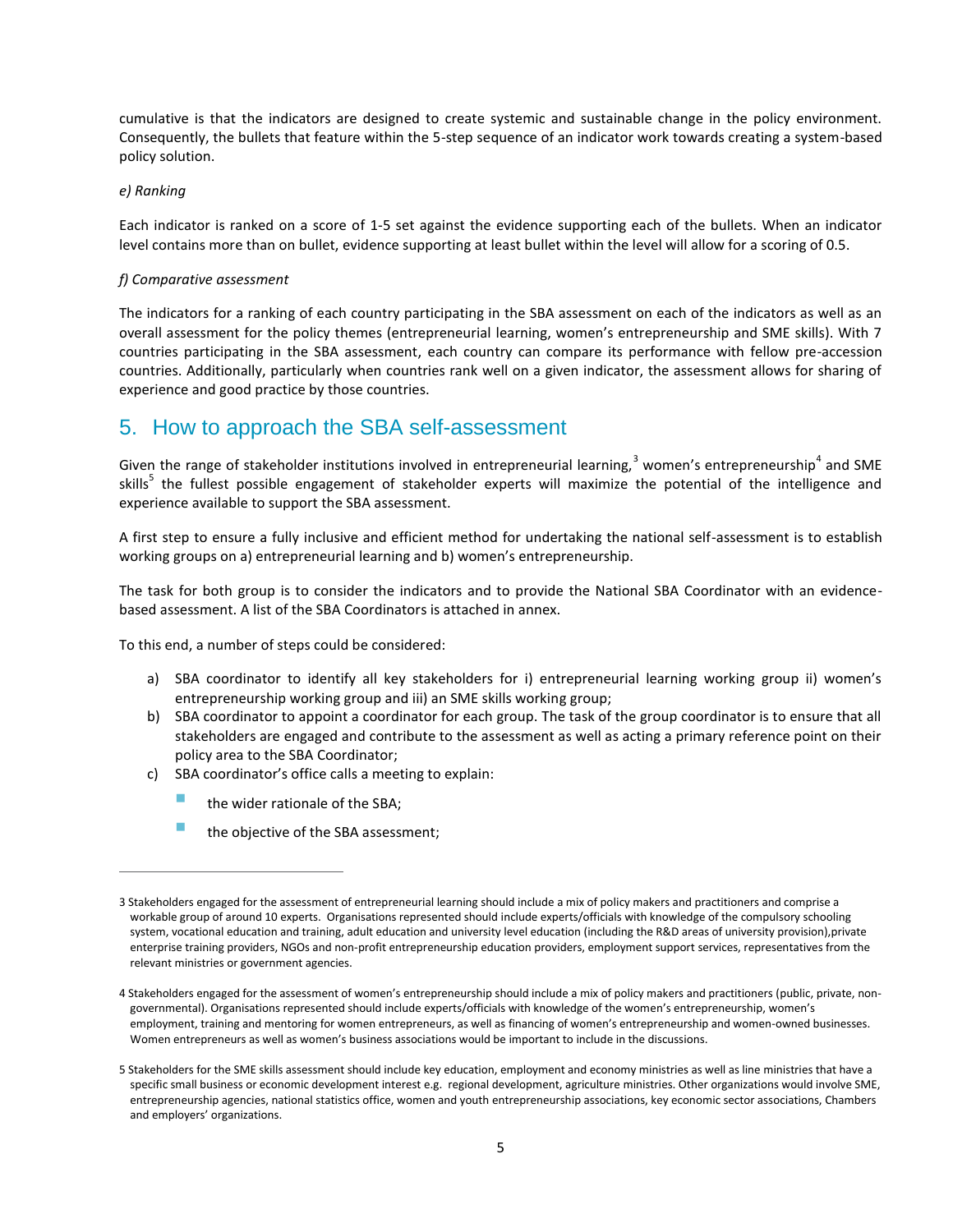- links between Dimension 1 with other dimensions (e.g. Dimension 8 innovation);
- the value and utility of Dimension 1 indicators for national developments set against wider EU preparations.

# <span id="page-5-0"></span>6. The SEECEL-ETF SBA Preparation Workshop

To support the SBA assessment in each country, a workshop will be held in Zagreb on 9-10 October. Organised by SEECEL and ETF, the objectives of the workshop is to prepare experts nominated by each of the pre-accession countries for

- a) undertaking the self-assessment on entrepreneurial learning and women's entrepreneurship
- b) supporting the SBA Coordinator with the external assessment.

The workshop will focus particularly on:

- **how:** the mechanics of assessment of each indicator;
- **what:** evidence-based justification for a ranking significant materials, references
- **who:** maximizing the ranking on each indicator based on cross-stakeholder intelligence
- **next:** ways to move forwards and improve the performance on each indicator.

# <span id="page-5-1"></span>7. SEECEL SBA experts role in the assessment

National experts assigned to the SBA assessment drive will have the following tasks and responsibilities:

#### *a) Producing a draft SBA self-assessment*

National SBA experts will be in charge of preparing a national self-assessment on the human capital dimensions of the SBA. A team of three experts will make this national self-assessment, by noting which of the benchmark indicators have been met and by providing sources for verification of these achievements. The experts will host a workshop in their respective country with facilitators from ETF and SEECEL and with peer-reviewers from one other SEECEL member country. The aim of the workshop will be to discuss and confirm the self-assessment report and make final additions/amendments and to arrive at a provisional scoring for the country's SBA progress for all indicators. Once the national SBA coordinator produces the draft of the SBA assessment, the experts shall provide feedback, with particular focus on human capital dimensions of the SBA.

#### *b) Assessing SBA performance in fellow pre-accession countries.*

Through joint cooperation between ETF, SEECEL and national experts, a peer-learning process at the national and international level will be initiated within the SBA assessment, by allowing partner countries within the eight SEECEL member countries to participate in assessing SBA performance in other countries. This process will further contribute to further fostering evidence-based policy making in all member countries.

The peer-review process will consist of reviewing the partner country's self-assessment report, participating in an assessment workshop in the host country and participating in providing support and feedback in the follow-up/final scoring activities. A report following the peer assessment from each expert will be provided to SEECEL. The report should detail the overall results of SBA assessment workshop, noting agreement and disagreements between countries in the peer process. An emphasis should be given to justifications of the peer's assessment and ways forward. The experts from the country assigned will organise the time and location of the workshop, and the workshop will be facilitated by ETF and SEECEL.

The next sections address the indicators for each of the three human capital policy areas.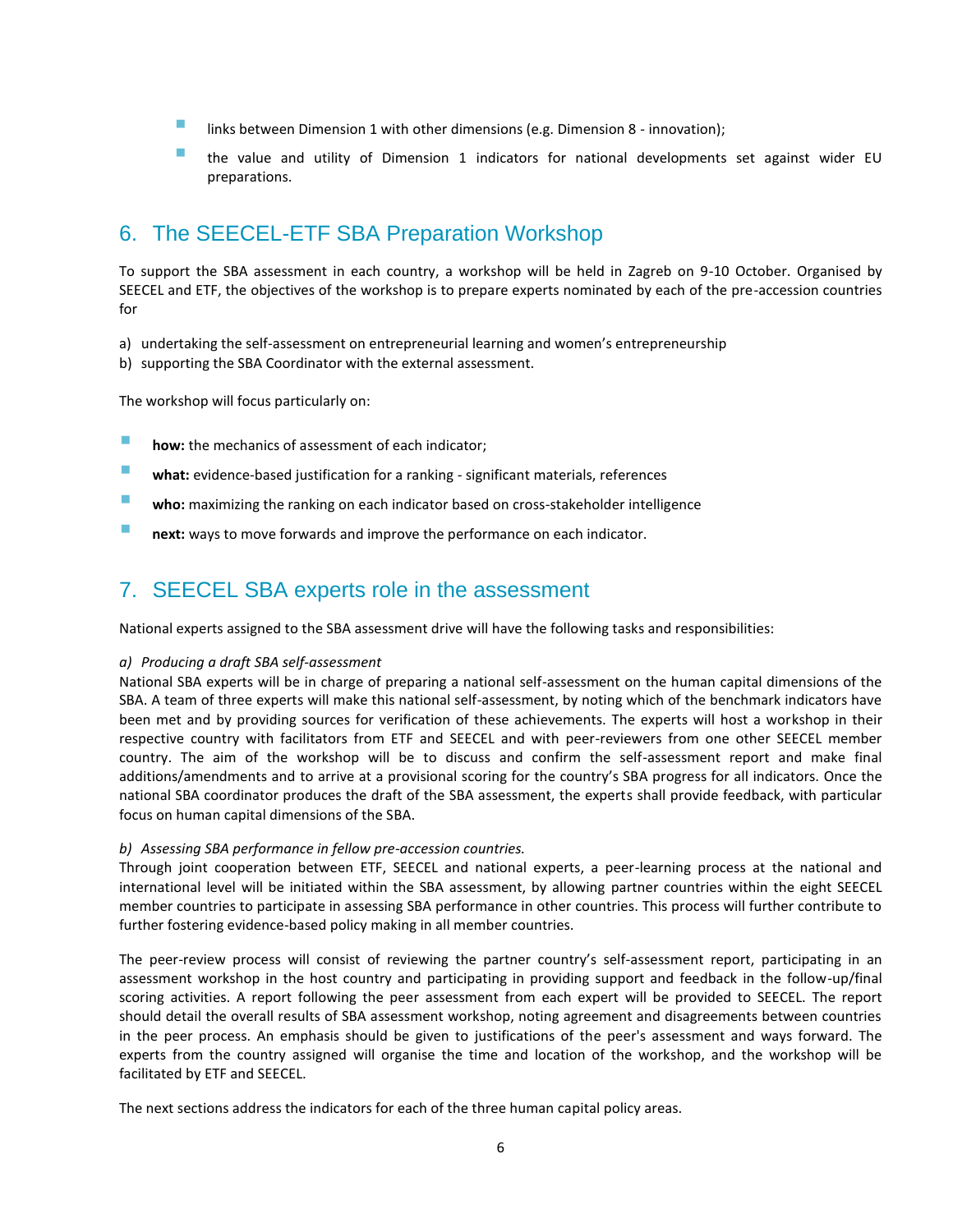# <span id="page-6-0"></span>**SBA Dimension 1: Indicators for Entrepreneurial Learning**

# **Policy Framework for Lifelong Entrepreneurial Learning**

# <span id="page-6-2"></span><span id="page-6-1"></span>Indicator 1.1: Policy Partnership

#### *Rationale*

The rationale behind this indicator is that in order for lifelong entrepreneurial learning to be efficient and effectiveness it requires policy coherence particularly between the different parts of the learning system and with those providing entrepreneurial learning outcomes the formal education system. This requires structured cooperation between all the parties concerned working in partnership.

#### *Objective*

The objective of the indicator is to encourage countries participating in the SBA assessment to consider ways and means of how the range of different organisations associated with the lifelong entrepreneurial learning can creates strategic value through partnership – essentially a co-working framework.

The crux of this indicator is the establishment of a national entrepreneurial learning partnership comprising particularly the policymakers and practitioners working on all forms of education and training, both formal and non-formal. Given that entrepreneurial learning has no one policy home, and is spread across different organisations in its delivery, cooperation, coordination and consensus on how the system building issues are addressed is important.

Note: The policy partnership indicator is a 'driver' indicator for the remaining SBA indicators addressing entrepreneurial learning given that the provisions of the policy partnership indicator , assuming these are addressed by the stakeholders, provide the basis for progress on the remaining indicators on entrepreneurial learning.

#### **Level 1**

A level 1 on this indicator reflects a situation where there is no formal cooperation between the range of stakeholders concerned. Ad hoc cooperation efforts between some of the stakeholders may be happening. To move forward on this indicator to reach a Level 2 requires all key stakeholders to engage in a formal exchange on ways and means for establishing and sustaining cooperation on lifelong entrepreneurial learning.

#### **Level 2**

For a level 2 ranking on this indicator, there needs to be concrete evidence that the key stakeholders (governmental, private & civic sectors) responsible for lifelong entrepreneurial learning are engaged in a discussion to formalize a cooperation arrangement to develop lifelong entrepreneurial learning. Evidence must be concrete and verifiable. Hearsay will not be sufficient evidence. For this could include a) press article on a cross-stakeholder planning event on cooperation for lifelong entrepreneurial learning, b) agenda and participant list of a meeting on cross-stakeholder cooperation for entrepreneurial learning.

#### **Level 3**

To satisfy a level 3 on this indicator, evidence satisfying all three bullets will be necessary.

#### Bullet 1

Firstly, evidence of a formal partnership for lifelong entrepreneurial learning could be: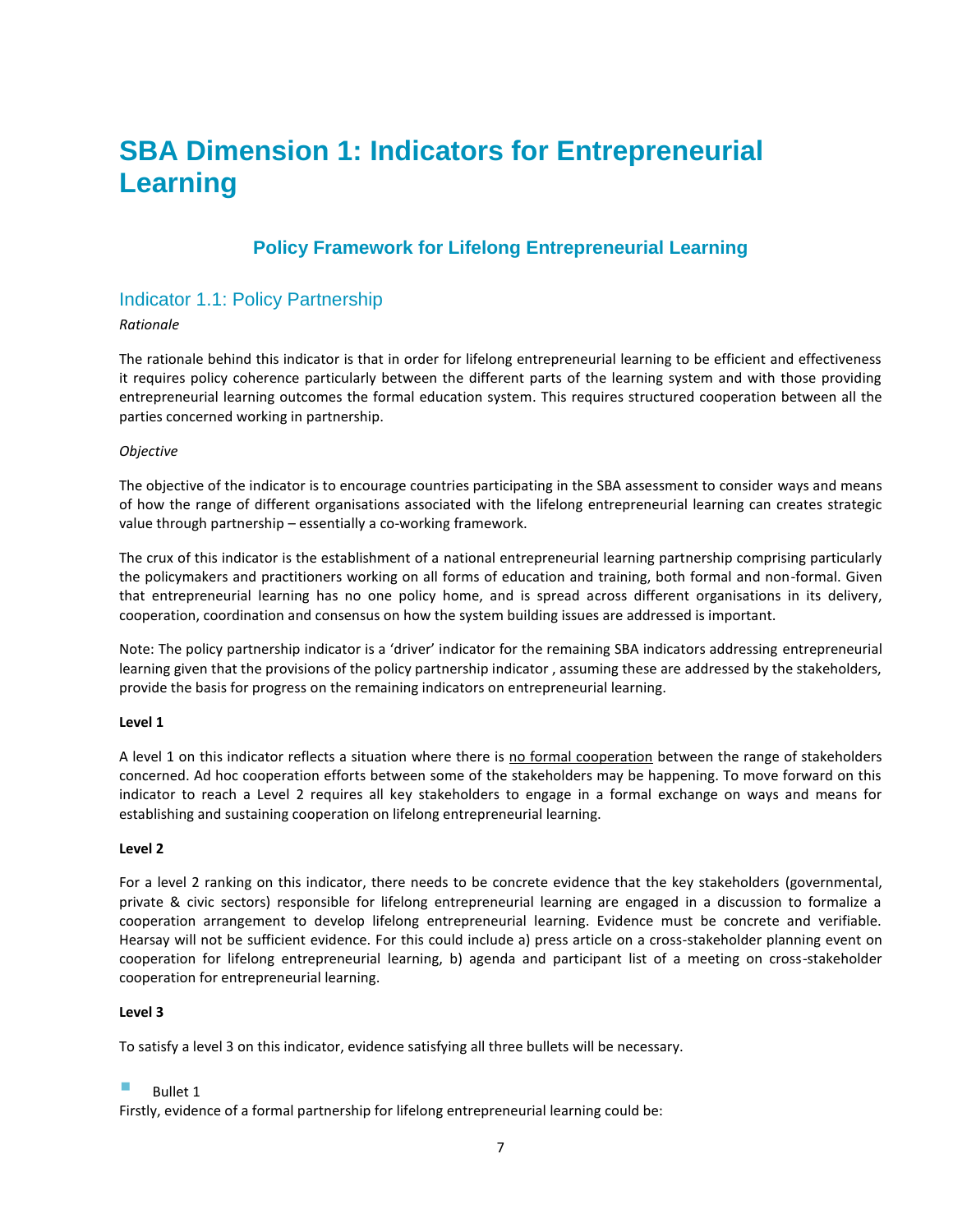- $\checkmark$  an inter-ministerial memorandum of understanding or exchange of letters to cooperate on lifelong entrepreneurial
- $\checkmark$  a steering committee to support a national strategy for lifelong entrepreneurial learning
- $\checkmark$  a national council or policy committee (education, enterprise) with a dedicated chapter of responsibility for lifelong entrepreneurial learning.

What is important here is that the key public policy authorities with an interest in entrepreneurial learning (education, employment, and economy/enterprise/entrepreneurship areas) are part of the partnership. Secondly, all levels of education are addressed within the partnership, not simply one aspect (e.g. university education). Thirdly, the partnership arrangement would need to demonstrate linkages to private and non-governmental sector as these play a key role in promoting non-formal entrepreneurial learning. Finally, evidence is required that the partnership arrangement recognizes entrepreneurship as a key competence which is a critical component of the SBA.

#### Bullet 2

Secondly, at bullet 2 evidence is required of a clearly defined leader of the partnership. Evidence for this could be

- $\checkmark$  Leadership formally attributed to one institution (e.g. education ministry) in the protocols for the partnership (e.g. MoU).
- $\checkmark$  Given the importance given within the SBA to system building it is most likely that the lead institution is public or governmental. However, if a ministry, for example, sits on the board of an NGO or other body and formally entrusts this leadership to that organization, this would meet the requirements of this bullet.

#### Bullet 3

The partnership arrangement will need to demonstrate it has an action plan already agreed for promote entrepreneurial learning. A draft action plan would be considered as acceptable evidence.

The action plan must include all levels of education as well as non-formal learning. All actions may not be in the phase of execution but the plan must be realistic in terms of objectives, set against timing and means.

#### **Level 4**

What lies behind the bullets at level 4 is firstly the importance of the partnership being provided with financial support. At issue here is simply a running budget to support the partnership on such issues as administration, holding of meetings, capacity-building events etc. And secondly, this level calls for evidence that entrepreneurial learning activities agreed by the partnership are being executed.

Examples of justification and key sources:

Bullet 1

Financial support to the entrepreneurial learning partnership could be

- $\checkmark$  a dedicated entry budget line in a ministry's annual budget or at least acknowledged within a broader budget allocation
- $\checkmark$  a budget allocation associated with the partnership's work in a national agency work plan

Bullet 2

What is important here is evidence that activities within the partnership's work action are under execution. This does not mean that all activities are being implemented but to satisfy this bullet there must be concrete evidence that at least one action defined within the action plan is being addressed.

**Level 5**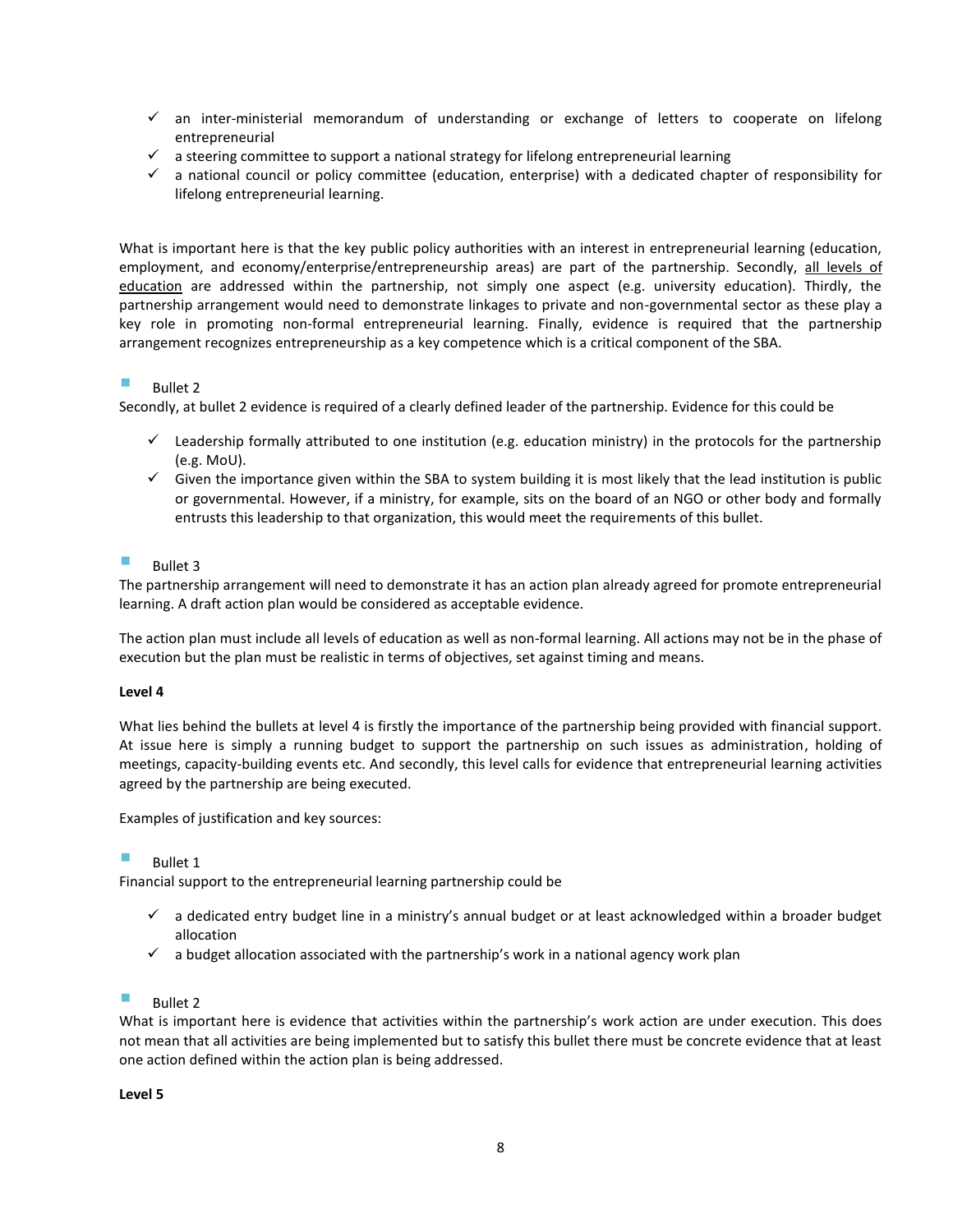The bullets at this final level of the indicator specifically focus on impact that the entrepreneurial learning partnership is having.

 $B$ ullet 1

Evidence here could include:

- $\checkmark$  communication (letter, email) policy authorities on what needs to happen to improve entrepreneurial learning in the country
- $\checkmark$  written response to an open consultation on policy areas relevant to entrepreneurial learning (e.g. employment, national economic plan)

#### $B$ ullet 2

This bullet checks for examples of how the partnership is contributing to wider strategic discussions on entrepreneurial learning and how these are bring recognized. Evidence here could include

- $\checkmark$  a cross-referencing of the partnership's recommendation (see earlier bullet) and the direct integration of these recommendations into a national strategic development e.g. national plan for improvement of vocational education and training.
- $\checkmark$  Written communication from a policy authority to the partnership acknowledging that the partnerships recommendations have been taken on board. However, a letter acknowledging simply a receipt of recommendations would not satisfy this bullet.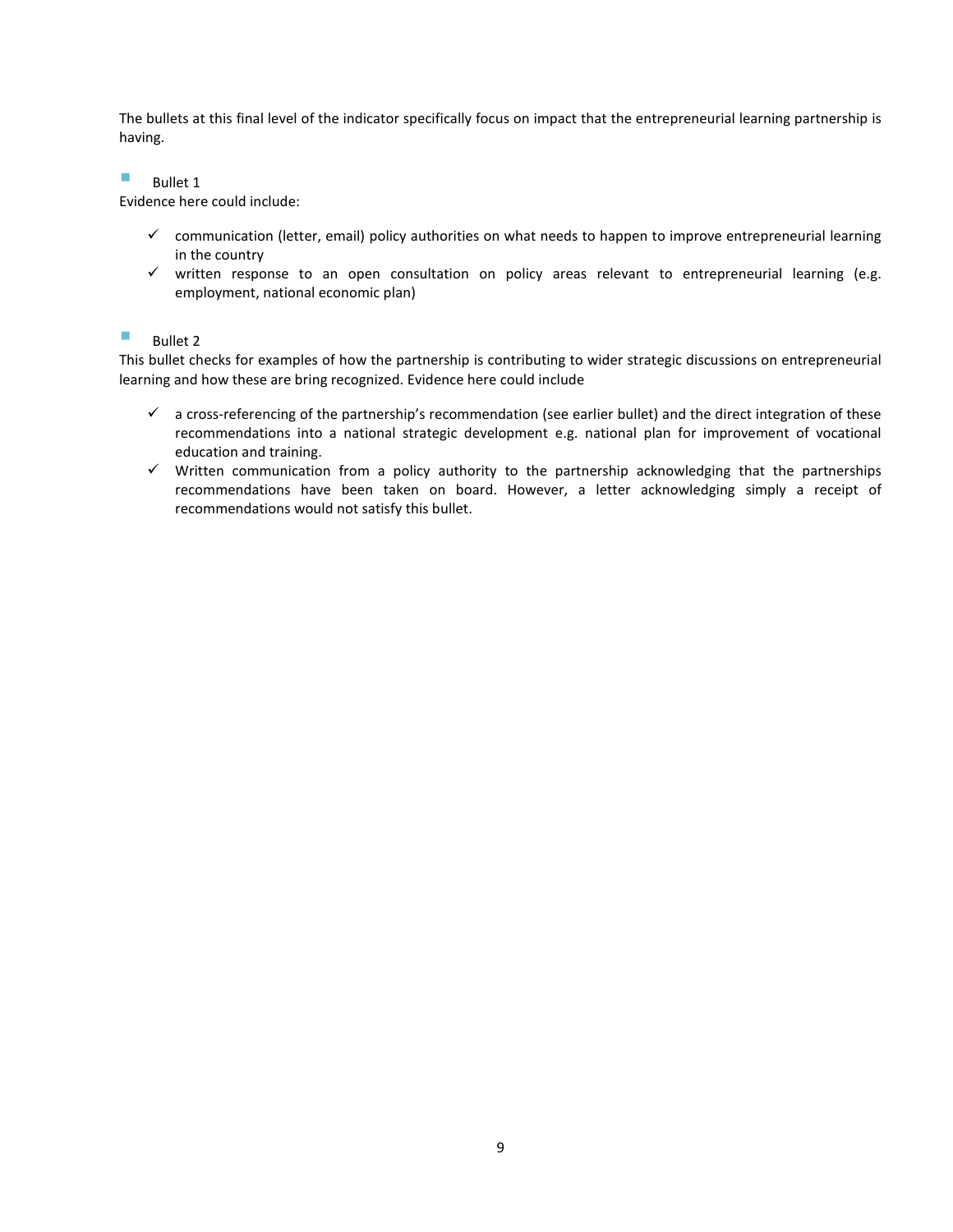## <span id="page-9-0"></span>Indicator 1.2: Policy Development Process

#### *Rationale*

Given that entrepreneurial learning touches on a wide range of education and training provision, the rationale behind this indicator is the need for coherence in policy instruments that cover these areas of education and training.

#### *Objective*

The objective of the indicator is to encourage the pre-accession countries to ensure that policy instruments for each part of the learning system are defined and give particular attention to curriculum, teacher training and governance of education outlets (e.g. schools, colleges, training centres, universities).

#### **Level 1**

A level 1 on this indicator reflects a situation where there is no policy guidance that could support schools, training centres, colleges or universities in developing entrepreneurial learning.

#### **Level 2**

For a level 2 ranking on this indicator, the assessment will need to highlight concrete examples of policy development addressing entrepreneurial learning. Ideally, examples for all parts of the learning system would be excellent but at this level there only needs to be at least two examples dealing with different parts of the learning system.

Evidence must be concrete and verifiable. Hearsay will not be sufficient evidence. Examples could be:

- $\checkmark$  a working document of the national qualifications authority which demonstrates that entrepreneurship key competence is being discussed as an area for development;
- $\checkmark$  conclusions of a national VET council on promoting entrepreneurship-specific (as opposed occupationalspecific) apprenticeship placements;
- $\checkmark$  decision by a higher education council to introduce entrepreneurship within career advisory services for thirdlevel students;
- $\checkmark$  proposal by the SME agency to package start-up training and access to finance for young entrepreneurs.

#### **Level 3**

To satisfy a level 3 on this indicator, entrepreneurial learning must be a clear feature within a country national development plan. Countries will have different types of governmental vision and strategic planning documents. In some cases this will be national economic development plan that is an important policy instrument for a country. What would also be acceptable in a national lifelong learning policy as long as that entrepreneurship is clearly an area for all parts of the formal and non-formal education and training system.

#### **Level 4**

What lies behind the bullets is a clear interface between policy on entrepreneurial learning and other companion policies a) broader education policy b) employment policy, c) SME policy and d) innovation (R&D) policy. At a level 4, this is a difficult indicator to satisfy because all 4 areas above must have a clear reference to entrepreneurial learning.

Examples of justification and key sources: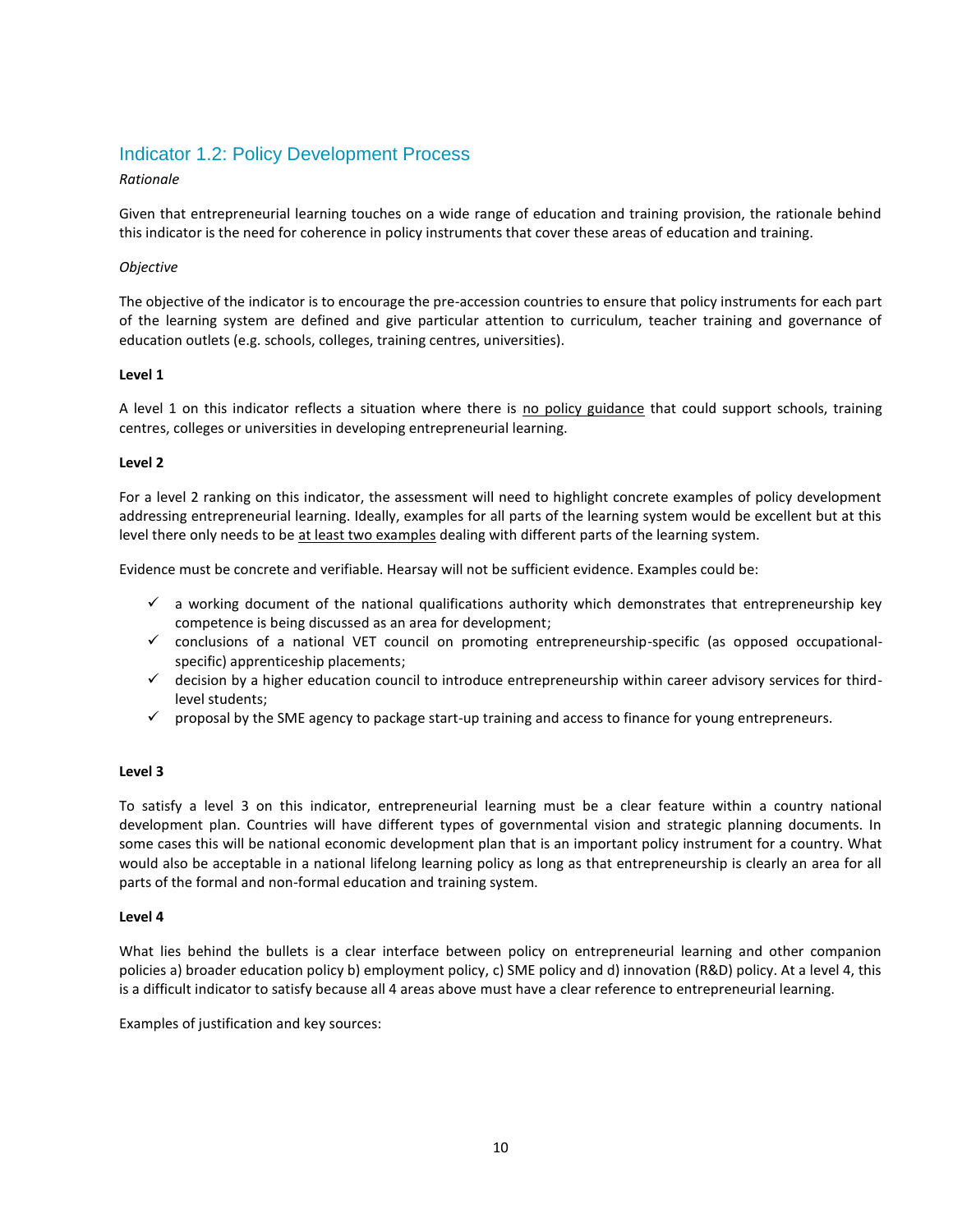#### Bullets 1 & 2

A lifelong entrepreneurial learning policy document could be

- $\checkmark$  a single-purpose, dedicated document addressing lifelong entrepreneurial learning (all levels and forms of entrepreneurial learning i.e. formal and non-formal entrepreneurial learning) with a priority given to formal entrepreneurial learning and where curriculum is addressed as well as teacher development and school governance.
- $\checkmark$  an entrepreneurial learning framework policy document which brings together all the entrepreneurial learning components of all the other companion policy areas. As a framework policy it would require a special section addressing all levels & forms of entrepreneurial learning that includes curriculum, teacher training and school governance. This section would be interfaced with the four wider policy areas (broader education, employment, SME/economy and innovation (R&D). The framework document would also need to have a clear owner/leader (e.g. Ministry of Education).

#### **Level 5**

Getting entrepreneurship competence as a key competence into national curriculum is a key challenge, primarily because it is not understood as a transversal competence to be promoted across the education curriculum (as opposed to a single subject approach).

As a key competence within the national curriculum (compulsory education), entrepreneurship will need to be part of the national assessment system (examinations) linked to national qualifications.

To satisfy this bullet, the following examples of types of evidence could be used:

- $\checkmark$  copy of national curriculum document where entrepreneurship as a key competence is referred
- $\checkmark$  details of entrepreneurial learning outcomes (compulsory education, all levels) within national assessment framework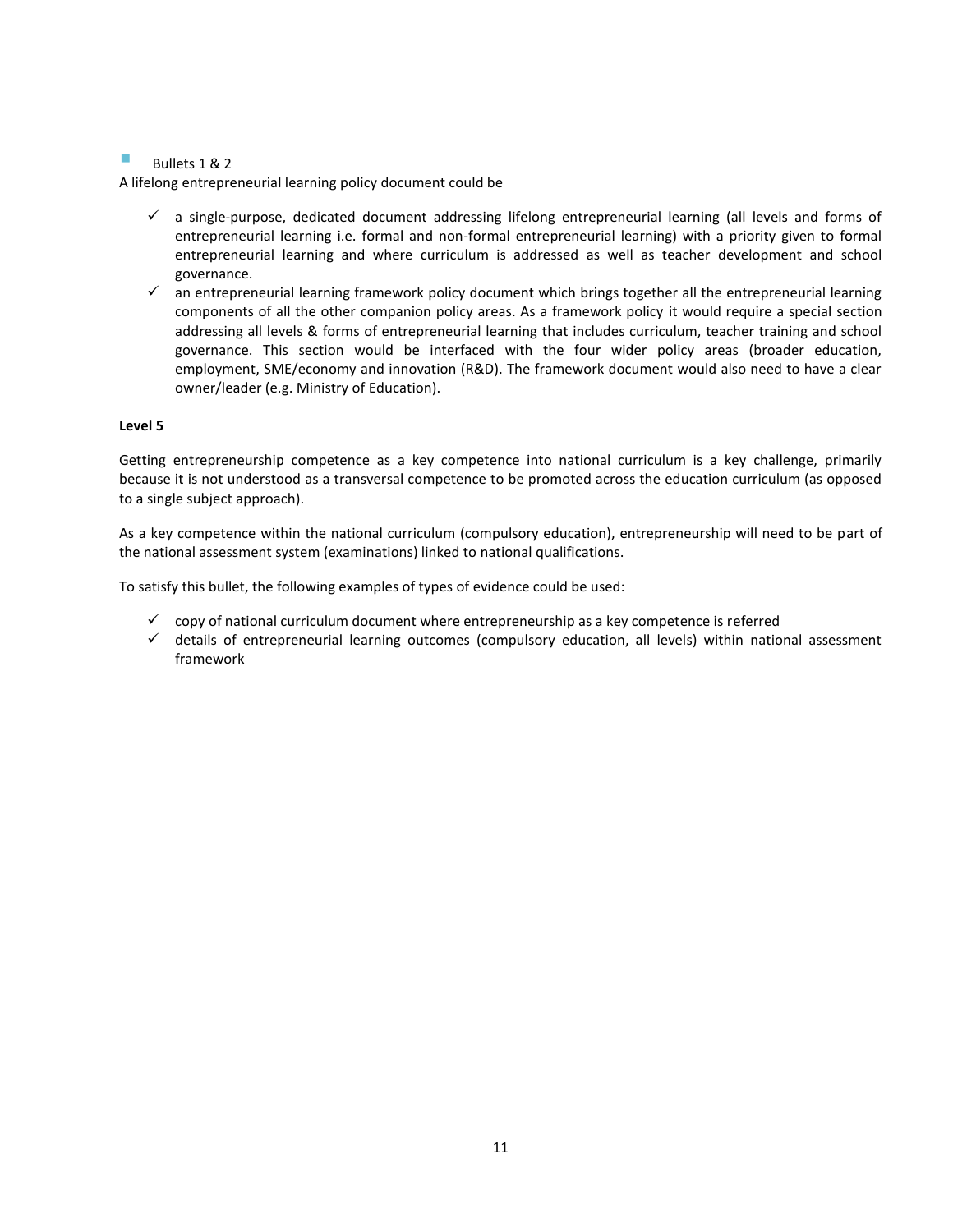## <span id="page-11-0"></span>Indicator 1.3: Monitoring & Evaluation

#### *Rationale*

All national policies bring better results when they are systematically monitoring and evaluated. This ensures that the policies reflect current day concerns (e.g. rising youth unemployment, shift from EU pre-candidate status to candidate status) as well as allowing for policies to be corrected and improved based on evidence of their effectiveness.

#### *Objective*

The purpose of this indicator is that all pre-accession countries establish a M&E framework for lifelong entrepreneurial learning. The indicator consists of a number of concrete steps as to how a professional M&E framework can be built.

#### **Level 1**

A level 1 on this indicator reflects a situation where there is no formal M&E system in place. While there could be isolated M&E activities e.g. associated with certain projects (national or donor funded) but these would not be sufficient for system development purposes.

#### **Level 2**

For a level 2 ranking on this indicator, the assessment will to demonstrate that basic data is only available on a number of actions or in selected areas of education and training. Examples of baseline data development could be;

- $\checkmark$  the number of schools in general secondary education that have introduced the 'entrepreneurial experience' for all pupils
- $\checkmark$  vocational education schools that have cooperation agreements businesses

#### **Level 3**

To satisfy a level 3 on this indicator, the assessment should demonstrate data/intelligence in two areas: formal and nonformal learning. For formal learning, there should be evidence of evaluation during the reporting period in at least 2 areas (primary, secondary, vocational, or higher education) and at least 1 example of evaluation in non-formal learning. Examples of evaluation are as follows:

- $\checkmark$  mid-term evaluation of pilot project addressing training of teachers trained on entrepreneurship key competence
- peer reviewing amongst general secondary education schools with cooperation agreements with local businesses
- $\checkmark$  evaluation of employment outcomes for vocational school graduates that have followed entrepreneurial learning
- $\checkmark$  evaluation of university career support services with specific reference to entrepreneurship advice and support

Examples of evaluation for non-formal learning:

- $\checkmark$  an evaluation of an 'access to finance' module within a start-up training programme
- $\checkmark$  impact assessment and recommendations for improving mentoring of women start-up entrepreneurs.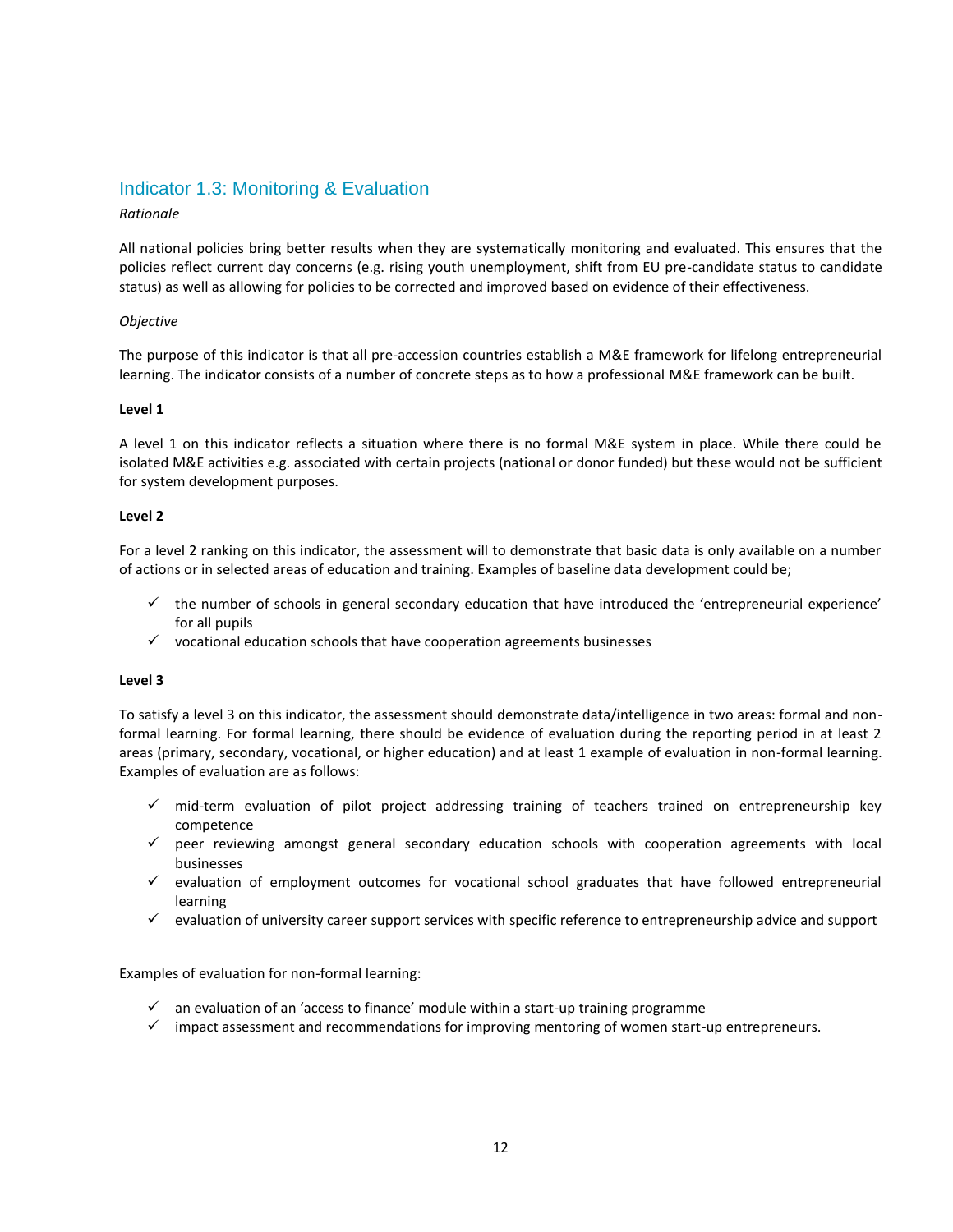A level 4 requires a formal publication being made available to the public (on-line) and which captures the key issues on the country's entrepreneurial learning effort. The report should borrow on the data used for monitoring and evaluation purposes and include

- $\checkmark$  analytical comment particularly on what is effective or less effective (lessons learnt) and recommendations for further developments and improvements.
- $\checkmark$  highlight good practice that has been captured by the M&E effort.

The good practices could feature simply in the text to demonstrate, for example, how a particularly policy line (entrepreneurship key competence training for head teachers) has been executed in a local authority or good practices could be detailed in an annex to the report.

#### **Level 5**

A level 5 requires concrete evidence that recommendations for further developments in lifelong earning have been integrated into next-step policy reforms. The important point here is that the recommendations must be recognised in an approved policy document such as:

- $\checkmark$  national economic development plan
- $\checkmark$  employment policy or related document (policy paper on youth unemployment)
- $\checkmark$  SME policy
- $\checkmark$  teacher development policy

These recommendations could come from publications or reports such as

- $\checkmark$  a specific M&E report on the entrepreneurial learning system as a whole (see level 4, above)
- $\checkmark$  a high-level review of entrepreneurial learning (e.g. SBA assessment report or European Commission annual progress report on the country)
- $\checkmark$  M&E report of a donor-funded activity.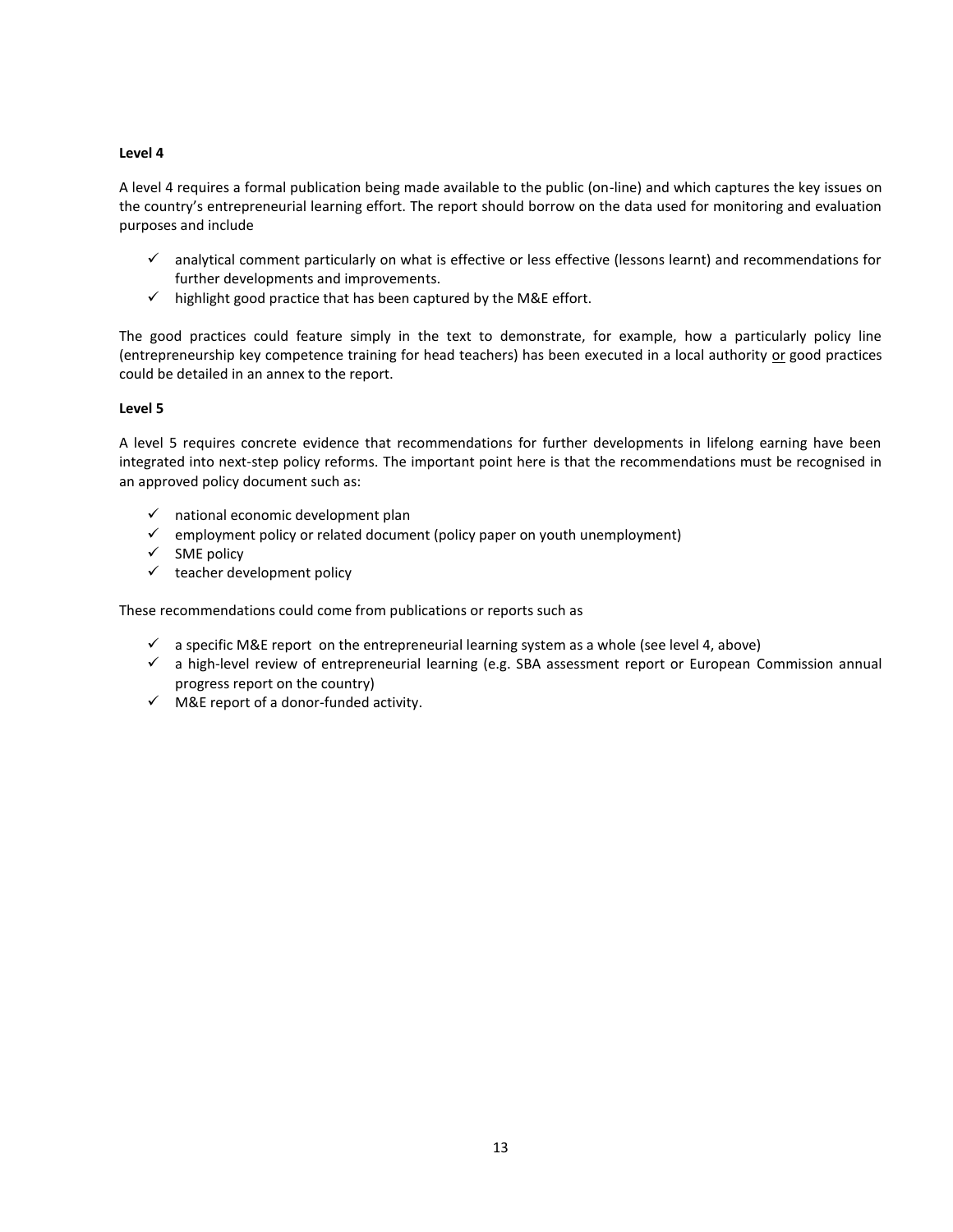# <span id="page-13-0"></span>Indicator 1.4: Non-formal Entrepreneurial Learning

#### *Rationale*

A considerable amount of entrepreneurial learning happens outside the formal education system. This 'non-formal' entrepreneurial learning is just as important as what happens inside the school, college and university system. Nonformal entrepreneurial learning is generally supported by private and non-governmental organisations. But it may also take place in formal education settings but is not subject to the rigors of assessment and examination typical of the wider curriculum offered by schools and universities. Non-formal entrepreneurial learning allows for greater flexibility in contents and timing and may run alongside standard education programmes, providing complimentary knowledge and skills or be delivered independently of the general education programmes. What is important is its impact – that it can have considerable influence on people's perceptions, interest and openness to more entrepreneurial attitudes and behaviour.

#### *Objective*

The purpose of this indicator is to build awareness and engagement of all parts of society into the wider entrepreneurial learning effort.

Note that this indicator dovetails with other indicators (e.g. policy partnership and policy development process) that give particular attention to non-formal entrepreneurial learning.

#### **Level 1**

At this level there is no structured approach to promoting or sharing non-formal entrepreneurial learning. However, the assessment will demonstrate examples of non-formal entrepreneurial learning.

#### **Level 2**

To satisfy the requirements of a Level 2, there will need to be at least 2 examples of an agreement between at least 2 organisations (public, private, non-governmental) whose objective is promote entrepreneurial learning of children (up to 18 years) and/or young people (< 30 years).

#### **Level 3**

For a level 3, a working group specifically dedicated to non-formal entrepreneurial learning (possibly this forms part of the entrepreneurial learning policy partnership – see earlier indicator) needs to be in place. Members of this group could be:

- $\checkmark$  representatives of non-formal education providers (e.g. NGOs, SME support organisations)
- $\checkmark$  ministry officials (e.g. education, employment, economy)
- $\checkmark$  specific interest groups (e.g. young entrepreneurs associations)

A second evidence issue to fulfil for Level 2 is an example how the working group advises on policy improvements. Examples of this could include:

- $\checkmark$  Working Group formal response (in writing) to an economic or employment policy review
- $\checkmark$  Critique, proposals or recommendations on entrepreneurial learning by the Working Group into a public meeting (e.g. roundtable discussion or presentation at a conference). Evidence could be minutes of a meeting, a press release, newspaper article, conference report etc.

Evidence of an agreement could be: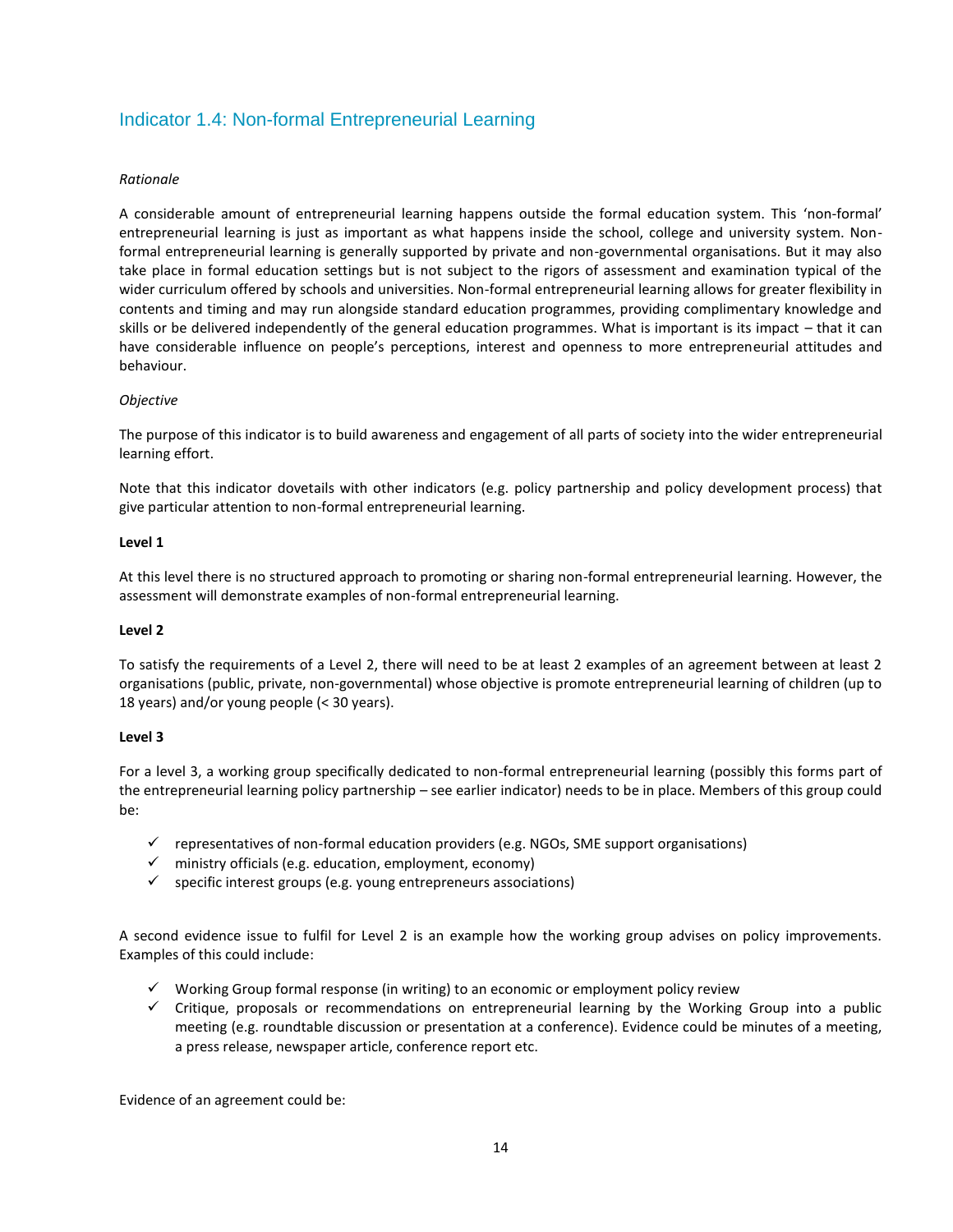- $\checkmark$  Exchange of letters between the two or more organisations agreeing to cooperate on entrepreneurial learning of children and/or young people
- $\checkmark$  A Memorandum of Understanding between two or more organisations agreeing to cooperate on entrepreneurial learning of children and/or young people
- $\checkmark$  Evidence not considered appropriate would be a contract between an organization (NGO, bank, private individual) that provides funding for entrepreneurial learning development and a entrepreneurial learning service provider.

A level 4 requires a national event where non-formal entrepreneurial learning projects are show-cased.

Examples of a high level event could be

- $\checkmark$  National education or employment conference that includes a recognition for non-formal entrepreneurial learning.
- $\checkmark$  National entrepreneurship fair that includes a recognition for non-formal entrepreneurial learning.

A event held at school, local community or regional level would not meet the requirements of this level.

Examples of a recognition could be

- $\checkmark$  a financial award
- $\checkmark$  a title e.g. Entrepreneurship Mentor of the Year
- $\checkmark$  a prize e.g. travel and conference participation at EU SME Assembly conference.

Examples of non-formal entrepreneurial learning projects could include

- $\checkmark$  After-school entrepreneurship youth clubs
- $\checkmark$  Mentoring for young hi-tech entrepreneurs
- $\checkmark$  Quality assurance of start-up coaches

Examples of show-casing could include:

- $\checkmark$  presentation of the non-formal entrepreneurial learning at conference in plenary or break-out group (included in the conference agenda)
- $\checkmark$  a workshop stand (included in conference information materials)

Evidence not considered admissible for show-casing would include photographs of project staff at a conference.

#### **Level 5**

A Level 5 is linked back directly to the high-level event which features at Level 4.

To satisfy a Level 5, there will need to be concrete evidence that aspects of the work of two of the non-formal entrepreneurial learning projects that were show-cased in the previous year have been taken on board by other entrepreneurial learning providers.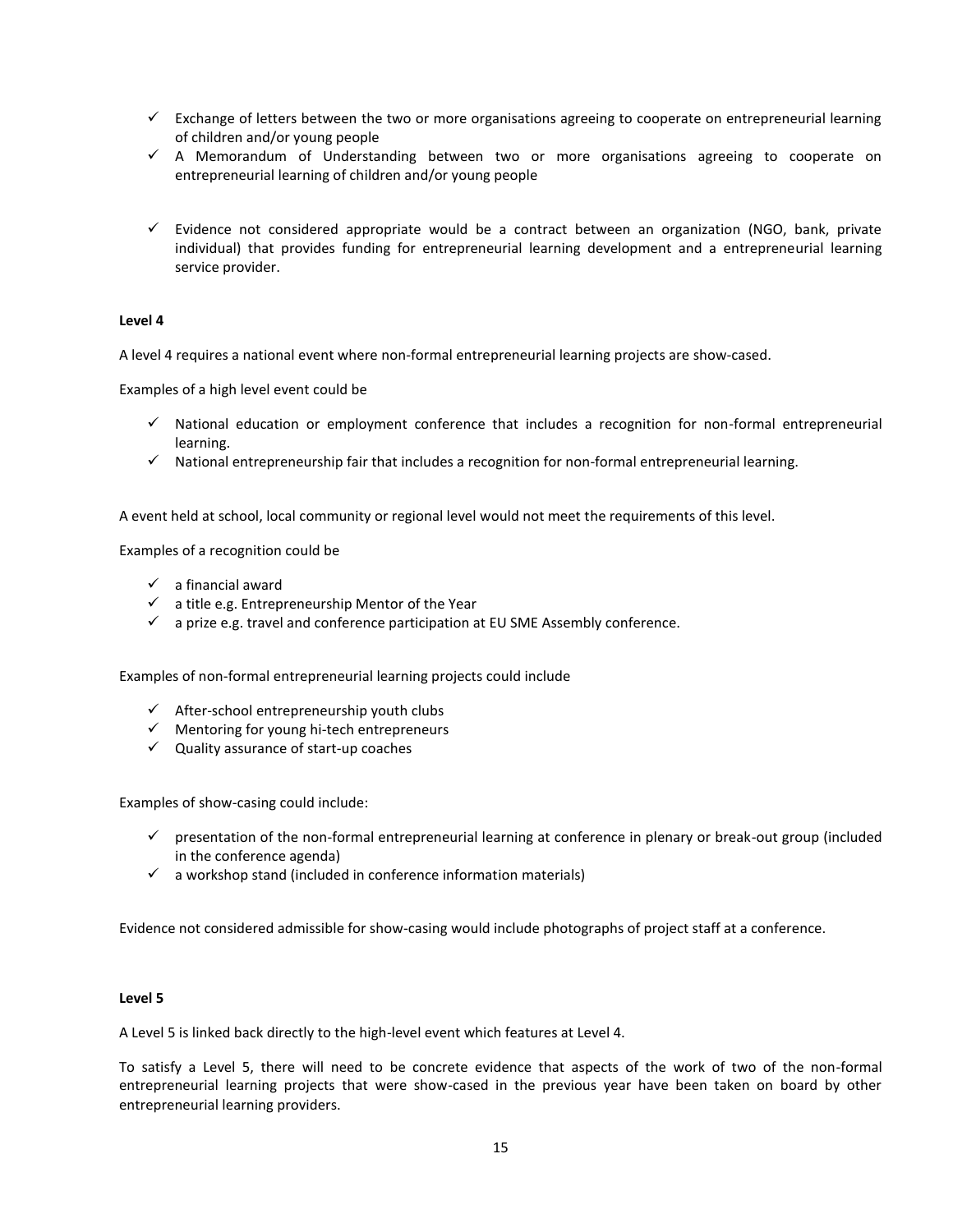Examples could be:

- $\checkmark$  Showcase 1: youth entrepreneurship mentor training programme has been adapted by another training provider (letter of recognition of value/interest of training provider in the mentor training including evidence that the mentor training programme has taken place)
- $\checkmark$  Showcase 2: web-based start-up self-learning tool has been translated and is now available in another language.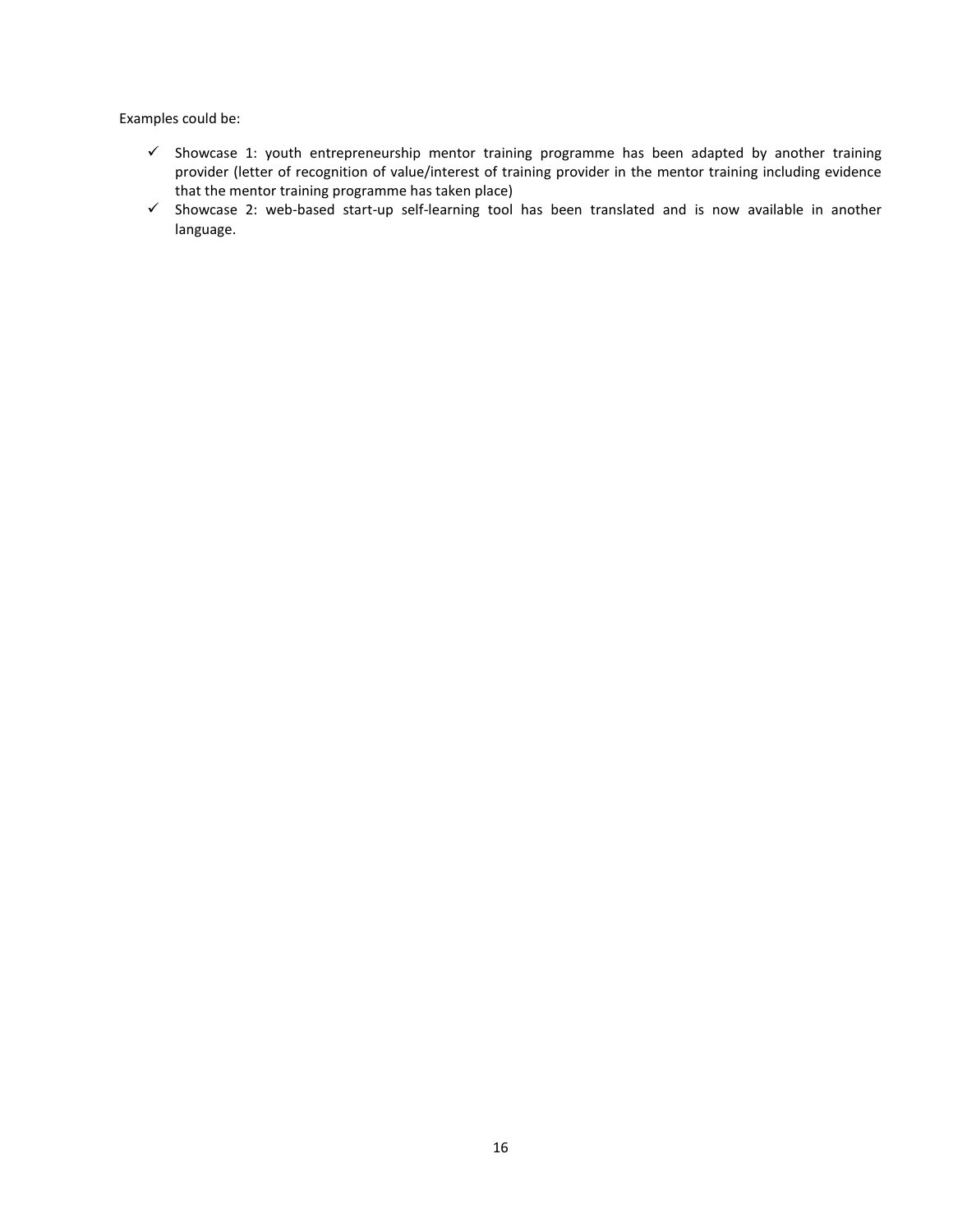## <span id="page-16-0"></span>Indicator 1.5: Good practice exchange

#### *Rationale*

It is generally difficult to identify good practice in entrepreneurial learning which is often isolated and locked inside excellent organisations. This indicator aims to promote access to good practice in entrepreneurial learning.

#### *Objective*

The purpose of this indicator is to encourage countries to make better use of the good practice on entrepreneurial learning already available at home. Firstly, the indicator is targeted at education and training providers to encourage them to share what they are best at with the aim of creating scale as others borrow on the good practice. Secondly, the indicator is targeted at policy makers who can borrow on good practice to shape policies involving entrepreneurial learning dimensions.

#### **Level 1**

A level 1 on this indicator would indicate that there are no efforts to promote the exchange of entrepreneurial learning practice inside the country, apart from informal exchanges between service providers.

#### **Level 2**

To score on a level 2, the country would need to demonstrate that a network of entrepreneurial learning providers – both formal and non-formal (e.g. schools, colleges, universities, NGOs, SME support training organisations) meet at least once a year to exchange good practice.

The meeting could be:

- $\checkmark$  a national conference (see, non-formal learning indicator) evidence to support this level should demonstrate that good practice exchange is a significant feature of the conference (e.g. dedicated feature of the conference programme);
- $\checkmark$  an on-line good practice webinar: evidence here needs to demonstrate that the webinar has been called and targeting the entire entrepreneurial learning community (participant list at the webinar will be important evidence) and specifically have entrepreneurial good practices feature in the presentations.

Given that entrepreneurship fairs are very open and informal events, evidence of a professional exchange of hood practice, beyond an informal exchange, may be difficult to capture for the purposes of this level.

#### **Level 3**

To ensure a level 3, the SBA assessment will need to demonstrate that at least two entrepreneurial learning practices (either from within the country or from outside) are in the process of being drawn upon by other education or training providers.

Examples could include:

- $\checkmark$  Innovative teaching practice employed by a SEECEL pilot schools is being incorporated into a school with no formal SEECEL linkages. A letter between the SEECEL school and a fellow school for the purpose of good practice adoption is an example of evidence for this level;
- $\checkmark$  EU framework entrepreneurial learning outcomes are being piloted in schools: evidence for this good practice adoption could be a formal note on curriculum reform referring to the EU framework learning outcomes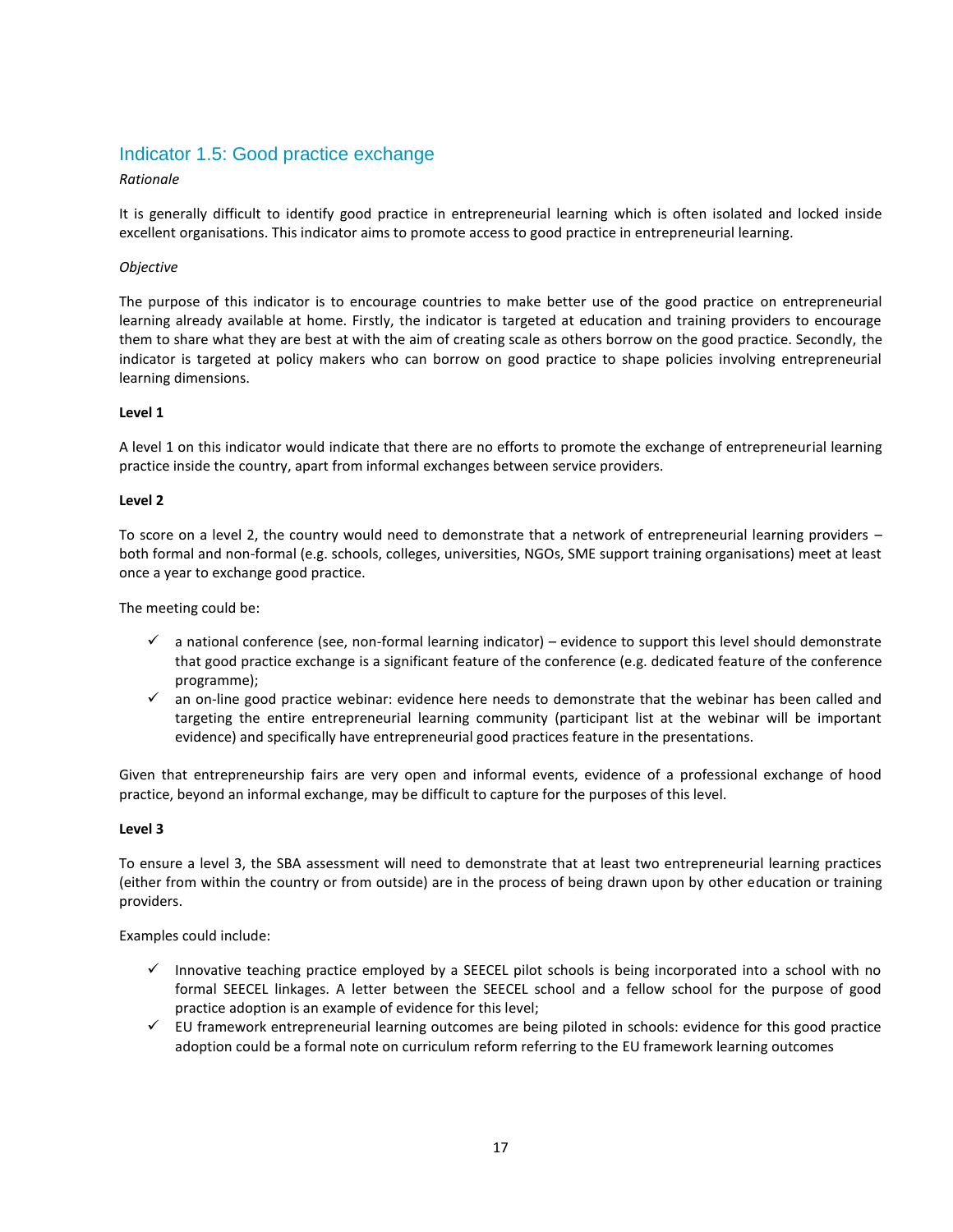To achieve a level 4, evidence of domestic good practice being transferred outside the country will be necessary. In this regard, protocols or agreements between education and training providers from the country with international counterparts demonstrating outward transfer of know-how or better practice will be necessary.

#### **Level 5**

To achieve a level 5, the assessment will need to demonstrate that a good practice in entrepreneurial learning (national or international) has impacted on national policy.

Examples of good practice impacting on policy could be:

- $\checkmark$  youth entrepreneurship training combined with access to finance in the United Kingdom as an example of policy innovation is included in a national level policy preparation or a finalised paper. The UK good practice would need to be clearly referenced in the policy paper;
- $\checkmark$  national guidelines for improved school governance put greater emphasis on school-enterprise cooperation, providing a concrete example from a school (national, international).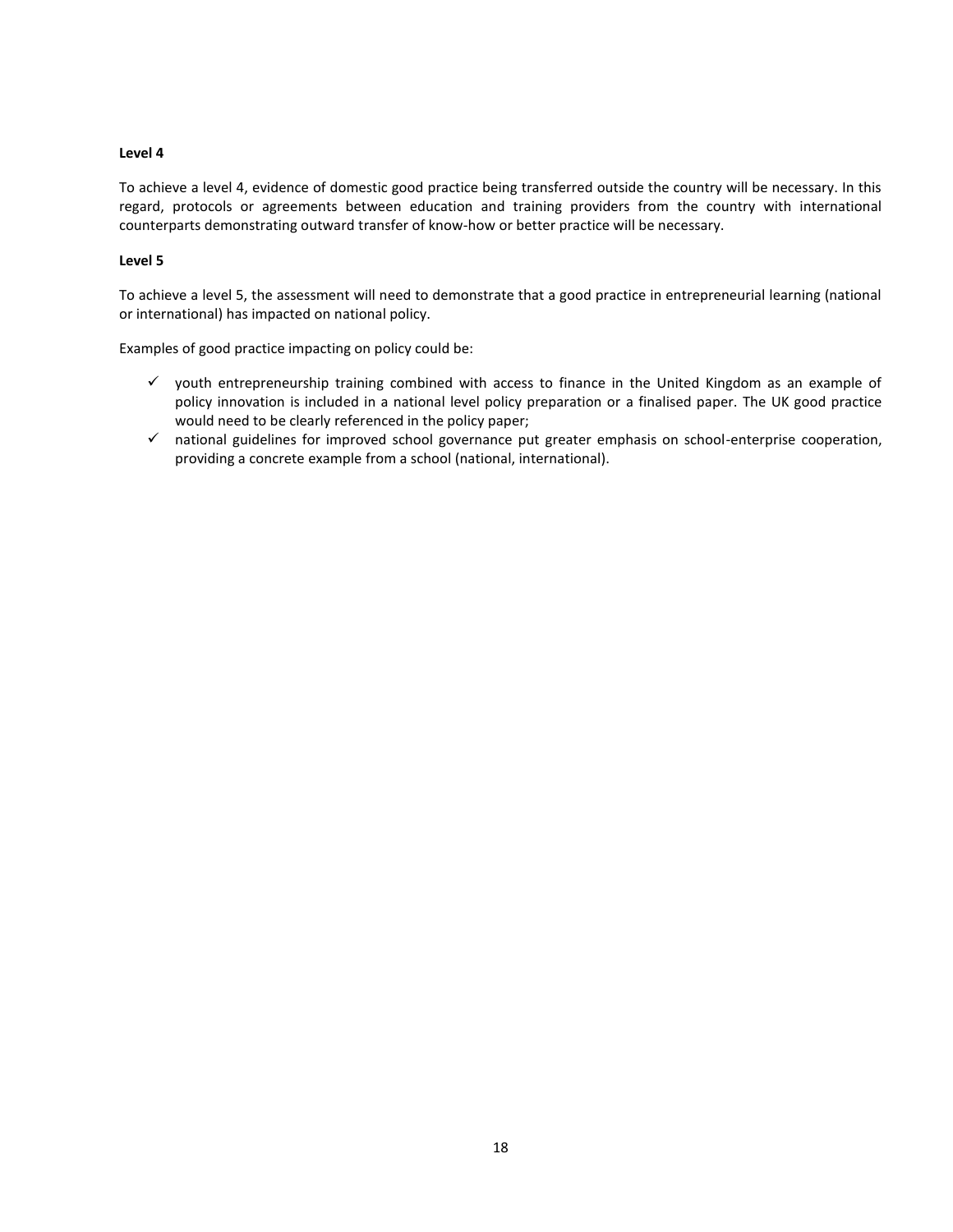# **Lower Secondary Education Upper Secondary Education**

<span id="page-18-1"></span><span id="page-18-0"></span>Although this section of the guidelines covers two distinct parts of the education system, the indicators within each level of the education are the same, and the criteria/benchmarks for meeting a specific score within each indicator are almost identical (with the exception of specific targets for different educational levels). For this reason, this section will provide guidance for assessing the indicators for both lower-secondary and upper-secondary education.

# <span id="page-18-2"></span>Indicator 1.6 & 1.9: Entrepreneurial School

#### *Rationale:*

The rationale for this indicator is that in order to support the creation of an entrepreneurial society, schools (from primary to upper-secondary education) need to become entrepreneurial themselves. This is not to say that entrepreneurial schools will turn into businesses and commercialise their activities and culture, but instead they will act as centres for promoting an entrepreneurial mind set in the classroom and in everyday school life<sup>6</sup>.Entrepreneurial schools should also fully interact and cooperate with their stakeholders (parents, local community, business community, alumni, NGOs, etc.) and do so in innovative and creative ways.

#### *Objective:*

The objective of this indicator is to encourage schools from primary to upper-secondary education to create an environment in which entrepreneurial mind sets are supported. This means ensuring that both students and teachers take part in school-based entrepreneurial activities and that these are organised with the involvement of stakeholders (as listed above).

#### **Level 1**

A Level 1 on this indicator would indicate that there are no examples at all of school-enterprise cooperation at lowersecondary or upper-secondary level. At this level, there may be some individual examples of school cooperation with relevant stakeholders in the local community, but none of these examples of cooperation are regular, systematic or regulated through a formal agreement.

#### **Level 2**

#### *Bullet 1*

 $\overline{a}$ 

To qualify for a Level 2 score, the country needs to demonstrate that at least two schools (at the lower- and uppersecondary levels) have included entrepreneurial learning elements into their schools' annual programmes<sup>7</sup>, as a curricular and/or extra-curricular activity.

<sup>6</sup> SEECEL (2011). *Entrepreneurial Learning: A Key Competence Approach - ISCED Level 2*. p.44

<sup>&</sup>lt;sup>7</sup> Some schools develop multi-annual school plans of instead annual plans. All further references to "annual plans" also encompass multi-annual plans, where these are applicable.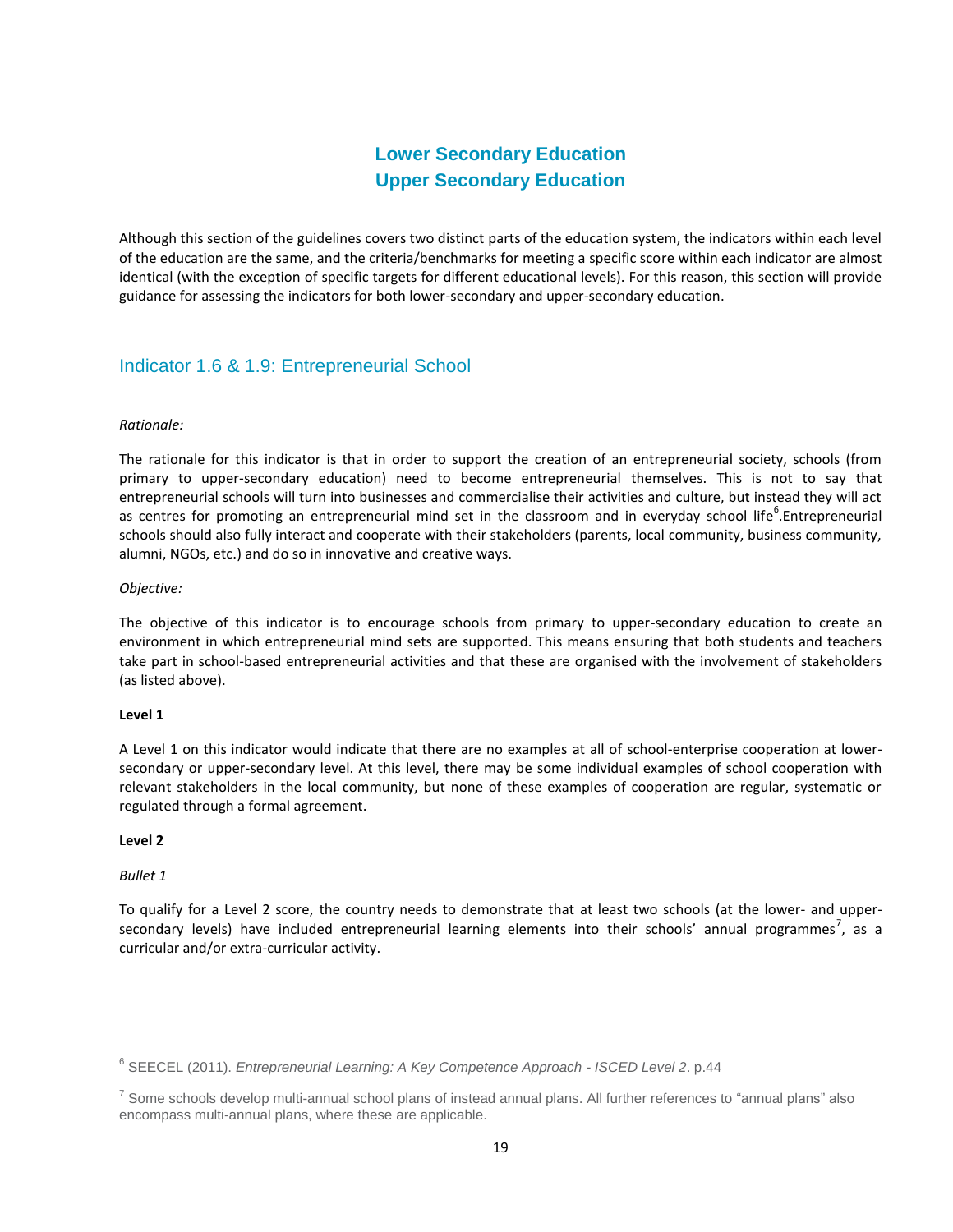Evidence should consist of a copy of the school's official annual plan in which the entrepreneurial learning activities are highlighted (or which is accompanied by a note on which page these can be found). Since the emphasis of this criterion is the "institutionalisation" of entrepreneurial learning, evidence about individual examples of entrepreneurship-related activities would not be sufficient.

#### *Bullet 2*

Another criterion for a Level 2 score is that evidence should be provided that the management staff of at least two schools within each given level education have participated in trainings on entrepreneurship/entrepreneurial learning.

Evidence could include:

- $\checkmark$  Certificates of attendance at training
- $\checkmark$  Agendas, materials and/or reports of trainings, including a list of participants of the training.

#### **Level 3**

#### *Bullet 1*

The first criterion for reaching a Level 3 score is the same as Level 2 (Bullet 1), but with a specific target that needs to be met. In this case, the country needs to provide evidence that at least 10% of all lower-secondary schools and at least 20% of upper-secondary schools in the country have included entrepreneurial learning as an integral part of their schools' annual programmes. The inclusion of entrepreneurial learning must be as a curricular activity. The % of schools is calculated out of the total number of all schools within each level of education.

Evidence should consist of:

- $\checkmark$  A numbered list of all schools that have met this criterion, accompanied with data from an official source on the total number of schools with the given level of education (lower-secondary or upper-secondary education), in order to confirm the percentage
- $\checkmark$  A copy of the schools' official annual plans (or multi-annual plan, if applicable) in which the entrepreneurial learning activities are highlighted (or noting on which page these can be found).

#### *Bullet 2*

In order to reach Level 3, the country also needs to demonstrate that management staff from at least 20% of all lowersecondary schools and from at least 30% of all upper-secondary schools has participated in a training programme related to entrepreneurial learning. The method of calculating the % of schools is the same as described for the previous Bullet.

Evidence could include:

- $\checkmark$  A list of all schools whose management staff participated in training on entrepreneurial learning, accompanied with data from an official source on the total number of schools with the given level of education, in order to confirm the percentage
- $\checkmark$  Certificates of attendance at training
- $\checkmark$  Agendas, materials and/or reports of trainings, including a list of participants of the training.

An additional criterion within Bullet 2 is that the country should have in place an "entrepreneurial school network", which allows for exchange of information and good practices between schools. A network in this case can be a formal or non-formal initiative, but must allow for its members to regularly communicate and to exchange ideas and good practices. In this sense, networks that use online platforms are especially valuable, since they allow for much wider coverage and access to resources, and are in line with Europe's Digital Agenda. as well as The optimal netgwork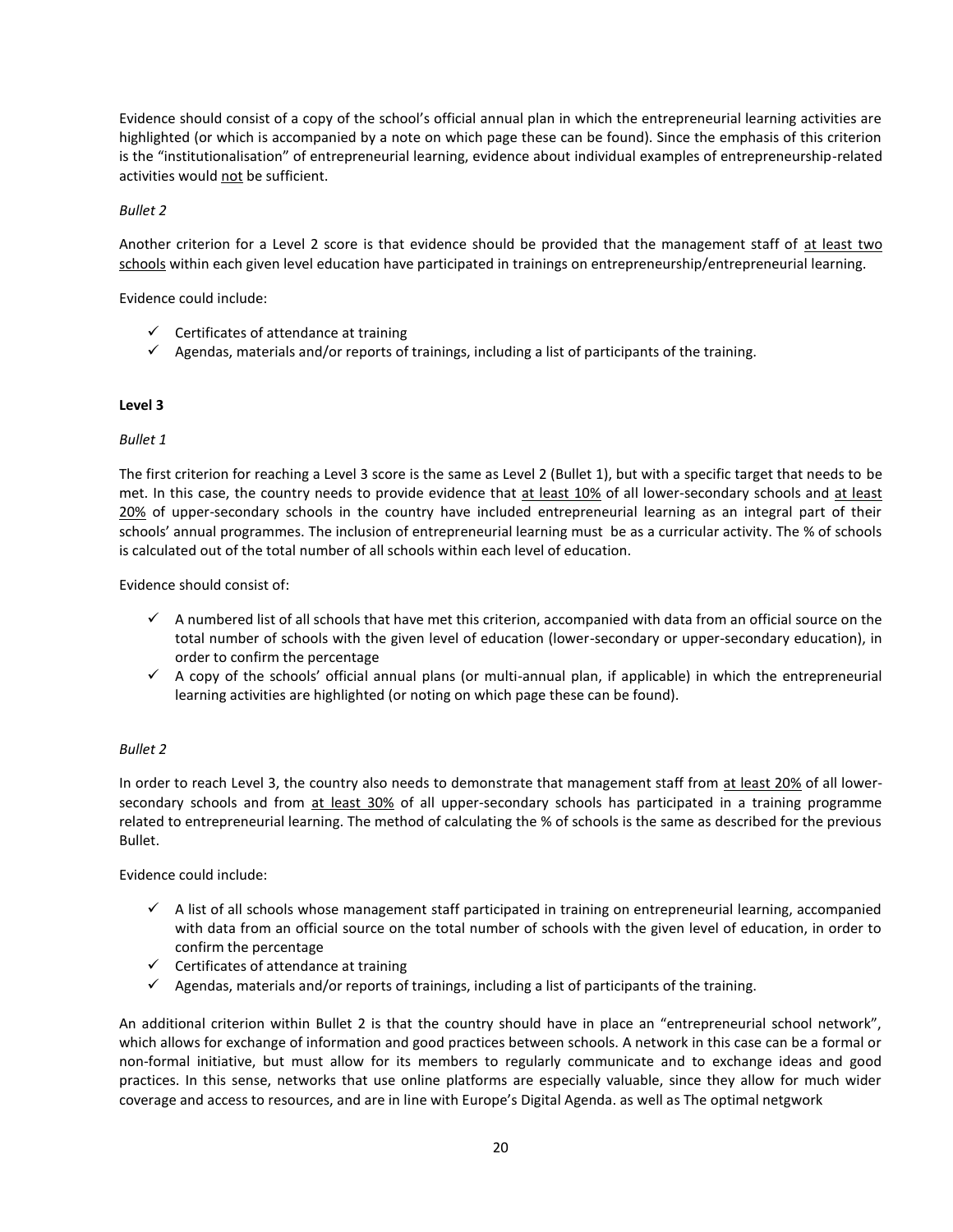Evidence could therefore include:

- $\checkmark$  An official document on the establishment of the network and its members
- $\checkmark$  A web page or social media page documenting the aims, activities and members of the network (and confirming that the network is active).
- $\checkmark$  An agenda, materials and/or minutes of events or working meetings of the network (in this case, several examples should be provided to prove the regularity and continuity of the network, i.e. that it is not an ad hoc event)

#### **Level 4**

*Bullet 1*

The first criterion for reaching a Level 4 score is the same as Bullet 1 on Level 3, but with a higher target. In this case, the country needs to provide evidence that at least 50% of all lower-secondary and upper-secondary schools in the country have included entrepreneurial learning as an integral part of their schools' annual programmes. The additional target that needs to be reached for Level 4, however, is that entrepreneurship needs to be included in all elements of the school's programme, which includes the curriculum, school-based activities, teacher and school management training, school-business cooperation, career guidance, etc. The method of calculating the % of schools is the same as described for the previous Levels.

Evidence should consist of:

- $\checkmark$  A list of all schools that have met this criterion, accompanied with data from an official source on the total number of schools with the given level of education (lower-secondary or upper-secondary education).
- $\checkmark$  Report (or other document) from the Ministry on the implementation of annual school programmes at lowerand upper-secondary education, confirming the percentage of schools that have included entrepreneurial learning as an integral part of their annual programmes

#### *Bullet 2*

This criterion is also an extension of the criterion at Level 3 (Bullet 2) related to the "entrepreneurial school network". In order to reach Level 4, the country needs to demonstrate that the network has promoted school-to-school cooperation (in the area of entrepreneurial learning), as well as school-to-enterprise cooperation. In addition, the network needs to have contributed as a stakeholder to the formulation of national (and/or local) policies related to entrepreneurial learning.

Evidence of the networks' achievements could include:

- $\checkmark$  Information about a project led by the network, or in which the network participated in as a partner
- $\checkmark$  A web page or social media page demonstrating information exchange/dissemination the topics mentioned above
- $\checkmark$  An agenda, materials and/or minutes of events or working meetings of the network demonstrating information exchange/dissemination the topics mentioned above
- $\checkmark$  Communication (letter, email) towards policy authorities on what needs to happen to improve entrepreneurial learning in the country
- $\checkmark$  A written response to an open consultation on policy areas relevant to entrepreneurial learning (e.g. education, employment, national economic plan).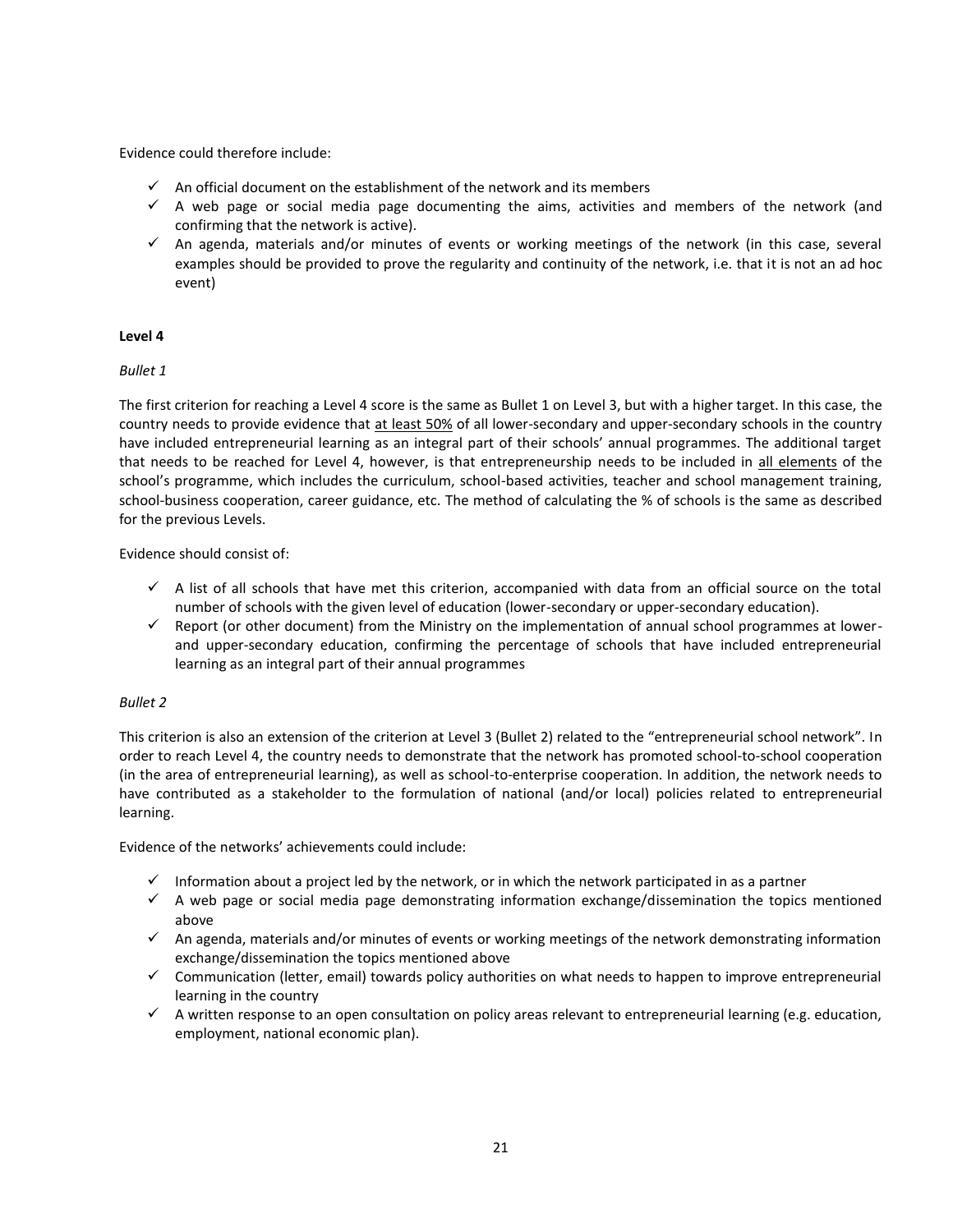#### *Bullet 1*

Once again, the first criterion for reaching a Level 5 links back to at Levels 2, 3 and 4 (Bullet 1) regarding the proportion of schools that have included entrepreneurial learning as an integral part of their schools' annual programmes. To reach Level 5, the country needs to demonstrate that at least 75% of all schools (at lower-secondary or upper-secondary level) have included entrepreneurial learning in all elements of their annual programmes. The method of calculating the % of schools is the same as was described in previous Levels.

However, an additional criterion for reaching Level 5 is that all the mentioned schools must have ensured that their students have had a "real entrepreneurial experience". This refers to activities that take place outside the classroom and that put into practice an entrepreneurial initiative. Examples could include "classic" entrepreneurial initiatives such as putting into practice a business plan developed by students, e.g. producing and selling products that students have developed, thereby acting as a "mini-enterprise/cooperatives" (including as a social enterprise or green enterprise). But examples could also include the active participation of students in student clubs, in launching campaigns or communitybased projects related to social or ecological issues, or in establishing cooperation with existing SMEs (such as ensuring internships for students).

Evidence should consist of:

- $\checkmark$  A list of all schools that have met these criteria, accompanied with data from an official source on the total number of schools with the given level of education (lower-secondary or upper-secondary education).
- $\checkmark$  Report (or other document) from the Ministry on the implementation of annual school programmes at lowerand upper-secondary education, confirming the percentage of schools that have included entrepreneurial learning as an integral part of their annual programmes

#### *Bullet 2*

A Level 5 score also requires evidence that all entrepreneurial schools (i.e. the schools that satisfy the criterion of the previous bullet) have a system to track and follow the career paths of its graduated students. The emphasis of this tracking system is to follow those students who have undergone an entrepreneurial experience, that is, to create an "Entrepreneurial Alumni Club". The aim of this tracking would be both to collect information from previous students on their career development (and on what proportion of them have launched their own business), and to ensure that the school continues to communicate with their alumni and encourage their most successful entrepreneurial graduates to "give back" to the school in their later careers by presenting their experiences and/or by acting as mentors to students.

Evidence should consist of:

- $\checkmark$  A list of all schools that have met this criterion
- $\checkmark$  A web page, report or other document from the entrepreneurial schools in question describing how the tracking system works, how many alumni have been tracked, and how many alumni participate in alumni activities.
- $\checkmark$  Report (or other document) from the Ministry on the implementation of annual school programmes at lowerand upper-secondary education, confirming the percentage of schools that have graduate tracking systems in place
- $\checkmark$  A national database that includes information on tracking graduates from schools.

#### *Bullet 3*

Finally, a Level 5 score can be awarded if the national education system has included entrepreneurial learning outcomes as an integral part of the National Qualifications Framework. Evidence should consist of the country's National Qualifications Framework in which the entrepreneurial learning outcomes are highlighted (or which is accompanied by a note on which page these can be found).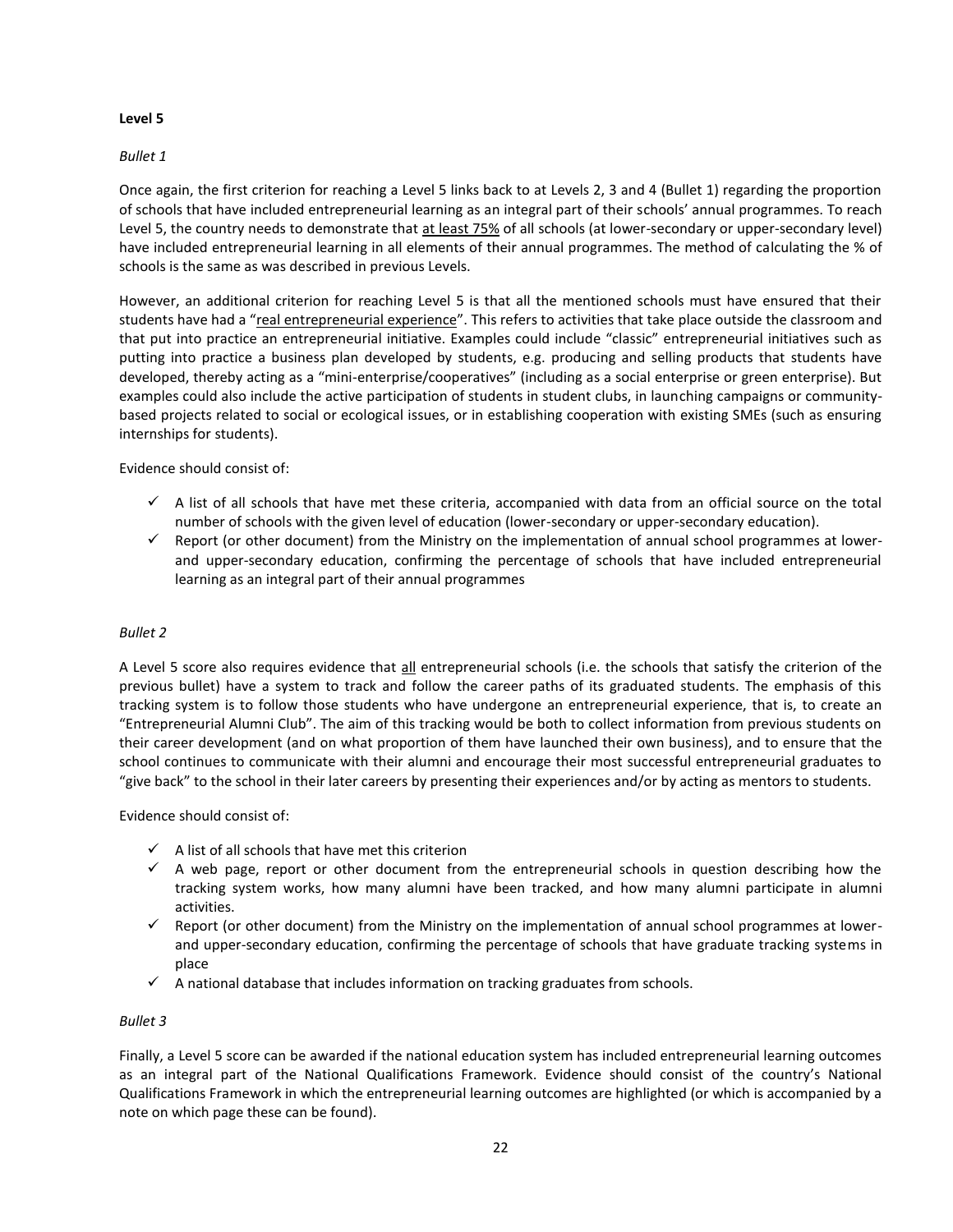# <span id="page-22-0"></span>Indicator 1.7 & 1.10: Entrepreneurial Teacher

#### *Rationale*

Developing an entrepreneurial way of thinking in a society necessitates that teachers from primary to upper-secondary education adopt entrepreneurial competences and become entrepreneurial teachers.

The Entrepreneurial Teacher is defined as a teacher who understands entrepreneurship, is entrepreneurially literate and able to teach using active teaching/learning methods and a student-centred approach. Such teachers can be change agents in creating an entrepreneurial environment within the school and are facilitators in the process of promoting entrepreneurship as a key competence.

#### *Objective*

The objective of this indicator is to empower teachers to develop an entrepreneurial mind set and apply it to their teaching content and methods, thus promoting an entrepreneurial mind set among their students. Teachers should both encourage and support their students to become involved in concrete entrepreneurial activities, including (if possible) starting-up a business.

#### **Level 1**

A Level 1 on this indicator would indicate that there are no examples at all of teachers taking their own initiatives in promoting entrepreneurial learning or who have had in-service training relating to entrepreneurial learning.

#### **Level 2**

#### *Bullet 1*

To qualify for a Level 2 score, the country needs to provide at least two examples of in-service training that has been organised for teachers and/or management staff of schools. The examples can include training initiated, organised or encouraged by the school management, or training that teachers organised individually, at their own initiative. Entrepreneurial learning teacher training is defined in this case as training that prepares teachers to be able to teach the entrepreneurship as a key competence in their regular teaching practices (developing learning outcomes and improving learning, teaching and assessment methods).

Evidence could include:

- $\checkmark$  Certificates of attendance at training
- $\checkmark$  Agendas, materials and/or reports of trainings at selected schools, including a list of participants of the training.

#### *Bullet 2*

Another criterion for a Level 2 score is that evidence should be provided that teachers from at least two schools have established cooperation (at their own initiative) with SMEs, by including contributions of SMEs into curricular or extracurricular activities (e.g. study visits to SMEs, inviting guest speakers, organising student placements and internships). The links with SME's in this case do not necessarily need to be through formal agreements with the school.

#### Evidence could include:

- $\checkmark$  Report of individual teacher annual activities (which provides a basis for annual reports of schools)
- $\checkmark$  Communication (e-mail, letter) between teachers and SMEs confirming the establishment of cooperation
- $\checkmark$  A statement/report from the teachers in question describing the type of cooperation established
- $\checkmark$  A web/press article describing the established cooperation.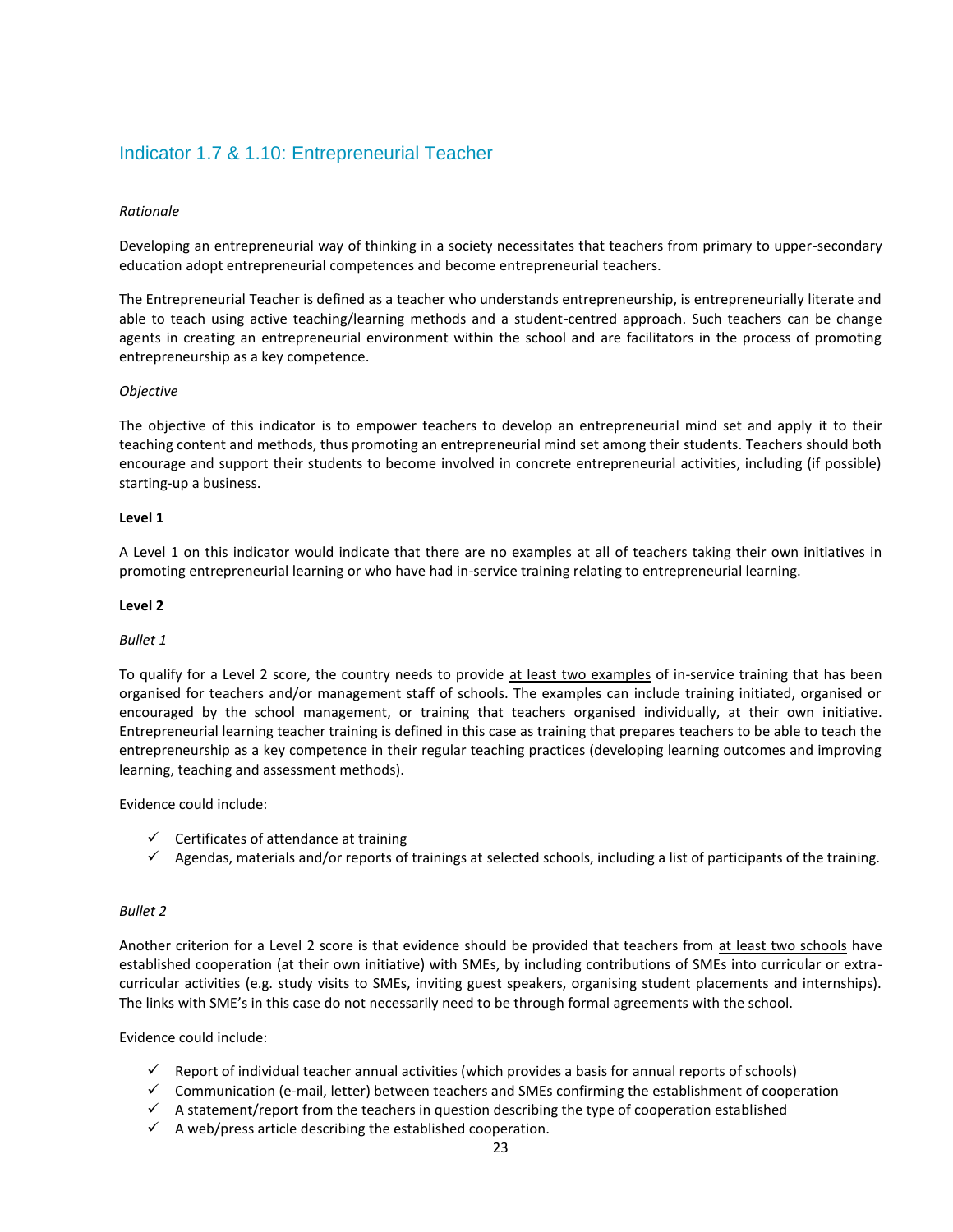#### *Bullet 1*

To qualify for a Level 3 score, the country needs provide evidence that pre-service teacher training programmes related to entrepreneurial learning exist in the country (at least 1 such programme should exist). In order to meet this Level, an existing pre-service teacher training programme must include courses or modules that prepare teachers to be able to teach the entrepreneurship as a key competence in their regular teaching practices (including entrepreneurial learning outcomes, learning, teaching and assessment methods).

The evidence for this criterion should be:

- $\checkmark$  A qualifications framework for teachers, which includes a list of institutions which provide such training
- $\checkmark$  A list of existing pre-service teacher training programmes that include entrepreneurial learning (to be obtained from the country's teacher training authority)
- $\checkmark$  An official document of the teacher training providers describing the above-mentioned training programmes, and highlighting the parts in which entrepreneurial learning content in included (or noting on which page it can be found).

#### *Bullet 2*

Another criterion that needs to be met to reach a Level 3 score is that at least 20% of all teachers in lower-secondary education and at least 25% of all teachers in upper-secondary education must have completed in-service teacher training related to entrepreneurial learning (the definition of what such training needs to achieve is the same as for Bullet 1).The % of teachers is calculated out of the total number of all teachers within each level of education.

The evidence for this criterion should be:

- $\checkmark$  A list of all in-service training programmes related to entrepreneurial learning that have been held for teachers, including a numbered list of participants (list to be obtained from the country's teacher training authority), accompanied by data on the total number of teachers within the given level of education (in order to confirm the percentage)
- $\checkmark$  The syllabi of all in-service training programmes that include entrepreneurial learning from different teacher training providers, highlighting the entrepreneurial learning content (or noting on which page it can be found).

#### **Level 4**

#### *Bullet 1*

The first criterion for reaching a Level 4 score is the same as the Level 3 (Bullet 1) criterion regarding pre-service training, but with a specific target that needs to be met. In this case, the country needs to provide evidence that at least 25% of all pre-service teacher training programmes (for both lower- and upper-secondary teachers) have integrated entrepreneurial learning in their content. In addition, this criterion requires that the entrepreneurial learning content be incorporated in all elements of these programmes: this means that instead of providing a single module or course related to entrepreneurial learning, the entrepreneurial learning outcomes should be incorporated into all subjects taught to students who are training to become teachers.

The evidence for this criterion should be:

 $\checkmark$  A list of all pre-service training programmes that meet this criterion, accompanied by data on the total number of pre-service training programmes within the given level of education, in order to confirm the percentage (list and data to be obtained from the country's teacher training authority)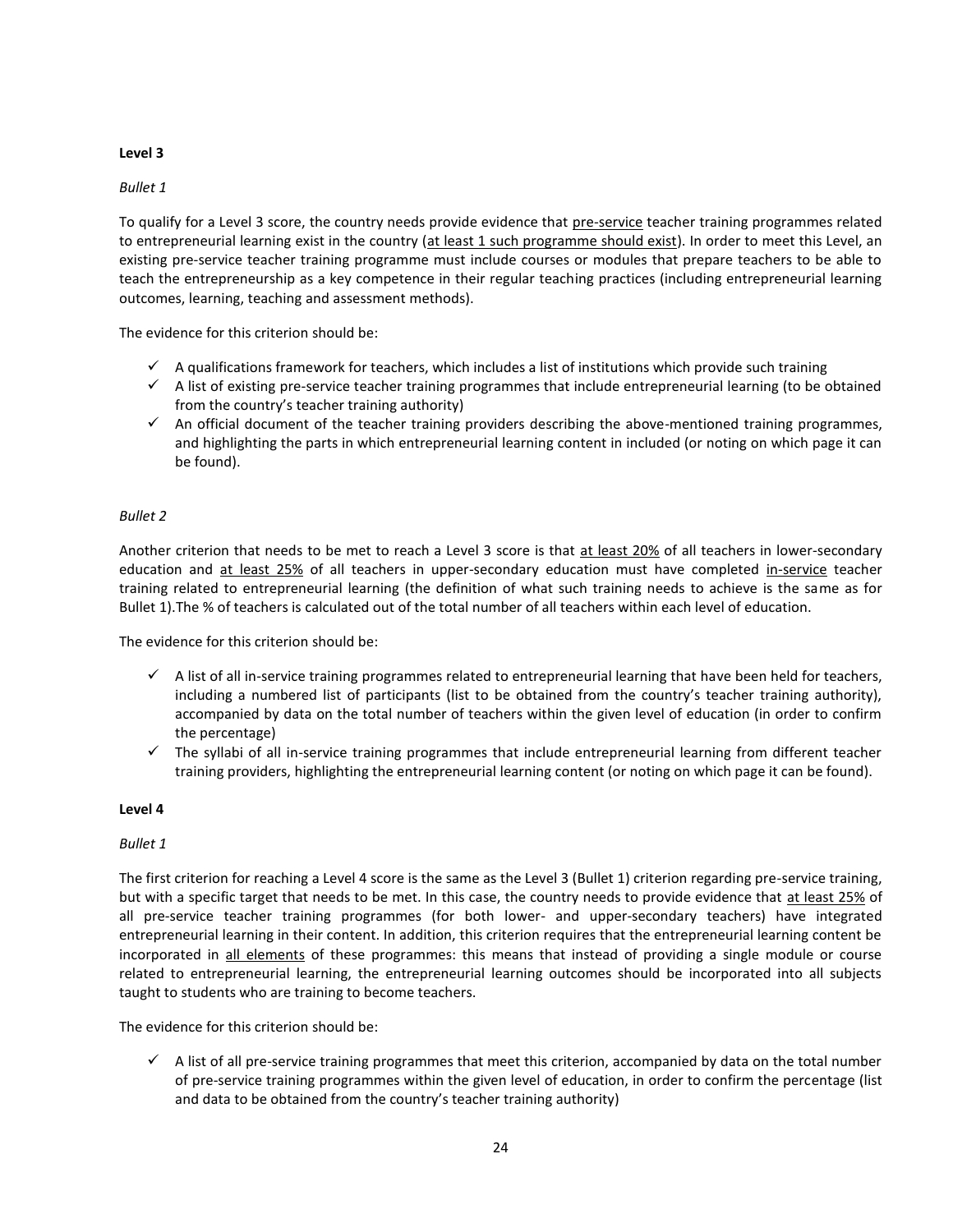- $\checkmark$  Examples of examinations for students at teacher training institutions that include content related to entrepreneurial learning
- $\checkmark$  The syllabi of all pre-service training programmes that include entrepreneurial learning from different teacher training providers, highlighting the entrepreneurial learning content (or noting on which page it can be found).

#### *Bullet 2*

The second criterion also links back to Level 3 (Bullet 2), regarding in-service teacher training. To reach a Level 4 score, at least 50% of all teachers (at both lower- and upper-secondary level) must have completed a nationally-recognised entrepreneurial learning in-service teacher training.

The evidence for this criterion should be:

- $\checkmark$  A numbered list of teachers who have participated in in-service training programmes related to entrepreneurial learning accompanied by data on the total number of teachers within the given level of education, in order to confirm the percentage (list to be obtained from the country's teacher training authority)
- $\checkmark$  The syllabi of all in-service training programmes that include entrepreneurial learning from different teacher training providers, highlighting the entrepreneurial learning content (or noting on which page it can be found).

#### *Bullet 3*

The third criterion for reaching a Level 4 score is to provide evidence that teaching materials for all taught subjects at the school have integrated learning outcomes related to entrepreneurial learning.

The evidence for this criterion should be handbooks for teachers (that accompany school textbooks) that incorporate entrepreneurial learning outcomes.

#### **Level 5**

#### *Bullet 1*

The first criterion for a Level 5 score combines the criteria related to pre-service and in-service teacher training mentioned for Levels 3 to 4, and states that all such programmes must include entrepreneurial learning as an integral part.

The evidence for this criterion should be:

 $\checkmark$  A report or written statement by the country's teacher training agency confirming that all pre-service and inservice teacher training programmes meet this criterion.

#### *Bullet 2*

This criterion is closely related to the indicator for "Entrepreneurial School" - Level 2 (Bullet 2) and Level 3 (Bullet 2). As mentioned for that indicator, the country should have in place an "entrepreneurial school network", which allows for exchange of information and good practice between schools and teachers. In order to meet the criterion within the Entrepreneurial Teacher indicator, care should be taken to check that the network has an online platform and that it allows for individual *teachers* to network, communicate and exchange experience, and not just for school management.

Evidence of the network's achievements is the same the same as for the Indicator "Entrepreneurial School", Level 2 (Bullet 2) and Level 3 (Bullet 2)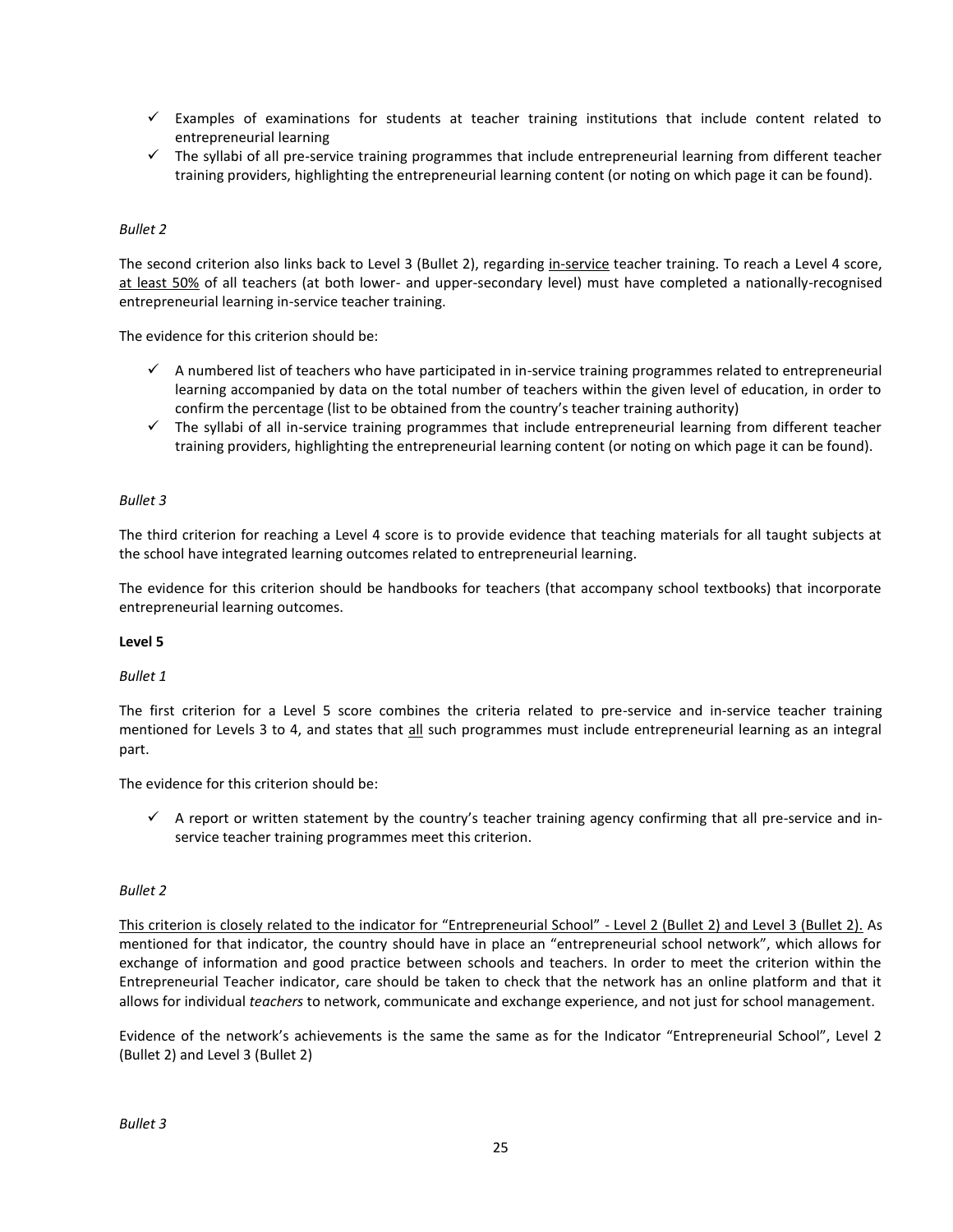The final criterion for achieving a Level 5 score is that the state assessment of teacher competence in the country must include an assessment of the teachers' ability to promote the key competence of entrepreneurship.

The evidence for this criterion could include:

- $\checkmark$  That the content of the state examination for teachers should include content related to entrepreneurial learning
- $\checkmark$  That teacher evaluations at the school level include an assessment of teachers' ability to promote entrepreneurial learning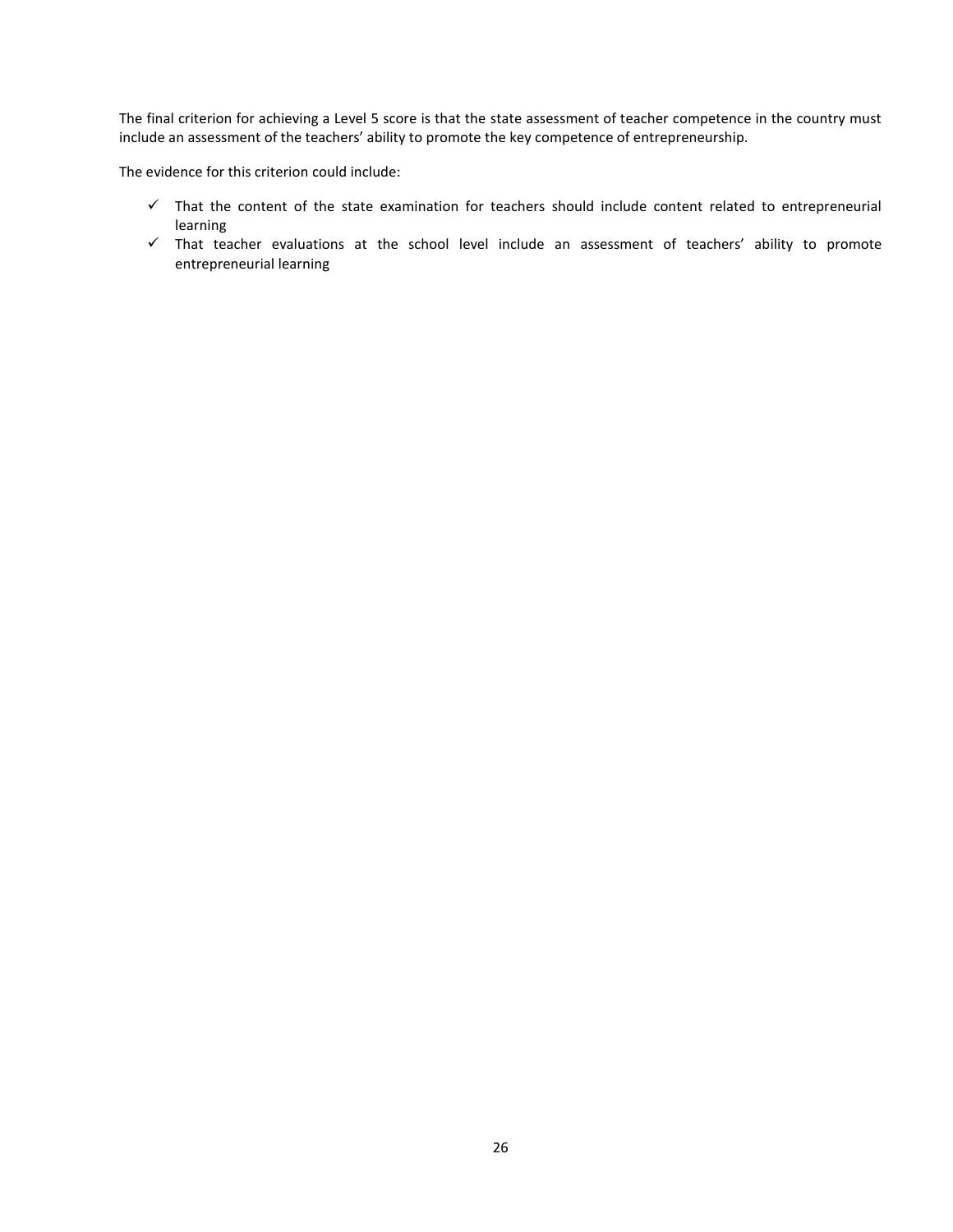# <span id="page-26-0"></span>Indicator 1.8 & 1.11: Entrepreneurial Student

#### *Rationale*

The starting point for an entrepreneurial society is to build entrepreneurial citizens with a positive attitude towards an entrepreneurial way of thinking. In order to achieve this goal, the development of an entrepreneurial way of thinking and an entrepreneurial mind set must be approached systematically, starting at an early age. Schools at the lowersecondary and upper-secondary level must therefore ensure that students who complete their schooling are able to turn ideas into action, which includes being creative, innovative, risk-taking, able to plan and manage projects. Schoolleavers who acquire the key competence of entrepreneurship will contribute to economic growth, innovation and job creation, and will help create an entrepreneurial society and economy.

#### *Objective*

The objective of this indicator is to encourage national education policy and school policies to proactively and systematically work towards ensuring that all students who complete lower-secondary and upper-secondary education are entrepreneurially competent and practice and undertake entrepreneurial activities within their schooling.

#### **Level 1**

Level 1 indicates that there are no examples at all of school-based activities related to entrepreneurial learning, and that entrepreneurial learning is not mentioned as a key competence in the national education curriculum.

#### **Level 2**

#### *Bullet 1*

To qualify for a Level 2 score, the country needs to demonstrate that at least two schools (at the lower- and uppersecondary levels) have implemented entrepreneurial school-based activities. These activities can take place on an ad hoc basis, and do not necessarily require the schools to have included the activities in their annual school plans. The term "entrepreneurial activities" can refer both to curricular and/or extra-curricular activities, with examples such as the inclusion of entrepreneurship content into lessons (using traditional teaching methods), of study visits to enterprises, or of "real entrepreneurship experience".

Evidence could include:

- $\checkmark$  Lesson plans of individuals schools that have included entrepreneurship content into their classes
- $\checkmark$  Report, press article or photographs documenting the implementation of entrepreneurial activities within selected schools

#### *Bullet 2*

A Level 2 score also requires countries to have formally included entrepreneurial learning into their national curriculum, and to define entrepreneurship therein as a key competence, and which therefore needs to be covered at both primary and secondary education. For this level, there is no evidence required to prove that entrepreneurial learning is implemented in practice within schools. For this reason, it is sufficient to provide a copy of the national curriculum document as evidence, highlighting where entrepreneurial learning is mentioned (or noting on which page it can be found).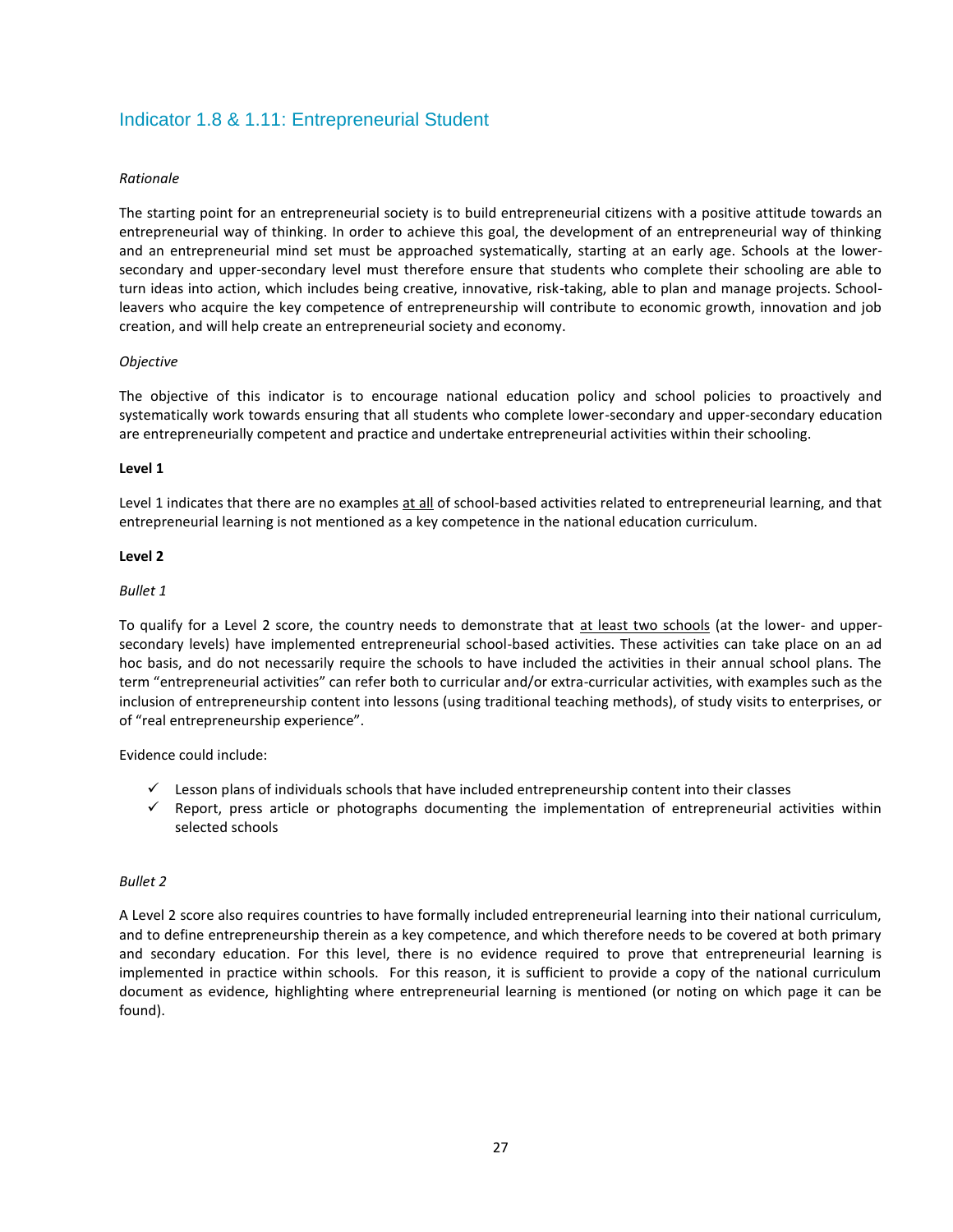#### *Bullet 1*

The first criterion for reaching a Level 3 score is that at least 10% of all students at the lower-secondary level and at least 20% of all students at the upper-secondary level must have engaged in and actively participated in school-based entrepreneurial activities. As with the previous Level, entrepreneurial activities should be organised as curricular, not extra-curricular activities. The % of students is calculated out of the total number of all students within each level of education.

Evidence should consist of a report by the Ministry (based on annual school reports) confirming the number of schools that have reported having carried out such activities, accompanied by data on the total number of schools at that level of education.

#### *Bullet 2*

Following on closely from Level 2 (Bullet 1), in which evidence was needed to confirm that some schools implement some form of entrepreneurial activity, this criterion goes one step further and requires countries to demonstrate that at least two schools (at the lower-secondary and upper-secondary levels) have included entrepreneurial learning into at least two subjects in their school, and have done so by defining learning outcomes relating to entrepreneurship into these subjects.

Evidence for this criterion should be copies of lesson plans of selected schools that have included entrepreneurship content into their classes.

#### **Level 4**

#### *Bullet 1*

The precondition for reaching Level 4 is that the country has included entrepreneurship as a key competence within its National Qualifications Framework.

Having met this precondition, this criterion states that 35% of all students (at both lower- and upper-secondary level) are acquiring the key competence of entrepreneurship as defined within the National Qualifications Framework. This means that, in order to reach Level 4, a large number of schools will need to have:

- $\checkmark$  Comprehensively and systematically included entrepreneurial learning into their lesson plans and in other school-based activities,
- $\checkmark$  Included all the learning outcomes that constitute the entrepreneurship key competence into their lesson plans
- $\checkmark$  Tracked the number of students who have taken the classes/participated in the activities that have results in those learning outcomes.

For this reason, the evidence for this criterion must be data collected from schools by a central governmental authority (ministry or agency) that confirm the number of students that have acquired the key competency of entrepreneurship.

#### *Bullet 2*

This criterion is similar to Bullet 1, but differs in that it assumes that a large majority of students in the education system have at least partially acquired the key competence of entrepreneurship. In other words, while the expectation at Level 4 is that only 35% of students will have acquired the key competence of entrepreneurship in full, it is expected that 75% of all students (at both lower- and upper-secondary level) will have been in contact with some content or activities related to entrepreneurship.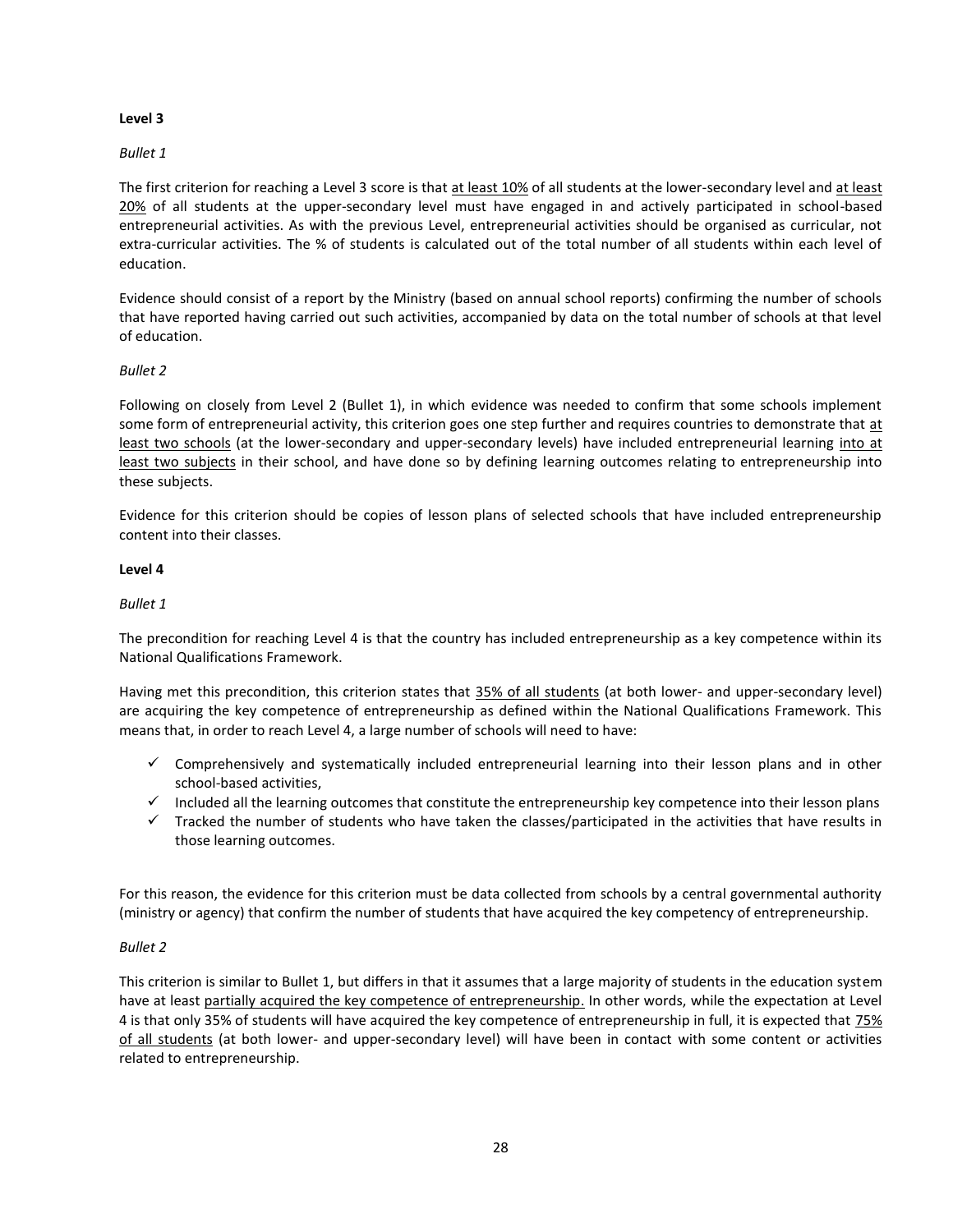As above, this means that almost all lower-secondary and upper-secondary schools will need to have included entrepreneurship-related content into their curricular and extra-curricular activities. This also means that each school will need to track the number of students who have taken the classes/participated in the activities that have results in those learning outcomes.

For this reason, the evidence for this criterion must be data collected from schools by a central governmental authority (ministry or agency) that confirm the number of students that have participated in an school-based activity related to entrepreneurship.

#### *Bullet 3*

Finally, in order to reach a Level 4 score, at least 2% of all lower-secondary students and at least 10% of uppersecondary students participate in different local/national entrepreneurship-related competitions. These include business plan competitions, applications for business start-ups, being part of an incubator, product/ business start-up competition, cooperatives, etc.

The evidence needed to confirm this criterion is:

 Reports and/or press articles about various entrepreneurship-related competitions, which include a list of all participants and include details on which schools the competitors are currently attending. Accompanying this document should be official data on the total number of students at each educational level (to confirm the percentage).

#### **Level 5**

#### *Bullet 1*

Following on from Level 4 (Bullet 1) regarding the proportion of students who have acquired the key competency of entrepreneurship, a country can be awarded a Level 5 score if it can demonstrate that all students who complete uppersecondary education are entrepreneurially competent (as defined within the National Qualifications Framework, relating to EQF levels 1 and 2).

To reach this achievement, all lower-secondary and upper-secondary schools will need to have integrated entrepreneurship-related content into all their activities. The evidence for this criterion can therefore be

- $\checkmark$  a national report by a central governmental authority (ministry or agency) that confirms that every school in the country has reached this goal
- $\checkmark$  a copy of the national state exam (if applicable in a given country) that includes content related to entrepreneurial learning (in compulsory courses) at the lower- and/or upper-secondary level

#### *Bullet 2*

An additional criterion for reaching Level 5 is that at least 20% of all lower-secondary students and at least 30% of upper-secondary students must have had a practical entrepreneurial experience. This refers to activities that take place outside the classroom and that put into practice an entrepreneurial initiative. Examples could include "classic" entrepreneurial initiatives such as putting into practice a business plan developed by students, e.g. producing and selling products that students have developed, thereby acting as a "mini-enterprise/cooperatives" (including as a social enterprise or green enterprise). But examples could also include the active participation of students in student clubs, in launching campaigns or community-based projects related to social or ecological issues, or in establishing cooperation with existing SMEs (such as ensuring internships for students).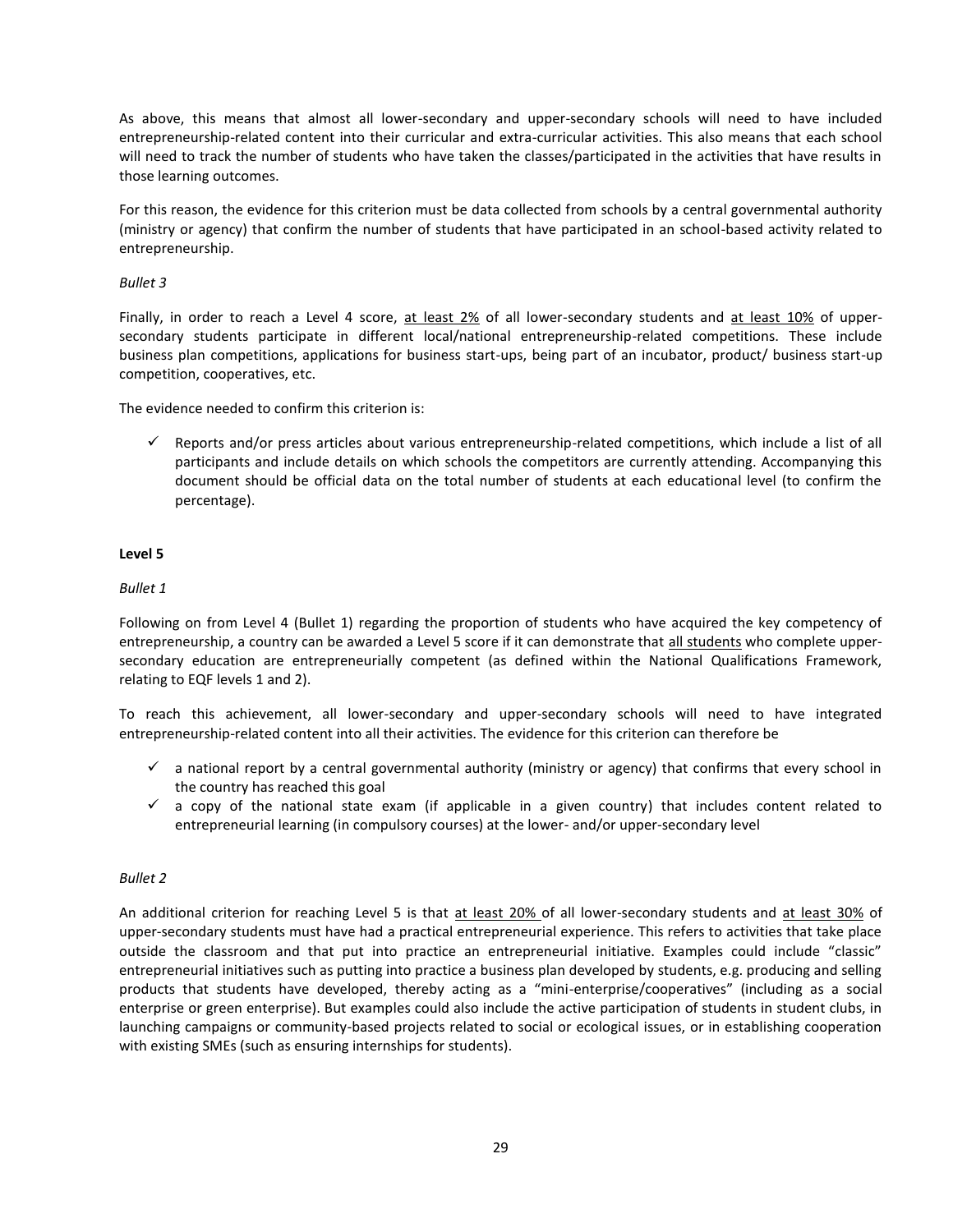The evidence for this criterion should be data collected from schools by a central governmental authority (ministry or agency) that confirm the number of students that have participated in a practical entrepreneurial activity.

#### *Bullet 3*

There is an additional criterion to meet in order to be awarded a Level 5 score (although this only relates to uppersecondary education). This requires providing evidence that at least 5% of all students who have completed uppersecondary school have started their own business within the three year period after graduation. This criterion is closely related to the indicator for "Entrepreneurial School" - Level 5 (Bullet 2). Namely, in order to report on this criterion, schools will need to have in place tracking system to follow the career paths of its graduated students.

Evidence should therefore consist of:

Data extracted from schools' graduate tracking systems on the number of students who have launched start-ups with a three-year period after graduation.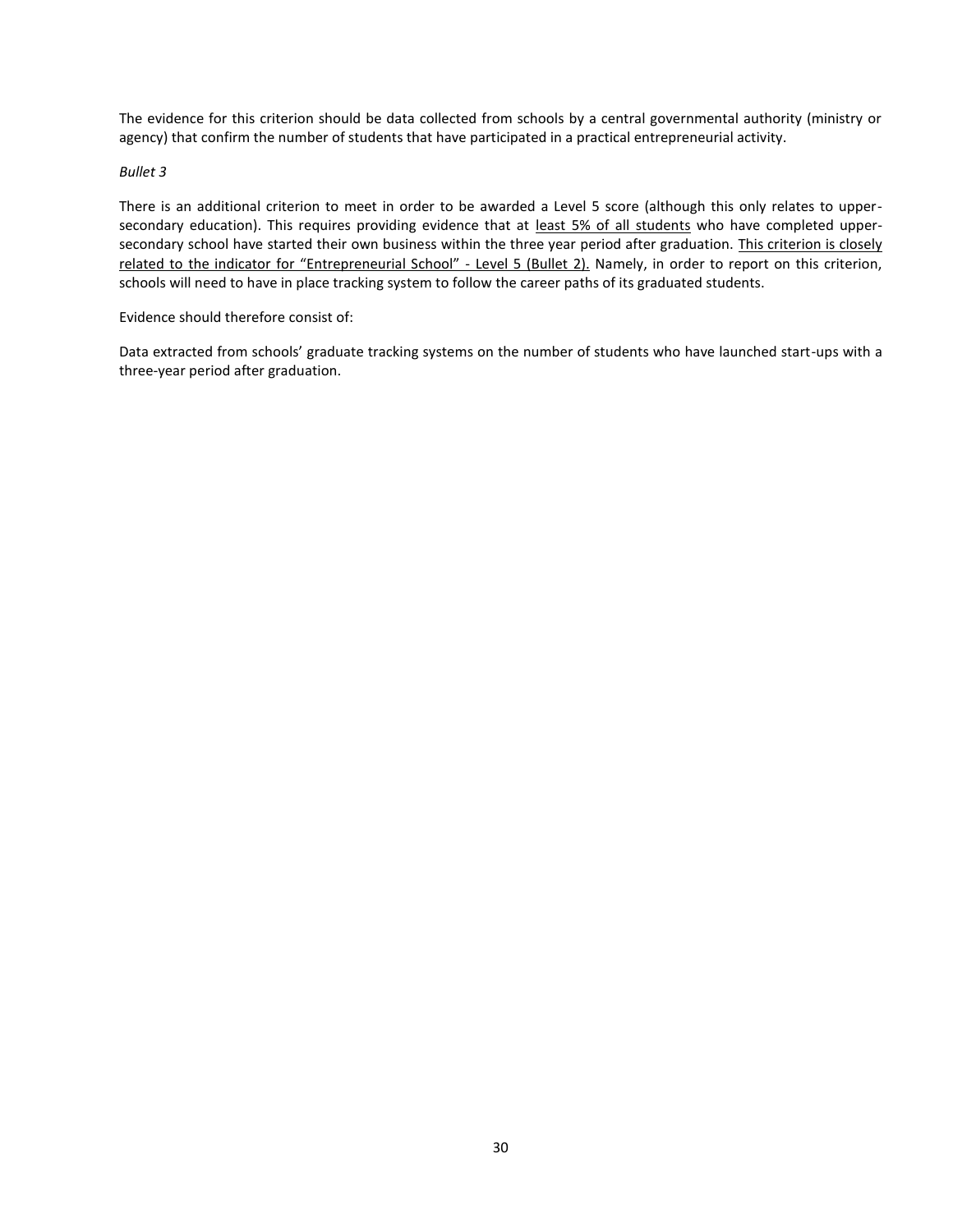# **Secondary School**

# <span id="page-30-1"></span><span id="page-30-0"></span>Indicator 1.12: Practical Entrepreneurial Experience for Young People (\* Secondary school only)

#### *Rationale*

'Learning by doing' is considered essential to developing the entrepreneurship key competence and entrepreneurship skills for young people.

#### *Objective*

The purpose of this indicator is to encourage EU pre-accession countries to respond to the EU's recommendation that all young people should have completed a practical entrepreneurial experience by the time they complete compulsory education.

A practical entrepreneurial experience may take place within the school or outside the school environment (e.g. in an enterprise or community organization) or in a combination of both. The practical entrepreneurial experience should not be confused with general work or vocational experience. The practical entrepreneurial experience involves the development of an idea either individually or within group and executing the idea with a result. Each practical entrepreneurial experience must have a clearly defined and achievable learning. The learning outcome should bring added-value for the individual pupil, the class, the school or outside group (e.g. community organization, businesses or local economy).

*Note 1.* The practical entrepreneurial experience may feature as part of the formal curriculum or be implemented outside the formal curriculum. Where the learning outcome of the entrepreneurship key competence is included in the practical entrepreneurial learning experience, this could feature in the formal assessment.

*Note 2.* When the practical entrepreneurial experience is promoted in vocational education and training, the experience and learning outcomes should be clearly distinguished from the occupational learning outcomes.

#### *Example 1*

- *Idea*: a pupil draws up a career plan for the first 5 years following completion of compulsory education. The careers plan should include at least one entrepreneurship option;
- *Action point:* the pupil presents and discusses the career plan with fellow students, careers guidance services, local businessmen or women or local SME support agency;
- *Learning outcome:* Based on feedback, the pupil will revise and complete his/her career plan giving particular attention to the entrepreneurship options. If the entrepreneurship career plan includes further education and training, options could include researching further education courses that have this should include Value-added: based on feedback.

#### *Example 2*

- *Idea:* in response to a natural disaster (local flooding, earth quake in another country), a group of pupils elaborate and execute a funding raising plan to support people affected by the disaster targeting local businesses, philanthropists and local communities.
- *Action point:* leadership and tasks (e.g. communication materials, advocacy tools, opening & closing of dedicated disaster fund bank account including money order transfers, press and media engagement) are assigned to member of the group with time frames, accountability, monitoring and reporting arrangements);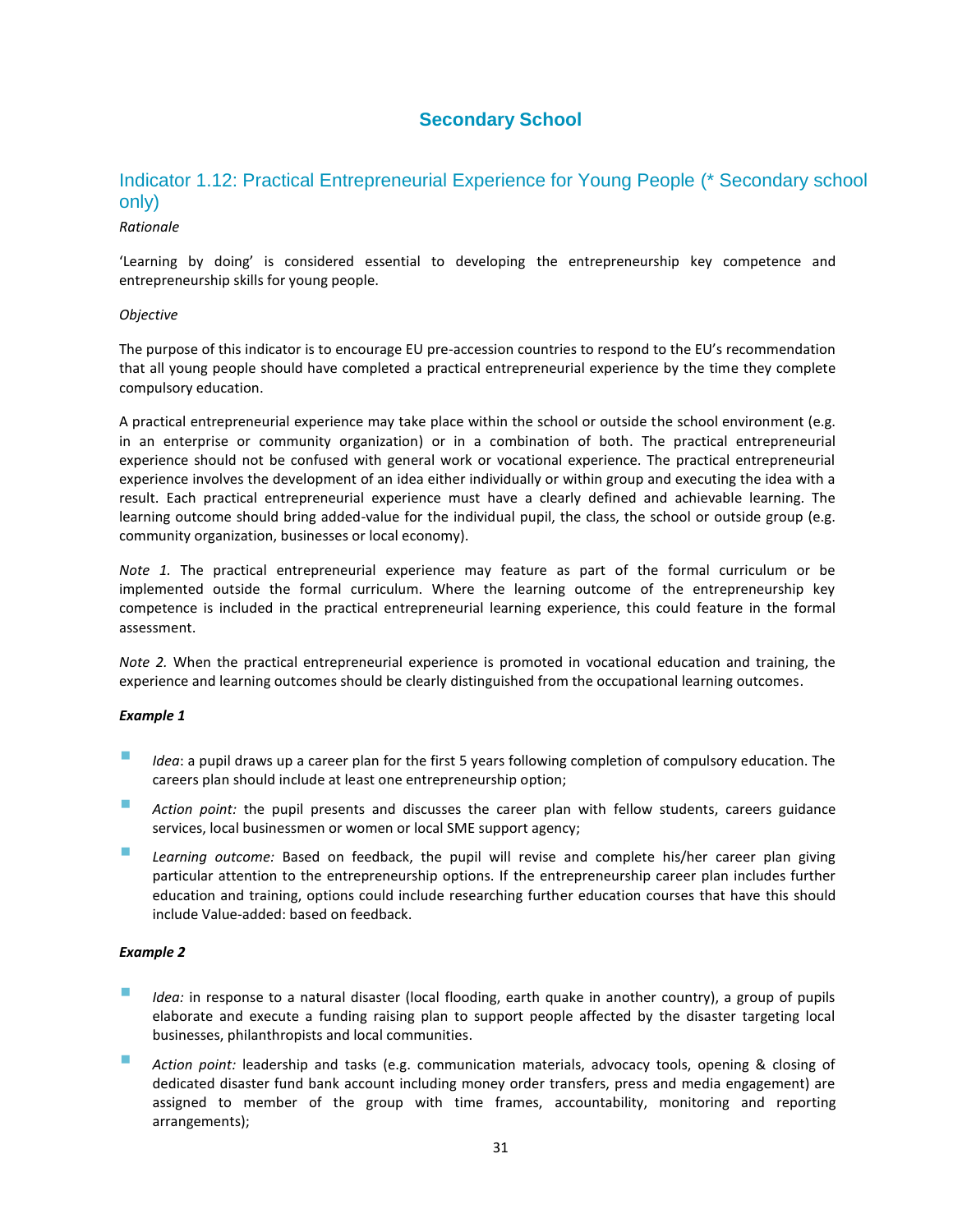*Learning outcome:* The learning outcomes for the groups (with individual learning outcomes defined for tasks assigned) would include: ability to define a realizable a) objective (e.g. €400 to be raised), b) understanding and experience of team working in maximizing the value of each individual's contribution to the fund-raising project, c) creativity through group pooling of ideas as to who specifically to target in the fund-raising campaign and d) opportunity identification, determining opportunities for the individual group members, the group and the school group through the project over and above the charitable action and direct support to the disaster-affected communities.

#### *Example 3*

- *Idea:* pupils establish a school-based, pupil managed firm or virtual firm.
- **Action:** pupils draw up a business plan set against a market gap or opportunity, allocate responsibilities (e.g. management, marketing, raising start-up capital, finance and taxation obligations, production, quality control), register the business, execute the business plan, review results, close the company of transfer to a next group of students for further development of the firm.
- *Learning outcome:* Pupils both understand and have personally experienced a typical business cycle, including responsibilities and accountabilities for each of the firm's staff.

#### **Level 1**

A level 1 reflects a scenario where there is no evidence of practical entrepreneurial experiences within secondary education.

#### **Level 2**

To score on a level 2, there should be concrete examples of practical entrepreneurial experiences that are being realized in the schooling system, ideally including details on the activities and learning outcomes.

#### Examples

- $\checkmark$  a database with details on the schools and activities involving practical entrepreneurial experiences;
- $\checkmark$  a publication listing practical entrepreneurial experiences as well as the schools implementing them.

#### **Level 3**

To ensure a level 3, two areas of evidence need to be satisfied:

- *integration into education policy or strategy:* the most recent formal education strategy or policy documentation should give specific attention to the practical entrepreneurial experience. Given that the strategic or policy documents will be disseminated widely and provide direction to the school community on expectations and accountabilities, these documents should a) explain why the practical entrepreneurial experience is being promoted in secondary education, b) provide guidance by way of examples of good practice on the entrepreneurial learning experience; and c) encourage networking and systematic exchange of good practice to allow for scale, innovation and quality improvements.
- *budgetary support:* examples of budgetary support could include a dedicated innovation budget line where schools or groups of schools cooperating on practical entrepreneurial experience could submit proposals for developments of practical entrepreneurial experience or school-based budget support for entrepreneurial experience.

Evidence of budgetary support should be clearly dedicated to the practical entrepreneurial experience. Evidence that would not satisfy the second bullet of Level 3 is budget line broadly addressing innovation in education (unless it has a dedicated sub-category on the practical entrepreneurial experience) or a school budget line allocated broadly to schoolcommunity cooperation (unless it has a dedicated reference to the practical entrepreneurial experience).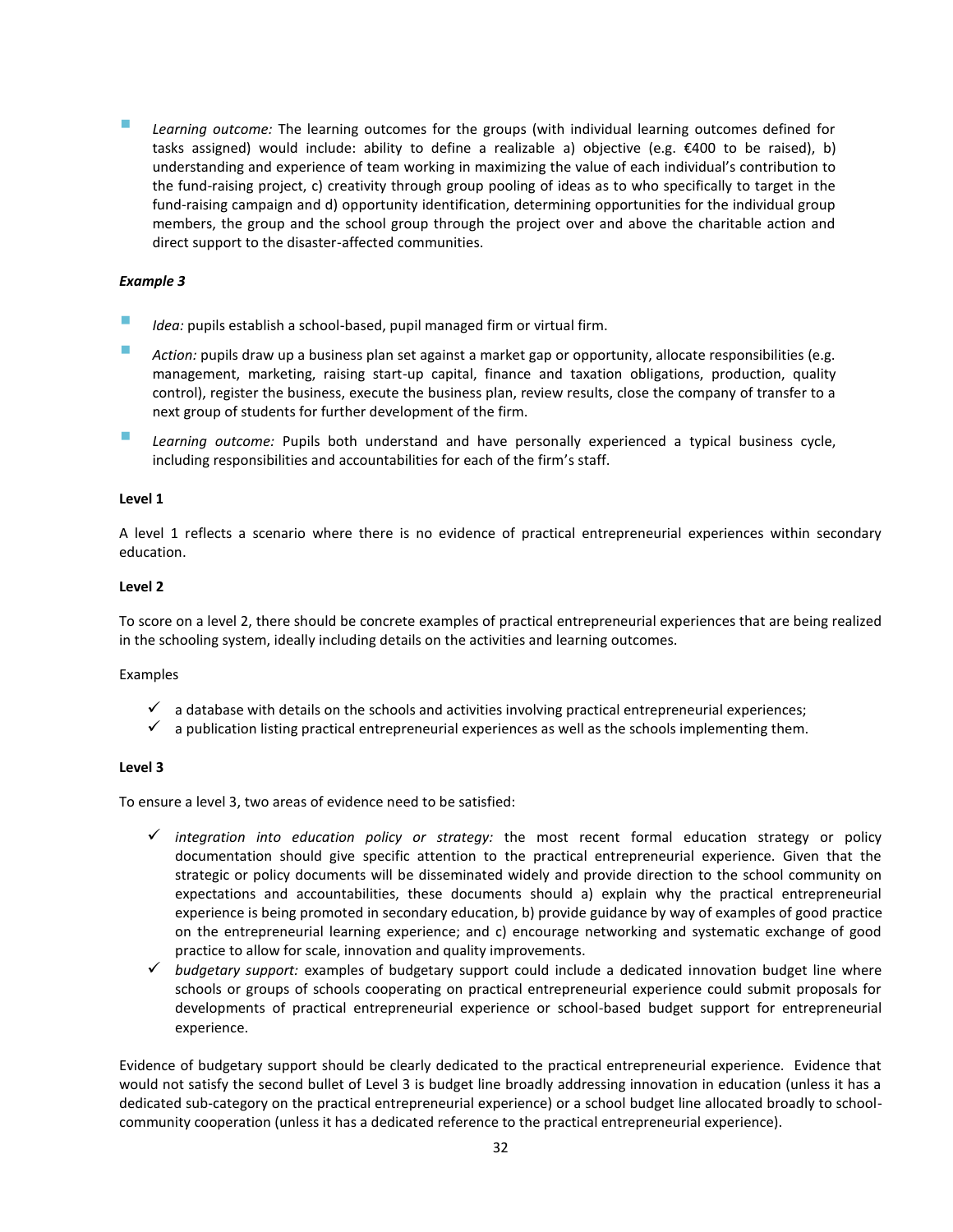To achieve a level 4, concrete data will be required on the schools and school leavers who have undertaken a practical entrepreneurial learning experience.

The school annual reports submitted to the education ministry ideally should provide data on numbers of students (Bullet 1) having completed the practical entrepreneurial experience. This data will allow for monitoring of the education's specific policy or strategy on the implementation of the provisions for the practical entrepreneurial learning experience. The annual school reports will also allow for monitoring how schools are implementing the practical entrepreneurial learning experience (Bullet 2).

#### **Level 5**

A level 5 requires that all school leavers would have undertaken a practical entrepreneurial learning experience. As with level 4, this data is most likely to be captured through school-based data submitted with each schools annual reporting exercise. The assembly and analysis of the data at national level would provide the detail necessary to meet the requirements of Level 5.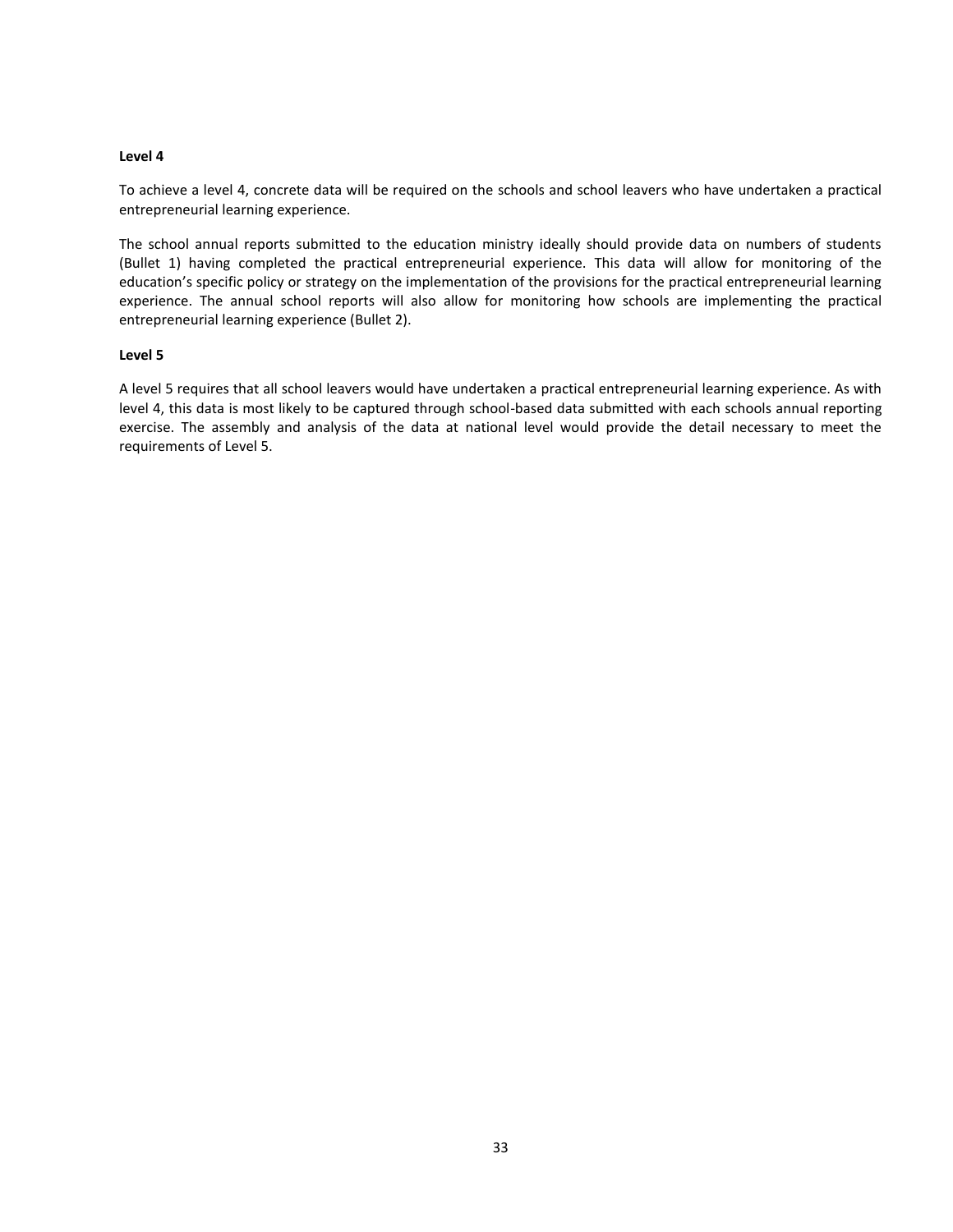# **Vocational Education and Training**

# <span id="page-33-1"></span><span id="page-33-0"></span>1.13: Indicator: Entrepreneurship Promotion in Vocational Education and Training

#### *Rationale*

Embedding entrepreneurship skills within broader vocational education and training enhances the career prospects of trainees and particularly prepares VET graduates for self-employment and small business creation.

#### *Objective*

The purpose of systematically upgrading vocational education and training courses with entrepreneurship skills consistently is to generate a more developed entrepreneurial and employable economy.

*Note 1:* Vocational education and training refers to both school-based VET as well as post-secondary vocational education and training provision. VET providers are those that are accredited by the national authorities. These can be both public and private training providers.

*Note 2:* Separate bullets within this indicator requires evidence of two sorts with VET developments at policy and delivery levels: a) entrepreneurship in VET and b) entrepreneurship-specific career guidance. Both evidence requirements are necessary.

#### **Level 1**

A level 1 on this indicator reflects a policy situation where there is no specific policy position or guidance on entrepreneurship promotion within vocational education and training.

#### **Level 2**

To score on a level 2 requires evidence both evidence of policy and practice. Firstly, bullet 1 will requires examples of how vocational schools are promoting entrepreneurial learning as well as entrepreneurship-specific career support. Both issues must be addressed within the vocational schools.

Bullet 2 focuses on policy guidance and includes 3 issues to be addressed within the guidelines:

- a) promotion of entrepreneurship skills in VET; and
- b) entrepreneurship career guidance for vocational education and training; and
- c) a tracking system to allow both schools and national authorities to determine career destination of graduates of vocational education and training. A five-year perspective in the tracking system would allow for an understanding on career outcomes of vocational education graduates including those that decide to pursue tertiary education.

#### **Level 3**

At level 3, impact from the policy guidance is required on two levels.

Firstly, the percentage of schools (at least 20%) that have adopted the national policy guidelines is required. This information would be available from the vocational school annual reports (upper secondary and post-secondary), assembled and reported at national levels.

A second bullet encourages the national VET authorities to critical track the career paths of vocational graduates and to report on this within a national policy document. Any policy document will be sufficient e.g. education, youth,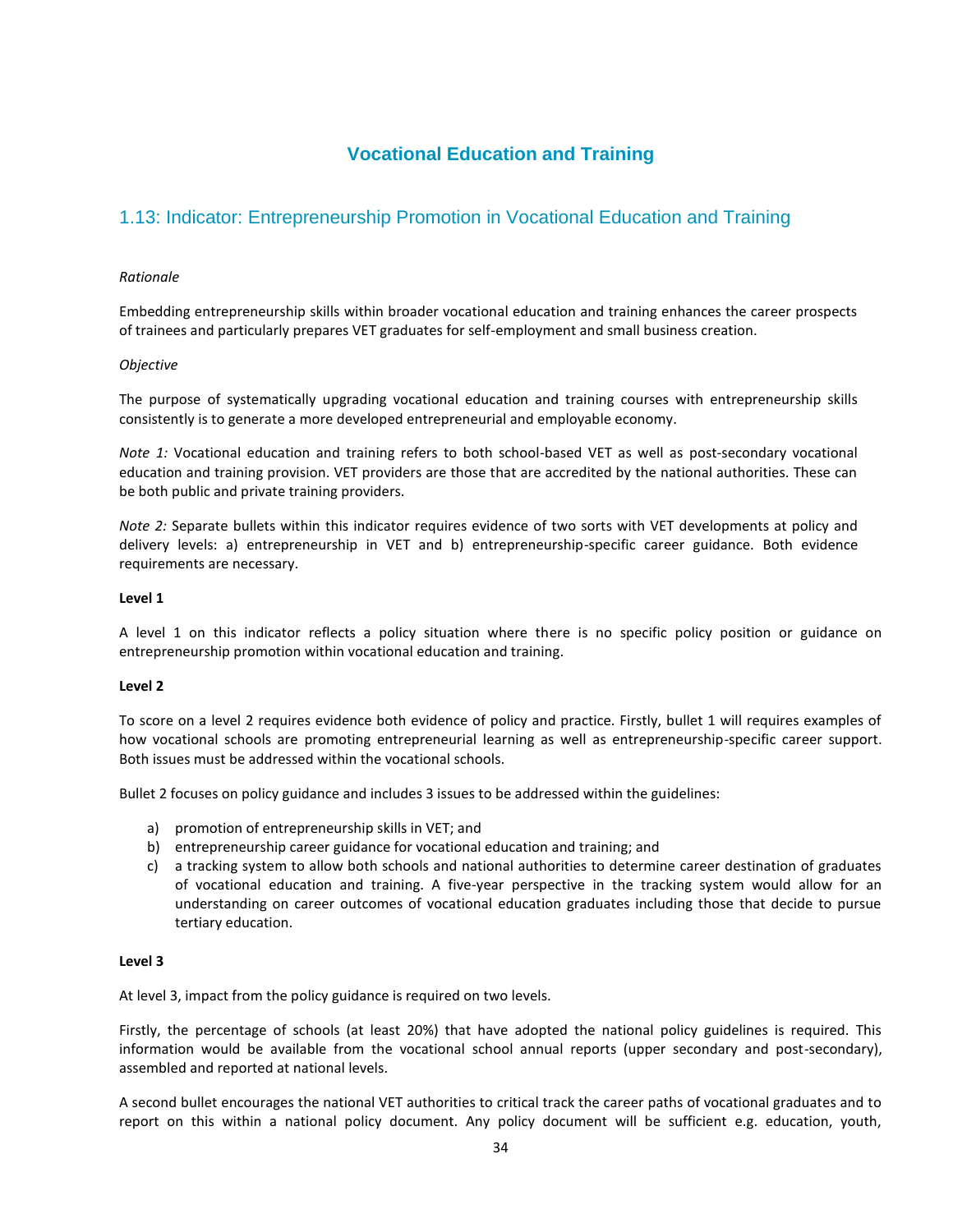employment, economic development. The policy document should include reference to the statistics available on VET gradates career progression (e.g. percentage in employment, unemployed, in further education, self-employed or owner of an enterprise).

#### **Level 4**

The first bullet of Level 4 requires more demanding data to demonstrate at that at least 60% of all vocational schools (upper secondary and post-secondary) have adopted the national guidelines on entrepreneurship in vocational education and training.

The second bullet encourages the national VET authorities to track the career paths of vocational graduates and to report on career destinations and to evaluate the impact of the of the country's more developed entrepeneurshiporiented VET system. While evaluation should focus on national data and its implications, evaluation could include qualitative evaluations at VET schools where graduate performance is particularly good to determine which factors specifically could be contributing to better VET graduate performance in areas such business start-up. This intelligence will help refine existing policy guidance.

#### **Level 5**

Level 5 reflects the situation where all accredited VET providers have adopted the national guidelines and represents a major achievement for the country. With this achievement, Level 5 also requires evidence that the country's VET system is a learning reference for other countries on its entrepreneurship-specific policy and practice.

Examples of Bullet 2 evidence are:

- International study visits to the country where the entrepreneurship in VET developments in a key part of the study visit objective and agenda;
- The country's entrepreneurship promotion in VET is highlighted in documentation in other countries' or international publications e.g. education, employment, enterprise policy documents by countries in the region or by international operators e.g. European Commission, World Bank, EBRD, ILO.
- Good practice in entrepreneurship in VET policy shared in conferences, seminars, workshops outside the country. Agenda, conference papers, and power points would be typical evidence here.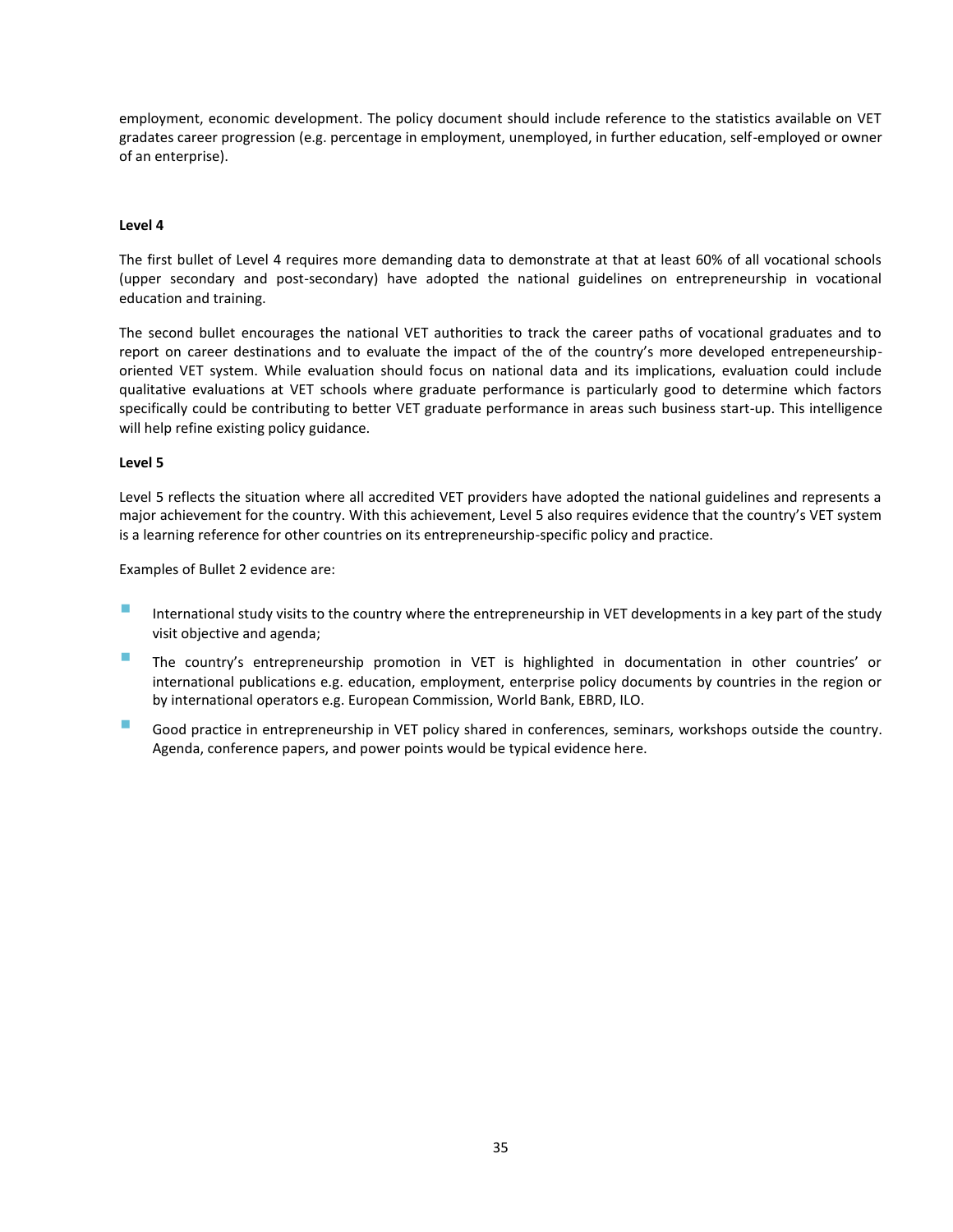# **Higher Education**

# <span id="page-35-1"></span><span id="page-35-0"></span>Indicator 1.14: Good Practice in Entrepreneurial Learning in Higher Education

#### *Rationale*

This indicator looks at the exchange of good practice in entrepreneurial learning as an important factor of increasing the impact of higher education<sup>8</sup> on national competitiveness, innovative growth and graduate employability. It is one of the three indicators supporting the drive by public and private institutions of higher education to becoming "centres of gravity" for entrepreneurial learning and developing entrepreneurship ecosystems that make exchange of "know-how" part of their normal operation. It is assumed that systemic identification, collection and exchange of good practice, on the one hand, enhances individual and collective capacity of higher education institutions, and – on the other - activates developments at the national policy level.

The term "**system**" stands here for the existence of some form of a proven agreement between the institutions within the national higher education network that includes any or all of the following: principles, procedures or method, according to which good practice on entrepreneurial learning is being exchanged on a regular basis.

In all indicators of the Higher Education indicator battery that require presentation of quantitative data, a % of higher education institutions is calculated out of the total number of all higher academic and vocational education institutions that have programmes leading to (or equal to) the EQF levels 5-8.

This indicator is linked to other Good Practice indicators in the Principle 1 of the SBA policy assessment framework.

#### *Objective*

The objective of the indicator is to prompt higher education institutions for bringing exchange of good practice on lifelong entrepreneurial learning to the system level.

#### **Level 1**

A level 1 means that, while individual cases of exchange practice and know how on entrepreneurial learning in higher education might be found in the country, no evidence of existence of the national **system** of good practice exchange is available. In the absence of a system, exchange of practice may take place on *ad hoc* basis and result from a one-time initiative or – come from an individual project, limited in time and scope.

#### **Level 2**

 $\overline{a}$ 

To qualify for a level 2 score, the country needs to demonstrate a concrete example of at least one *platform* (institutional or digital/virtual) for exchanging good practice on entrepreneurial learning that is open to all higher education institutions at a national level.

*The term "platform" is applied here in a broader sense – it could be: 1) an institutional platform: an organisation, a consortium or a programme/project at higher education level that facilitates regular exchange of good practice on entrepreneurial learning, or b) a digital platform: an on-line resource, a virtual collaboration system or its module, that has been created/ adjusted for the purpose of regular exchange of good practice on entrepreneurial learning in higher education. The "platform" has to bear a title or a statement of its purpose, mission, etc. clearly referring to all key the elements: "exchange of good practice", "entrepreneurial (entrepreneurship)" "learning" or "training" or "education" and has to cover (specifically or within a broader scope) a higher education level.*

<sup>&</sup>lt;sup>8</sup> For the purpose of this assessment, all three higher education indicators include both academic and vocational programmes at higher education levels that could normally lead to qualifications at EQF levels 5-8.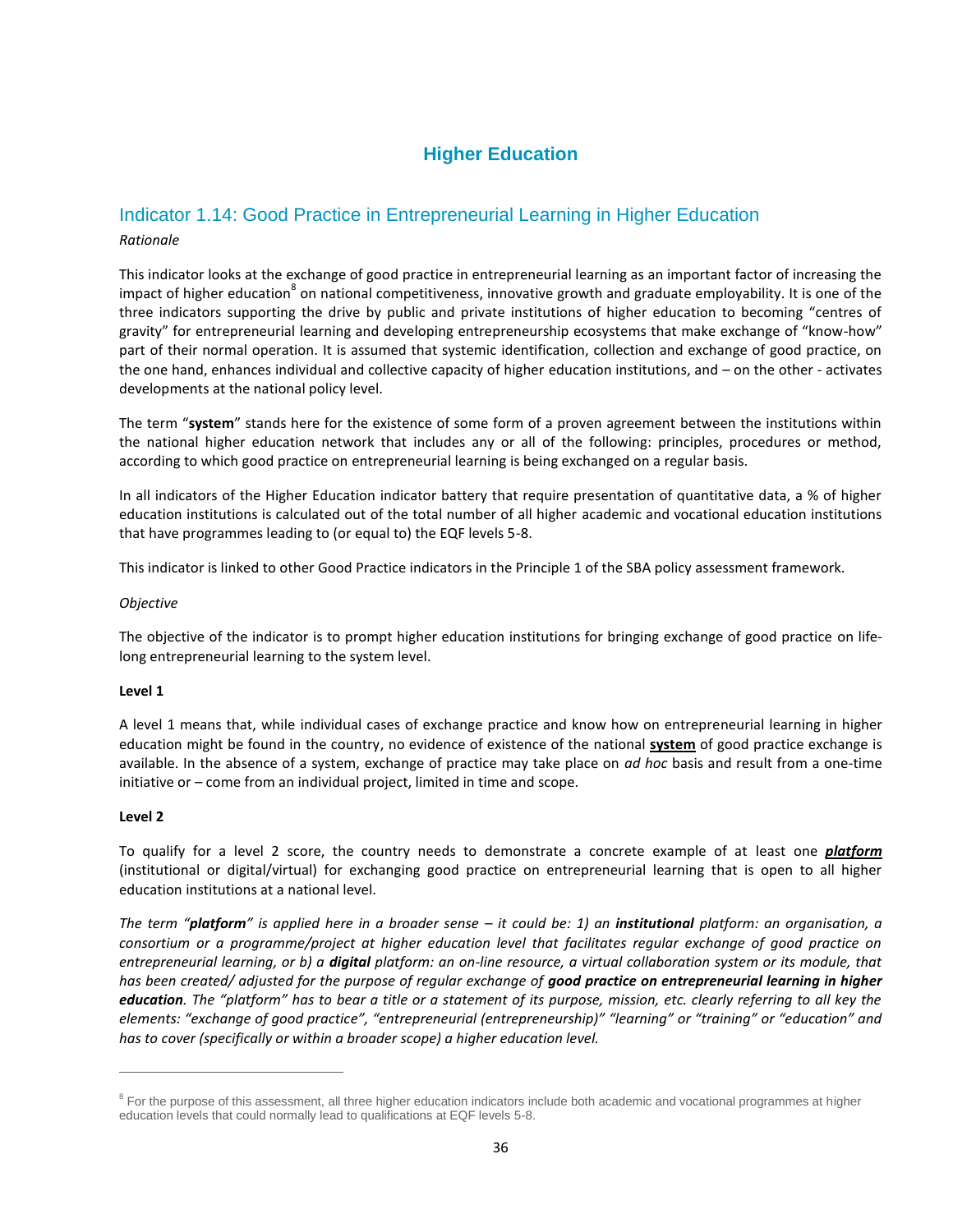Among the acceptable evidence could be:

- **Printed or electronic examples of good practices exchanged through the platform at any time during the** assessment period.
- Printed or electronic documents, platform action plans and/or materials referring to good practice exchange activities, as well as some materials explaining the mission and/or objectives and/or purpose of the platform. The latter should specifically mention exchange of good practice on entrepreneurial learning in higher education,
- The evidence has to be sufficient to demonstrate that all higher education institutions in the country are eligible to join and/or use the platform with no restrictions.

#### **Level 3**

To satisfy the criteria of bullet 1 at this level, evidence of cases of *adoption* of at least one national or international good practice on entrepreneurial learning by the domestic higher education institution is required.

*"Adoption" here stands for the use of the model earlier applied by (an)other national, or foreign, or international organisation(s). The "adopted" practice could be applyied as it is, or modified, or used partially, according to the needs of the home institution.*

For satisfying the bullet 2 at the level 3, evidence of participation of not less than 25% of higher education institutions in a *regular exchange* of good practice during the reporting period has to be presented.

*"Regular exchange" of good practice means that the respective share of these institutions has been involved (participated, presented, attended, submitted or received electronic or paper information) more than once during the reporting period.*

#### **Level 4**

#### *Bullet 1*

Bullet one of the level 4 requires evidnce of at least one domestic practice of entrepreneurial learning in higher education receives an award or another type of a formal international recognition from an international organisation or consortium (institution, network, association, council, board, expert body, etc.).

#### *Evidence* may include:

- $\checkmark$  A diploma, a certificate, a letter of recognition or alike dated during the reporting period of the SBA assessment.
- $\checkmark$  AND: proof of **ownership** of a practice that had been recognized by the domestic institution documents that explain the process of in-house development and implementation of the practice in question.
- *Bullet 2*

To meet the requirements of bullet 2 of the level 4, evidence of participation of not less than 50% of higher education institutions in the exchange of good practice during the reporting period is required.

- $\checkmark$  Examples of good practice presentations, discussions, exchange of opinions on practices of entrepreneurial learning in higher education where the abovementioned % of higher education institutions is involved, OR
- Lists of participants, agendas/programmes of face-to-face or online events and discussions from the abovementioned % of higher education institutions.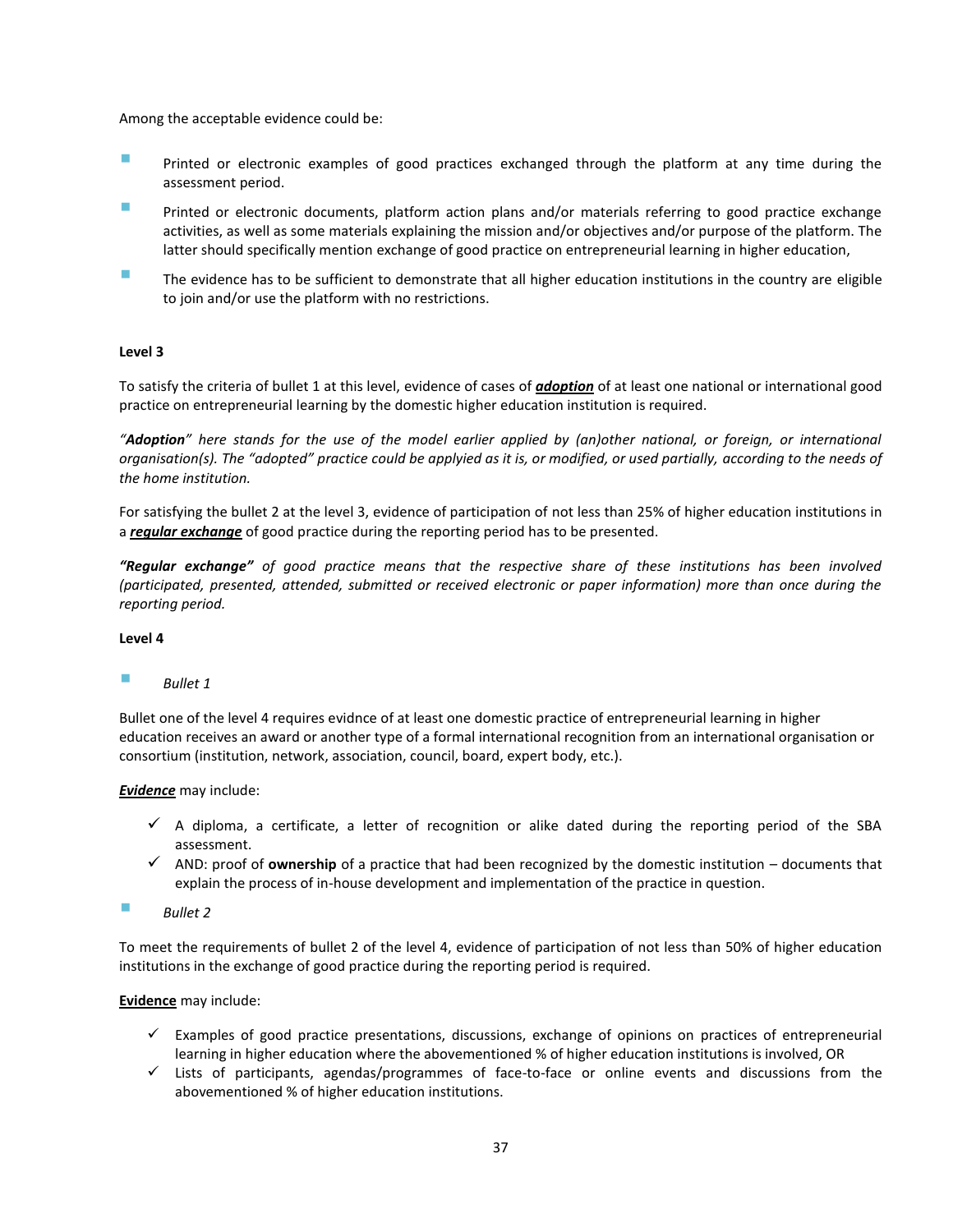#### *Bullet 1*

If at least one domestic practice of entrepreneurial learning in higher education has been "borrowed" by a foreign/international peer organisation, it satisfies the requirements under bullet one at level 5.

Evidence could include:

- $\checkmark$  A document by a foreign/international organisation that has adopted and implemented a domestic practice of the country of assessment. A title and a description of the borrowed practice needs to be clearly stated in the document.
- $\checkmark$  AND: The domestic institution should be able to prove ownership of its practice borrowed by another organisation.
- *Bullet 2*

To meet the requirements of bullet 2 at the level 5, evidence of participation of not less than 75% of higher education institutions in the exchange of good practice during the reporting period is required.

- $\checkmark$  Examples of good practice presentations, discussions, exchange of opinions on practices of entrepreneurial learning in higher education where the abovementioned % of higher education institutions is involved, OR
- $\checkmark$  Lists of participants, agendas/programmes of face-to-face or online events and discussions from the abovementioned % of higher education institutions.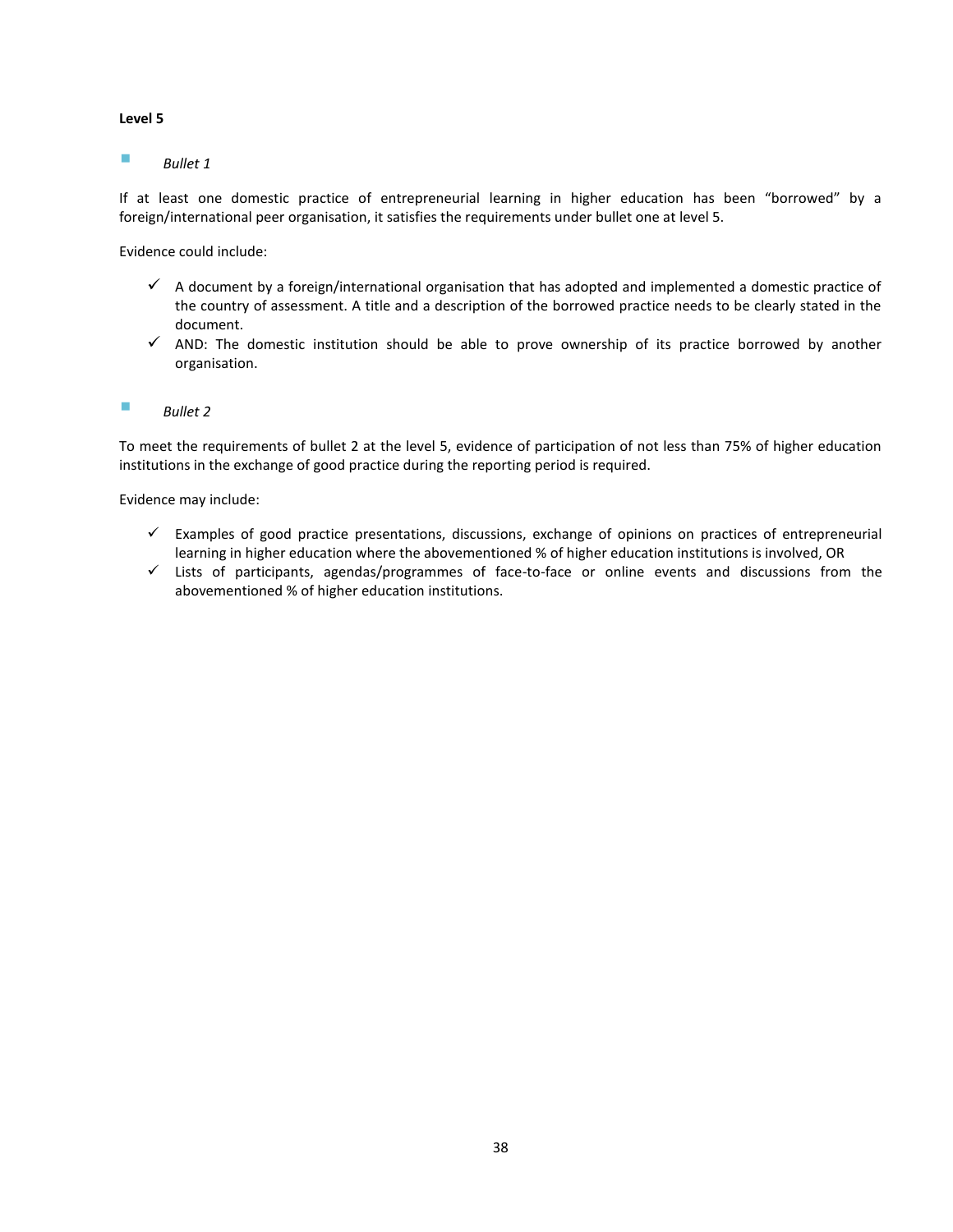## <span id="page-38-0"></span>Indicator 1.15: Higher education cooperation with the world of business

#### *Rationale*

The rationale behind this indicator is based on the importance of structured cooperation between higher education institutions and the world of business for job creation, productivity, innovation, and strengthened competitiveness. Such a cooperation enhances entrepreneurial potential of higher education at both institutional and individual levels, and brings new, innovative energy into business development. If implemented at the *system* level, cooperation must involve, along with the education, R&D and business players, also: policy makers, public and private institutional support structures..

#### *Objective*

The objective of the indicator is to prompt adoption of policies, institutional measures and development of practice that all ensure structured, sustainable and systemic cooperation of ALL higher education institutions with the world enterprises.

For the purpose of this assessment, the term "*system*" includes at least evidence of the following: availability of principles, procedures and method, as well as infrastructure, dedicated resources, roles, responsibilities, and clearly defined implementation measures.

#### **Level 1**

A level 1 is given when no elements of the system of higher education-business cooperation could be identified based on the available evidence. Level 1 is characterized by availability of examples of individual cases of cooperation.

#### **Level 2**

#### *Bullet 1*

To satisfy bullet 1 at the level 2, *ad hoc* examples of adopted regulations for higher education-business cooperation support must be presented.

#### Evidence may include:

- $\checkmark$  National or regional government regulation(s) that set measures for support of partnership, cooperation, joint ventures or projects involving higher education institutions and enterprises (including measures and structures/facilities for innovation, R&D and technology transfer and commercialization support), AND
- $\checkmark$  Acceptable evidence should cover any aspects of legal, financial, tax, IPR or other regulatory aspects which regulate education-business cooperation.

#### *Bullet 2*

This bullet requires evidence of at least one case of regional and/or sectoral higher education-business cooperation.

- $\checkmark$  Agreements, memoranda, other documents formalizing cooperation between higher education institutions and enterprises, OR
- $\checkmark$  National, regional, local or sectoral strategy, or programme, or project documents where support measures, resources, roles and responsibilities are defined for higher education-business cooperation.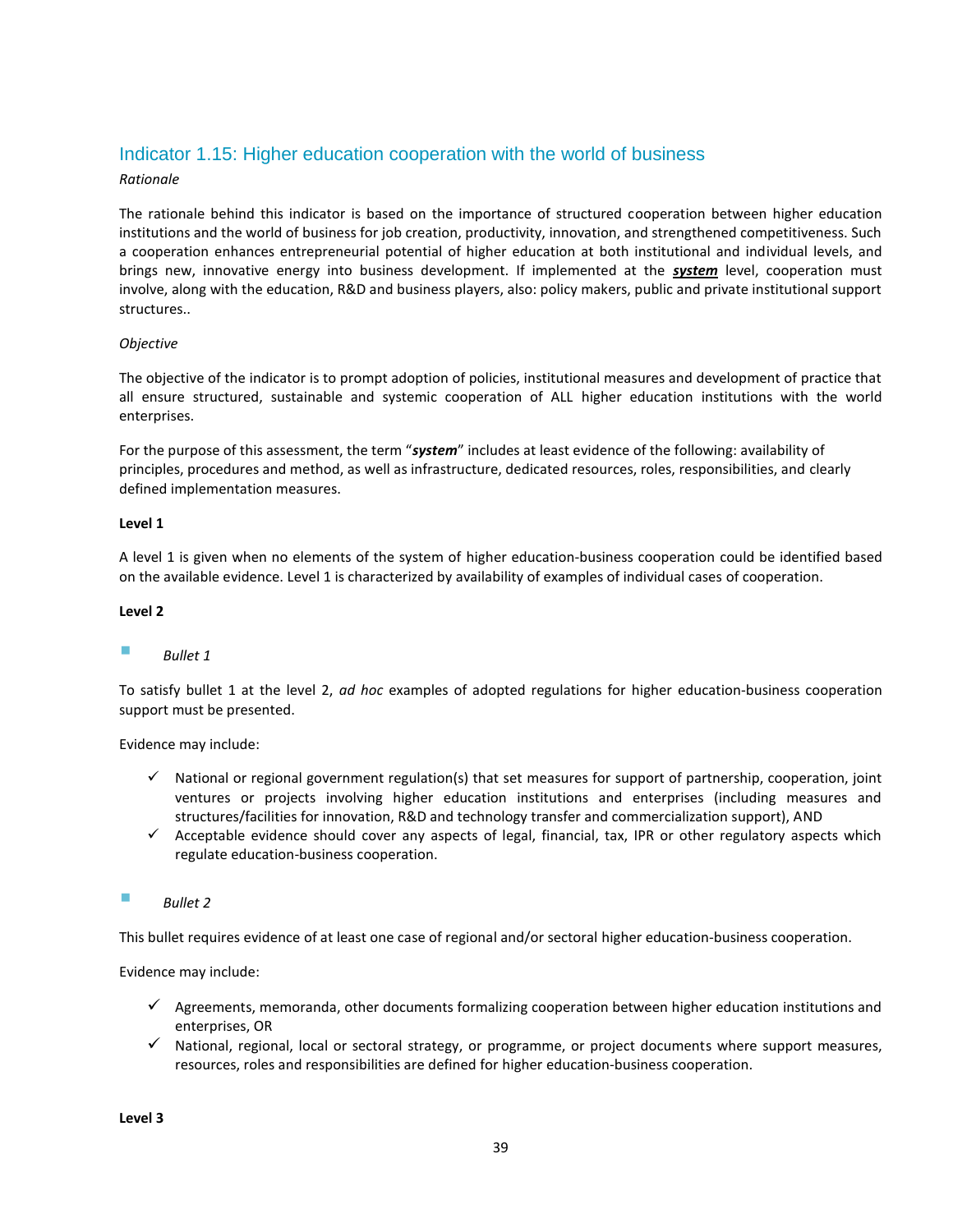#### *Bullet 1*

To satisfy bullet 1, the national-level regulatory-normative document(s) need to be provided that set(s) the basis for further development of a comprehensive national regulatory framework for higher education-business cooperation. The "basic framework" would comprise principles of action, procedures and institutional structures.

Evidence may include:

 $\checkmark$  National level decree, regulation, law or another formal decision by a responsible government body.

#### *Bullet 2*

To satisfy bullet 2, level 3, the country needs to provide examples of higher education-business cooperation involving both technology and non-technology cooperation. *"Higher education-business cooperation"* would mean a joint venture, project or cooperation programme that involves one or several higher education institutions AND one or several enterprises. It may (but not required) involve other actors: national or local governments, NGOs, research institutions or business support organisations, etc.

Evidence may include:

- $\checkmark$  At least two cases of education-business cooperation agreements, memoranda or other documents: at least **ONE** - in the area of technology-based **AND ANOTHER** – in non-technology-based cooperation, **OR**
- At least **ONE** case of education-business cooperation involving BOTH technology and non-technology-based types of cooperation within the same example.

#### **Level 4**

#### *Bullet 1*

Availability of evidence supporting the establishment of a national *system* of promotion of structured higher educationbusiness cooperation would be required under this bullet.

The term "**system**" is defined earlier in this indicator, and at level 3 it should **at least** cover the following: incentives for higher education institutions and enterprises, clearly defined implementation measures and dedicated resources.

Evidence may include:

- $\checkmark$  National policy, law or government regulation document OR
- $\checkmark$  A national level memorandum, agreement, or similar between the key stakeholders that include government, higher education system representatives (Rectors conference, HE Council, or alike) and business sector, and other players.
- *Bullet 2*

Evidence must be presented that at least 50% of total number of higher education institutions at the national level have ongoing cooperation agreements (memoranda, agreements, or similar) with enterprises.

Evidence may include:

 $\checkmark$  Examples of cooperation documents.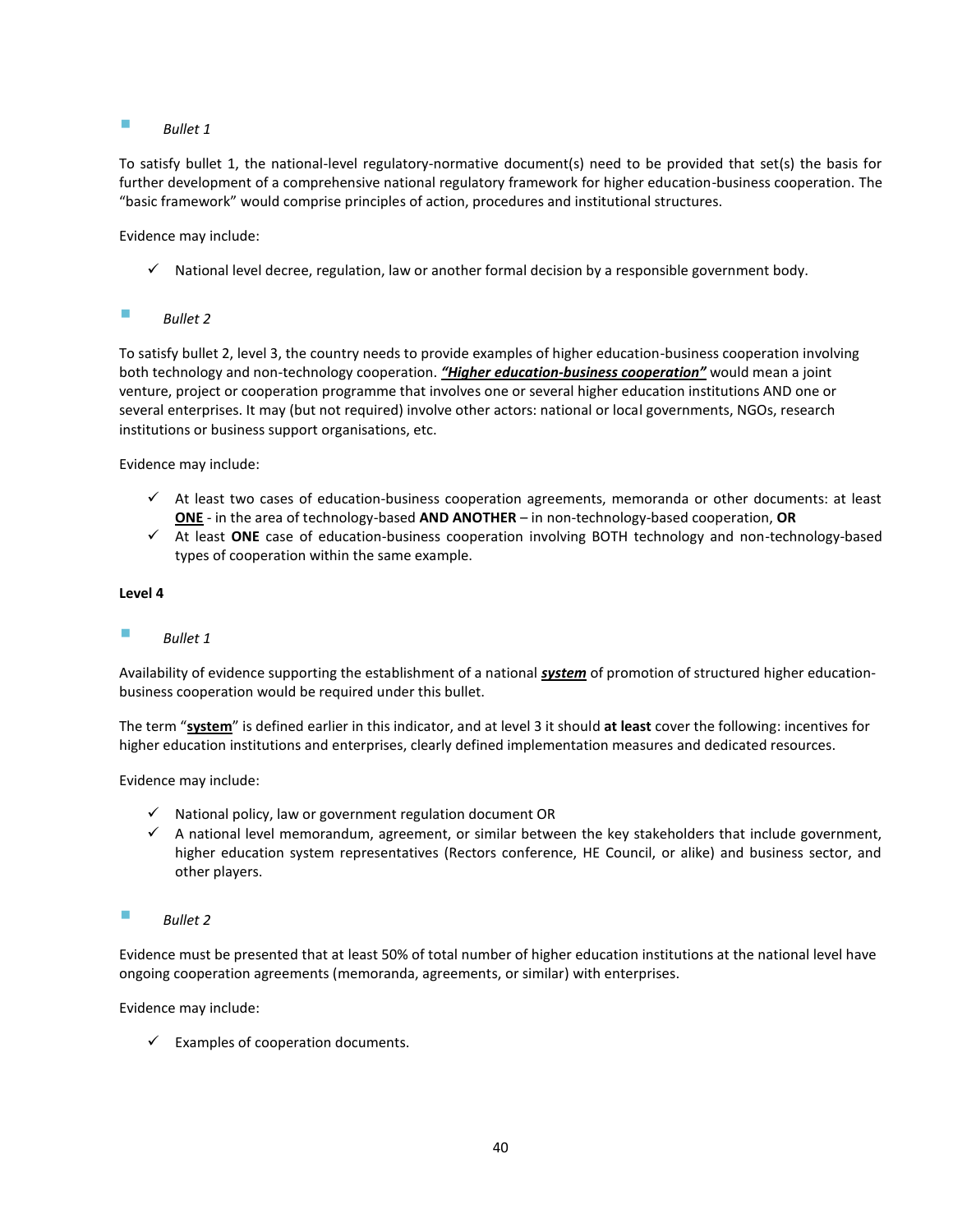Evidence must be presented that at least ALL higher education institutions at the national level have ongoing cooperation agreements (memoranda, agreements, or similar) with enterprises.

Evidence may include:

 $\checkmark$  Examples of cooperation documents.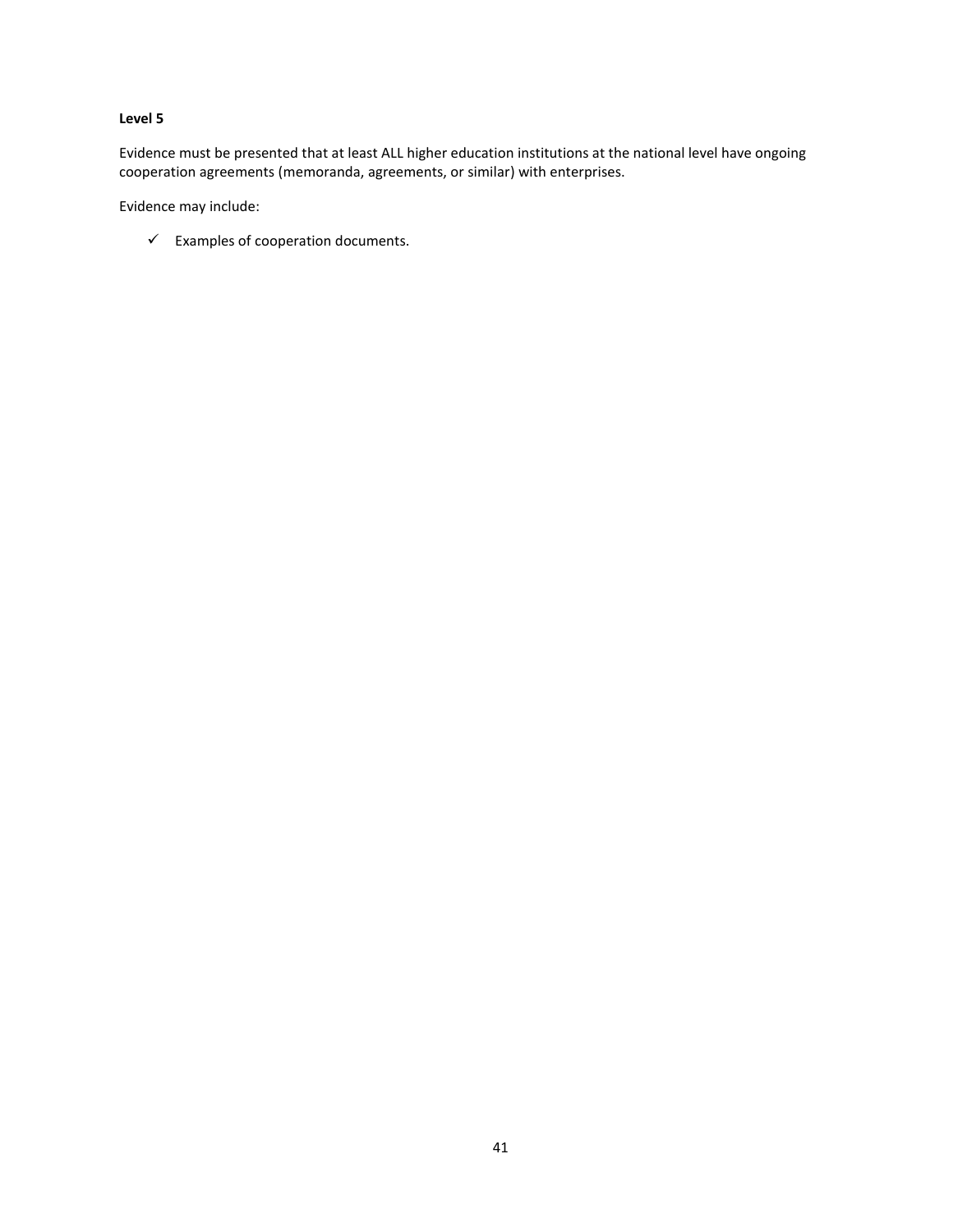## <span id="page-41-0"></span>Indicator 1.16: Entrepreneurial Learning in Higher Education

#### *Rationale*

The rationale behind this indicator is based on the assumption entrepreneurial learning transforms any higher education institution into an environment where all students, irrespectively of their field of study, have equal access to opportunities for development of their entrepreneurial potential and mind-set, thus contributing to graduate employability and enhancing their contribution into national economic competitiveness. Entrepreneurial learning is equally spread across business- and non-business faculties. Availability of entrepreneurial learning opportunities in nonbusiness faculties represents a major shift from traditional approach - when entrepreneurship is embedded only in business faculties – to a "cross-campus" concept that broaden the notion of entrepreneurial learning and applies a keycompetence approach to learning at the higher education level.

#### *Objective*

This indicators aims at provision of opportunities to all higher education students in developing entrepreneurship key competence and entrepreneurial mind set, equipping them for future successful professional and social life.

#### **Level 1**

A this level no evidence could be provided on existence of "entrepreneurial" institutions of higher education and/or promotion of entrepreneurial learning in non-business and/or nono-technological faculties in higher education institutions.

#### **Level 2**

At the level 2, the country is able to demonstrate at least two cases of higher education institutions applying entrepreneurship approaches in non-business and/or non-technological faculties.

Evidence may include:

 $\checkmark$  Course programme, curricula of non-business and/or non-technological studies featuring entrepreneursip in at least two institutions of higher education.

#### **Level 3**

*Bullet 1*

To satisfy bullet 1 at this level, evidence of up to 10% of higher education institutions promoting entrepreneurship in non-business faculties is required.

Evidence may include:

- $\checkmark$  Total number of higher education institutions in the national network AND
- $\checkmark$  Evidence of availability of teaching entrepreneurship in non-business faculties should be provided for up to 10% of institutions in the national network (at least one course or programme in each of them).
- *Bullet 2*

To demonstrate compliance with bullet 2 of this level, there needs to be concrete evidence that higher education institutions are involved in the national discussions on life-long entrepreneurial learning strategy/policy with the aim to spread and refine the concept of "entrepreneurial university"/ "entrepreneurial higher education institution". and provide inputs into the national strategy/policy for life-long entrepreneurial learning.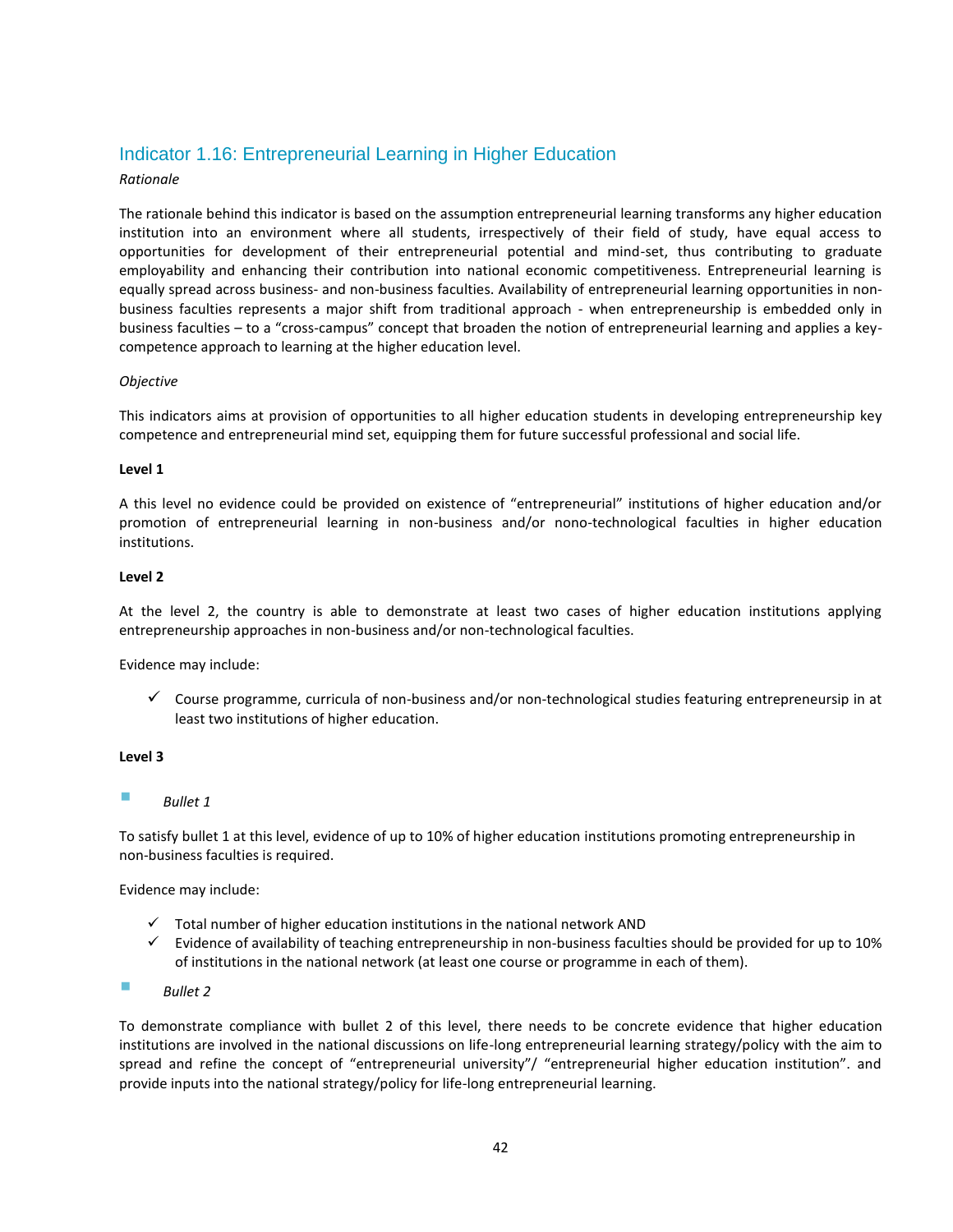A **"cross-campus" approach** envisages that entrepreneurship is embedded into the higher education institution's strategy, core curricula, student course work, teacher development and faculty performance assessment. At the institutions applying this approach, entrepreneurship activity is seen as a source of revenue and a source of inspiration, and entrepreneurship key competence of students is developed step-by-step through the years of study. Minor and/or major degrees in entrepreneurship might be introduced by the higher education institution. Entrepreneurship is part of the student project work, team learning, student start-up and innovation competitions, and it is part of teacher training and faculty performance evaluation. Entrepreneurship is explicitly mentioned in the main statutory documents or the strategy/mission/vision of the higher education institution and this higher education institution has an Entrepreneurship (development, promotion, support) Centre, as well as some infrastructure for innovation support. Finally, a "crosscampus" concept is only implementable if it is supported by the top management of the institution and is equally spread across business- and non-business faculties.

Evidence must be concrete and reflect application of "cross-campus" approach to entrepreneurial learning in higher education. It could include a) a paper or electronic **press article** on a national higher education network event/meeting, OR b) both the **agenda and the participant list** of an event/meeting involving institutions of higher education and where life-long entrepreneurial learning is explicitly mentioned.

#### **Level 4**

To satisfy this level, evidence of up to 25% of higher education institutions applying entrepreneurship approaches in non-business faculties is required.

Evidence may include:

- $\checkmark$  Total number of higher education institutions in the national network AND
- $\checkmark$  Evidence of availability of entrepreneurship curricula and programmes in non-business faculties for not less than 25% of institutions in the national network, AND
- $\checkmark$  Entrepreneurship should be present across various years study and student learning activities in these faculties.

#### **Level 5**

To satisfy this level, evidence of up to 50% of higher education institutions applying entrepreneurship approaches in non-business faculties is required.

- $\checkmark$  Total number of higher education institutions in the national network AND
- $\checkmark$  Evidence of availability of entrepreneurship curricula and programmes in non-business faculties for not less than 25% of institutions in the national network, AND
- $\checkmark$  Entrepreneurship should be present across various years study and student learning activities in these faculties.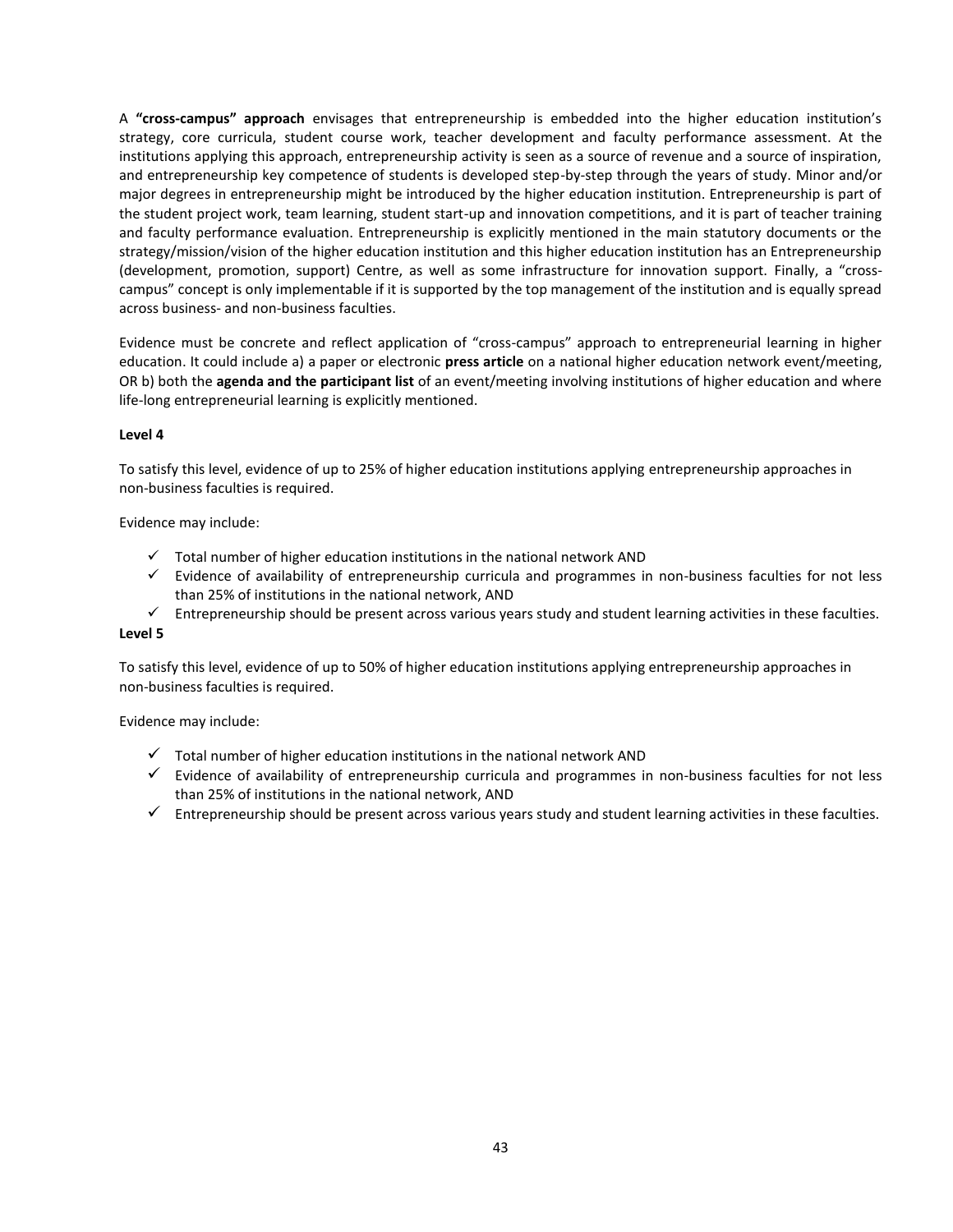# <span id="page-43-0"></span>**SBA Dimension 1: Indicators for Women's Entrepreneurship**

<span id="page-43-1"></span>(Indicators and guidelines will be provided at a later date)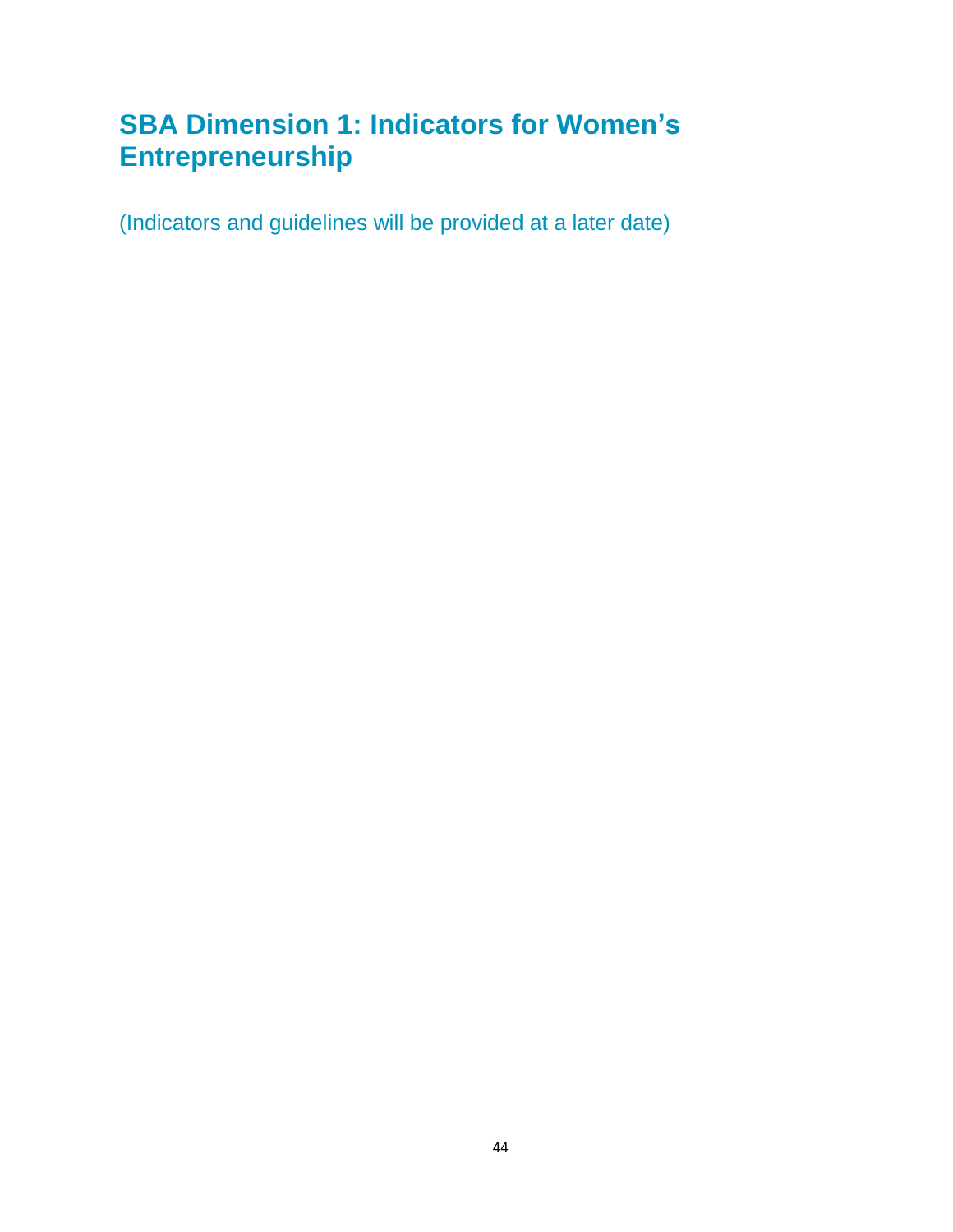# <span id="page-44-0"></span>**SBA Dimension 8: Indicators for SME Skills**

#### Context

The objective of the improved skills dimension of SBA in the pre-accession region is to encourage participating countries to establish human resources as a strategic priority in enterprise development set against the 'Copenhagen' competitiveness criterion – an EU accession condition that a country's enterprises need to meet up to the challenges of operating in the EU's open market. More developed human capital in the SME sector will be important in building a more robust SME sector able to compete in EU single market. Training covers both management and regulatory issues, but it also includes occupational or vocational skills which taken together makes for complex training environment comprising a range of policy and training provider stakeholders (public and private) and where cooperation and coordination is important to ensure a comprehensive and cost effective human capital support framework for SMEs.

While training for start-ups, early phase and growth enterprises will differ, the training provider community is similarly diverse but where interfaces in training intelligence, in particularly training needs, and training provision need to be improved. Ensuring training offer meets demand - relevance – stands out a critical factor in the SME human capital drive which along with quality assurance are important in encouraging and convincing cash-strapped SMEs to invest in training.

# **Enterprise Skills**

# <span id="page-44-2"></span><span id="page-44-1"></span>Indicator 8.1: SME Skills intelligence (TNA)

#### *Rationale*

Public and private investment in training is more cost-effective when training offer reflects the specific demands of the market. But weak intelligence on SME skills undermines wider enterprise policy objectives of establishing robust economies and investment in skills. A more system-based approach to building intelligence on SME skills would allow for policy makers to more confidently address the manpower requirements of the economy and to ensure greater efficiency in financial investment in training for SMEs. Simultaneously, the training provider market stands to gain by ensuring that training offer meets the specific demands of businesses, ensuring relevance and effectiveness.

#### *Objective*

The skills intelligence indicator is develop a system-based approach to SME manpower intelligence, and to allow for reliable information on skill gaps, skill weaknesses and future skills requirements.

*Note:* the skills intelligence indicator is a 'driver' indicator for the remaining indicators for the SME skills dimension of the SBA in that, assuming that its provisions are given priority for development and systematic skills intelligence data (including TNA) is made available, progress on the remaining indicators is assured. For this reason the self-assessment and the peer assessment should give specific time and attention to the skills intelligence indicator. Data gathered specifically on TNA will be complimented by wider intelligence on SME skills (i.e. training acquired by enterprises, who funds the training, impact of training)

#### **Level 1**

At this level, skills intelligence tracking is mainly undertaken by training providers with no linkages both within sectors or across sectors frustrating any strategic value that the intelligence could serve in terms of policy and delivery. Intelligence is primarily project-based with no efforts to build a 'big picture' on a country's SME training needs or interests.

#### **Level 2**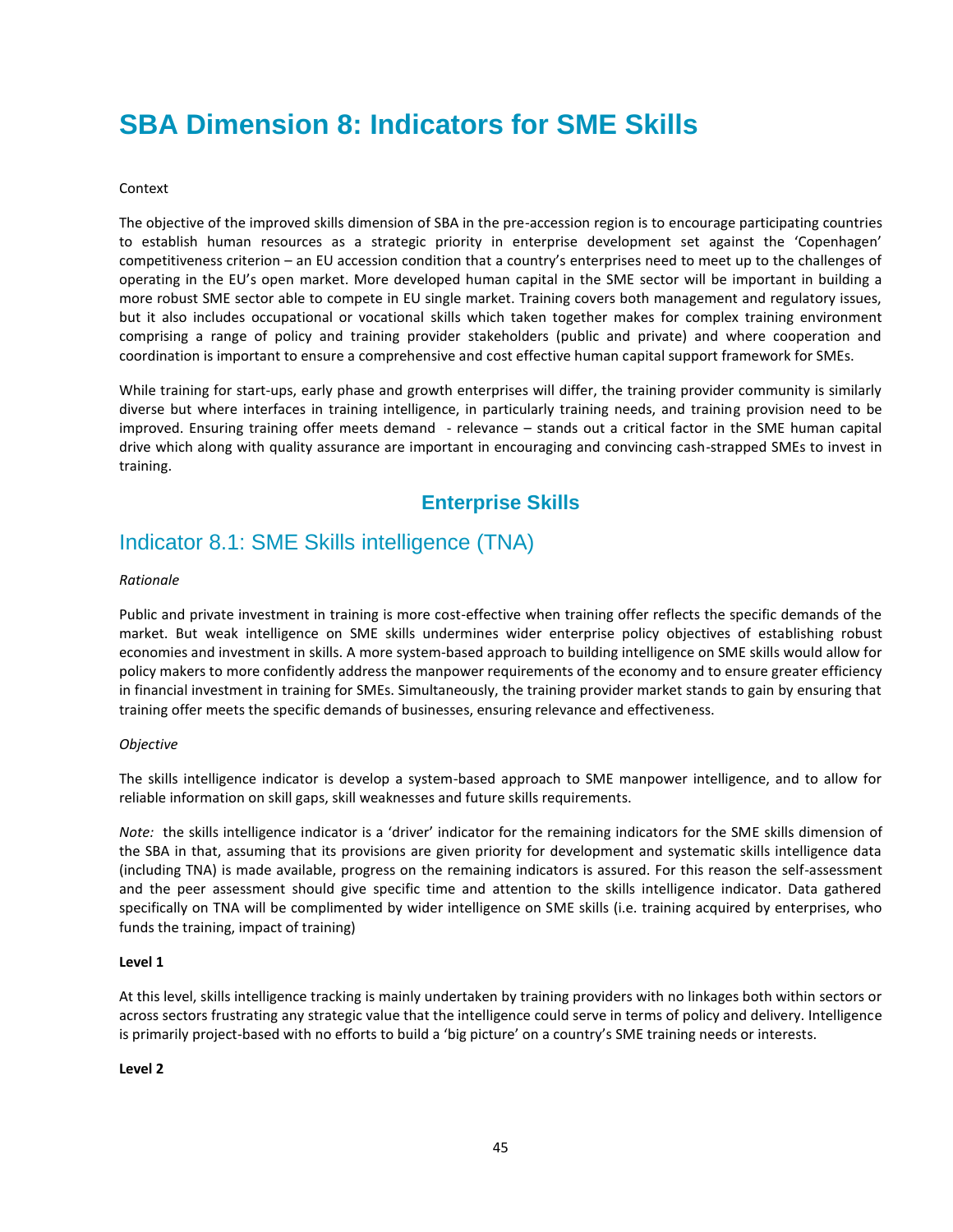At a level 2, there is evidence that key stakeholder institutions are aware that a more developed intelligence system on SME training is a necessary component in a country's competitiveness drive. And a cross-stakeholder dialogue follows with the range of key players exchanging on key questions like:

- Why is a coordinated intelligence framework on SME skills important?
- $\checkmark$  Who are the essential partners to a future framework? Education, employment, economy ministries, chambers, employer associations, training provider organisations, sector associations, national statistics office, research academy?
- What types of protocols are necessary to gave key stakeholders engaged and committed?
- What would be the roles, responsibilities and accountabilities of the range of partners?
- $\checkmark$  What conditions are necessary for an intelligence framework to be sustainable (staff, funding for a partnership, information technology)?
- What specific issues regarding training needs should be included in the wider SME skills intelligence build-up?
- Is a stock-taking of existing SME skills intelligence necessary?
- What type of data TNA tools exist and could adapted to meet new needs?
- $\checkmark$  What is a possible architecture for a management system would work and at what cost? Who would coordinate, assemble, analyse and report on the data?
- Should priority be given to gathering data on key sectors of the economy as an initial step?
- What measures would be necessary to build new capacities for data framework (e.g. data quality, analytical capacities, reporting)?
- What are the certification arrangements for training organisations providing services to and for SMEs?
- $\checkmark$  In addition to information on training needs analysis, what wider intelligence on SME training would be particularly useful for national policy developments (e.g. who is financing the training, details on evaluation of training, details on training actually acquired by SMEs, information on training programmes and providers).

Evidence to satisfy this level could comprise minutes of meetings from cross-stakeholder meetings addressing some of the issues above.

#### **Level 3**

This level requires an agreed SME skills policy framework. Evidence of a policy agreement would an official document signed by head of government or a line ministry.

# *Bullet 1*

- $\checkmark$  requires evidence that a formal agreement has been established between key stakeholders on ways forward for national SME skills intelligence framework to include TNA data;
- $\checkmark$  an agreement could be in the form of an inter-agency signed protocol or exchange of letters expressing commitment and should include at least an action plan and division of responsibilities, including recognition of leadership for developments and commitment of resources.
- $\checkmark$  Commitment of organizations representing key economic sectors for the country will be an important feature of for TNA in the SME skills intelligence framework.

#### *Bullet 2*

- $\checkmark$  In addition to an agreed SME skills intelligence policy instrument, evidence of data collection instruments already available are required (e.g. TNA questionnaires, focus group support tools) as well as at least a primary operational data management system.
- $\checkmark$  In its most simple form, the data management system would require an agreed data collection responsibilities, a common data assembly point and responsibilities for ensuring data quality.

#### *Bullet 3*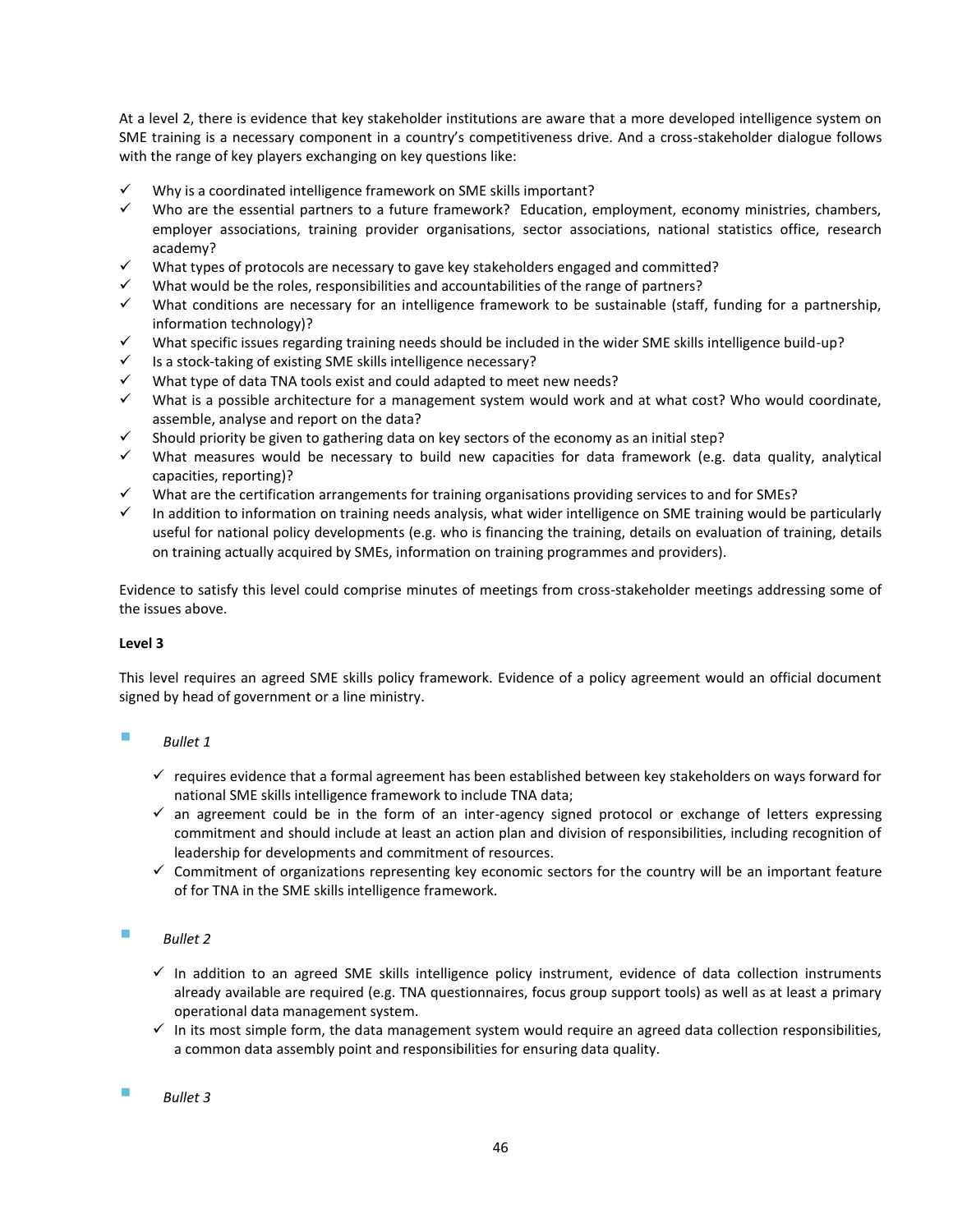$\checkmark$  requires evidence (possibly through the SME skills intelligence policy framework document) of funding arrangements for SME skills intelligence possibly by way of one line ministry (e.g. ministry of economy) or a national agency (e.g. SME Agency, VET Agency). The support for SME skills intelligence includes TNA.

#### **Level 4**

#### *Bullets 1 & 2*

- $\checkmark$  requires a national report every 24 months on SME skills and TNA data on at least 3 sectors considered critical for the national economy (e.g. these sectors could be registered as priority areas in the national economic plan) and where SME data clearly differentiates between women-owned and men-owned businesses.
- $\checkmark$  The report should be a formal document that prompts policy debate and possibly leading to policy improvements based on intelligence collected and subsequent analysis. It should provide specific recommendations for the training community as follow-up action points.
- $\checkmark$  The report, inter alia, could prioritize what needs to be addressed and the most appropriate training methods to be used to meet training needs.

#### *Bullet 3*

 $\checkmark$  Details on SME skills intelligence and TNA requirements of key sectors of the national economy should be available on at least one recognized website (e.g. SME agency). A dialogue with the training community (public and private) on the implications of data would allow for training providers to respond particularly to immediate market training needs.

#### **Level 5**

#### *Bullet 1*

 $\checkmark$  requires concrete examples of how the SME skills intelligence and TNA intelligence has impacted on policy for SME training. For example, a finding from a TNA survey underlined weak digital skills of SMEs undermining access by these SMEs to available on-line training. A policy decision (including funding allocation for a 3-year period) was taken as a response in an inter-ministerial meeting (Minister for Economy and the Minister for Innovation & Digital Society).

#### *Bullet 2*

 $\checkmark$  The final requirement of this indicator is that training programmes are developed and implemented in direct response to the SME skills intelligence and TNA-driven policy decisions.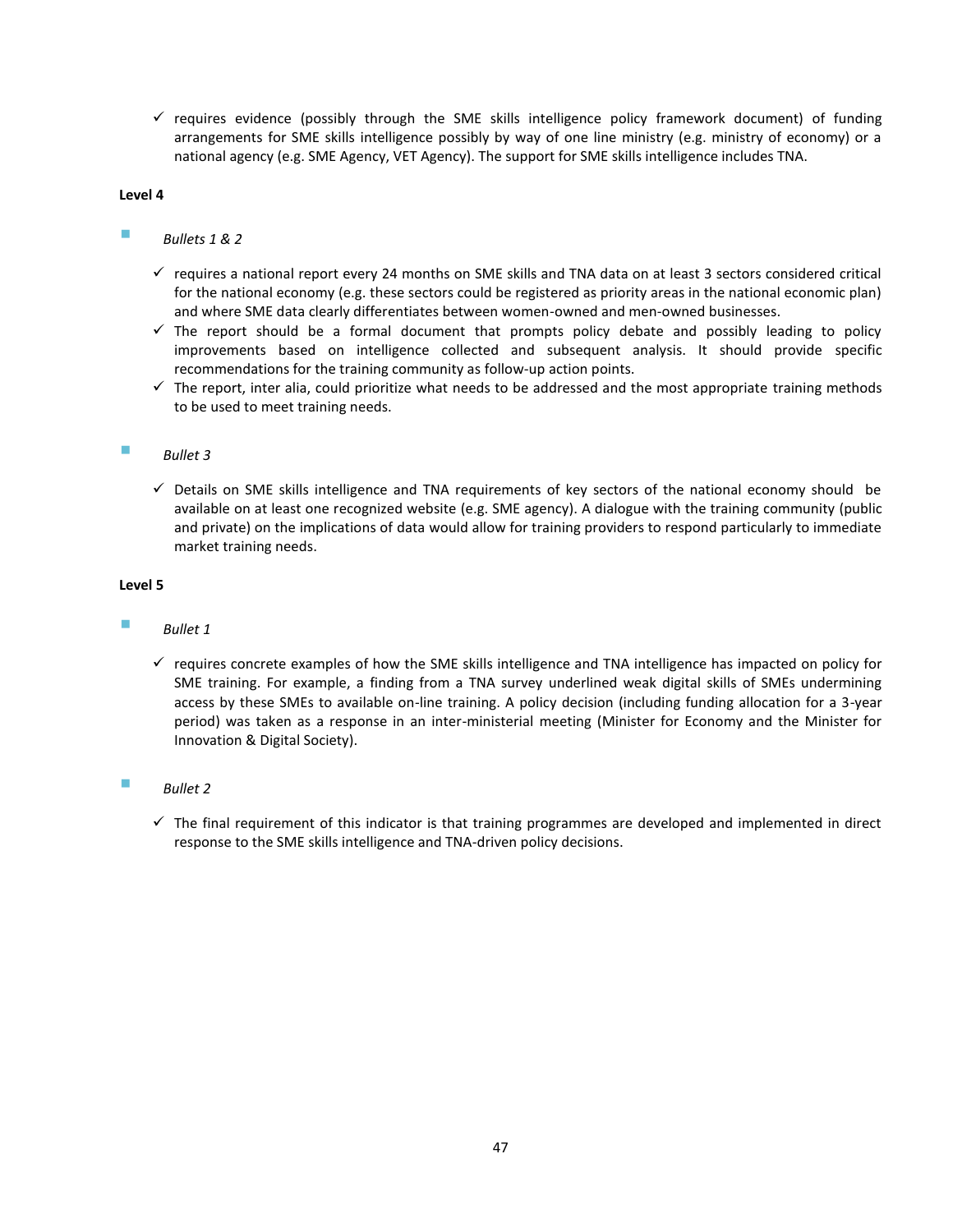#### **Example of a national TNA framework mechanism**

*Coordinator:* The SME Agency has been mandated to coordinate all data developments on training for SMEs. It also has an annual dedicated budget line for enterprise skills intelligence. Its tasks are to

- ensure an efficient partnership approach to data intelligence on SME skills
- coordinate intelligence inputs from the range of partners
- create and manage a database SME training intelligence
- provide analysis on data and ensure that key stakeholders and other government departments (e.g. national statistics office) are informed of data trends and implications
- report to an cross-stakeholder steering committee on developments and formulate policy proposals for stakeholder institutions to take forward
- provides a periodic analytical report (e.g. every 2 years) on main issues for human capital in key economic sectors within the national economy (e.g. agri-food, banking & financial services, pharmaceuticals)
- dialogue with the education and training community with an objective of ensuring that training providers accommodate the recommendations for training based on the TNA analysis set against short, medium and longer term training needs.
- manage donor round tables for training provisions and in particular the data developed through donor-supported actions

*Stakeholders:* The SME agency may additionally have its own intelligence sources to feed into the national data system. For example, the agency could have sector focus groups comprising sector training experts to address immediate, medium and longer term requirements for knowledge and skills. This would be particularly important for sectors where regulatory training, for example, is necessary for firms to work within or trade with the EU internal market e.g. food-safety regulations.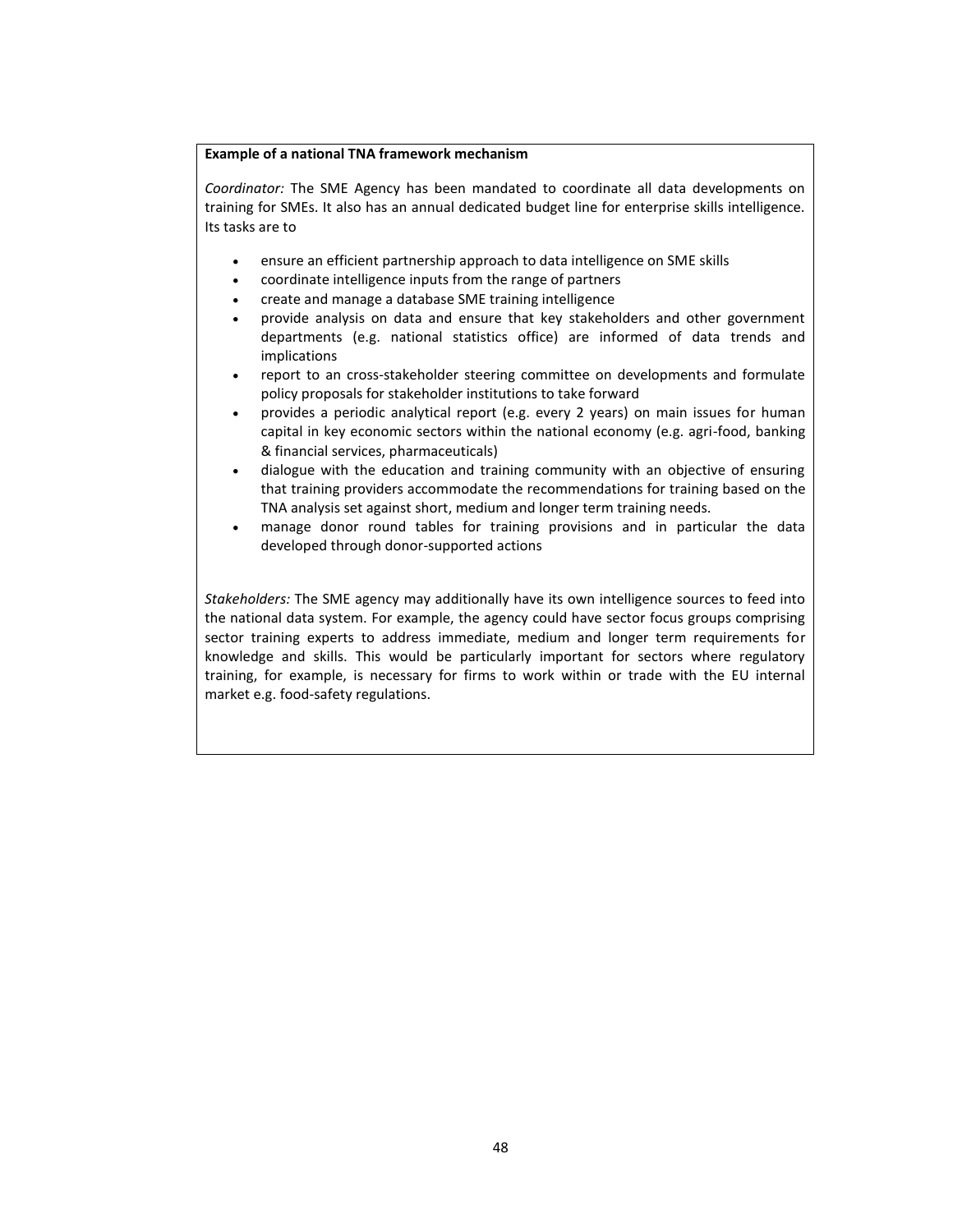# <span id="page-48-0"></span>Indicator 8.2: Training for Start-Up Firms

#### *Rationale*

Start-up training and mentoring encourages new venture creation. Further, training and mentoring impacts on the survival rate of start-ups. The indicator prompts government (through policy) and training providers (through their design and delivery of training) to give renewed consideration to training for start-ups. It also encourages start-up support agencies to specifically close the gap between start-up training and start-up finance. This requires a more developed interface between the training community and banks, as well as other finance support organizations, to maximize the value of investment in start-up training and the success of start-up grants and loans.

#### *Objective*

The purpose of this indicator is to encourage government and training providers to strategically develop training and mentoring services for start-ups.

*Note:* Start-ups refer to those considering starting a business (pre start-ups) and early phase businesses in their first 3 years of operation (start-ups).

#### **Level 1**

There is no easily identifiable data or wider intelligence on pre-startup and start-up training.

#### **Level 2**

Level 2 requires evidence of a structured discussion involving key stakeholders on ways forward to building systematic data and wider intelligence on training for pre-start-up and start-up training. This dialogue would most likely be initiated by the ministry responsible for SME policy. However, an executive agency responsible for SMEs could lead and facilitate the discussions given its mandate in this area provided by the ministry with policy responsibility. Key partners to the discussion would include other ministries with a training mandate (employment, education) and sector-specific interest ministries also with a training development mandate, relevant executive agencies, training provider associations, National Statistics Office, research organisations (universities working in the area of SME development).

#### **Level 3**

A level 3 requires that official data in available on training for both pre-startups and start-ups. Data addressing only one of these areas will not be sufficient to satisfy the demands of the indicator.

- $\checkmark$  Pre-start-up training data will be systematically available through the national statistics office if the business registration form has been upgraded to include information on training.
- $\checkmark$  Data on training for businesses up to 3 years since registration (start-ups) will sourced from key training providers and assembled and assessed by one organization (e.g. SME agency) to provide a reliable and comprehensive perspective of training for start-ups.
- $\checkmark$  If none of the above is available, a survey of SMEs would capture the data required for the two groups in the SBA assessment. If a survey approach is used, sampling would be an important factor in the assessment. Further, it would be important that the survey method and instrument remain constant to track changes over time.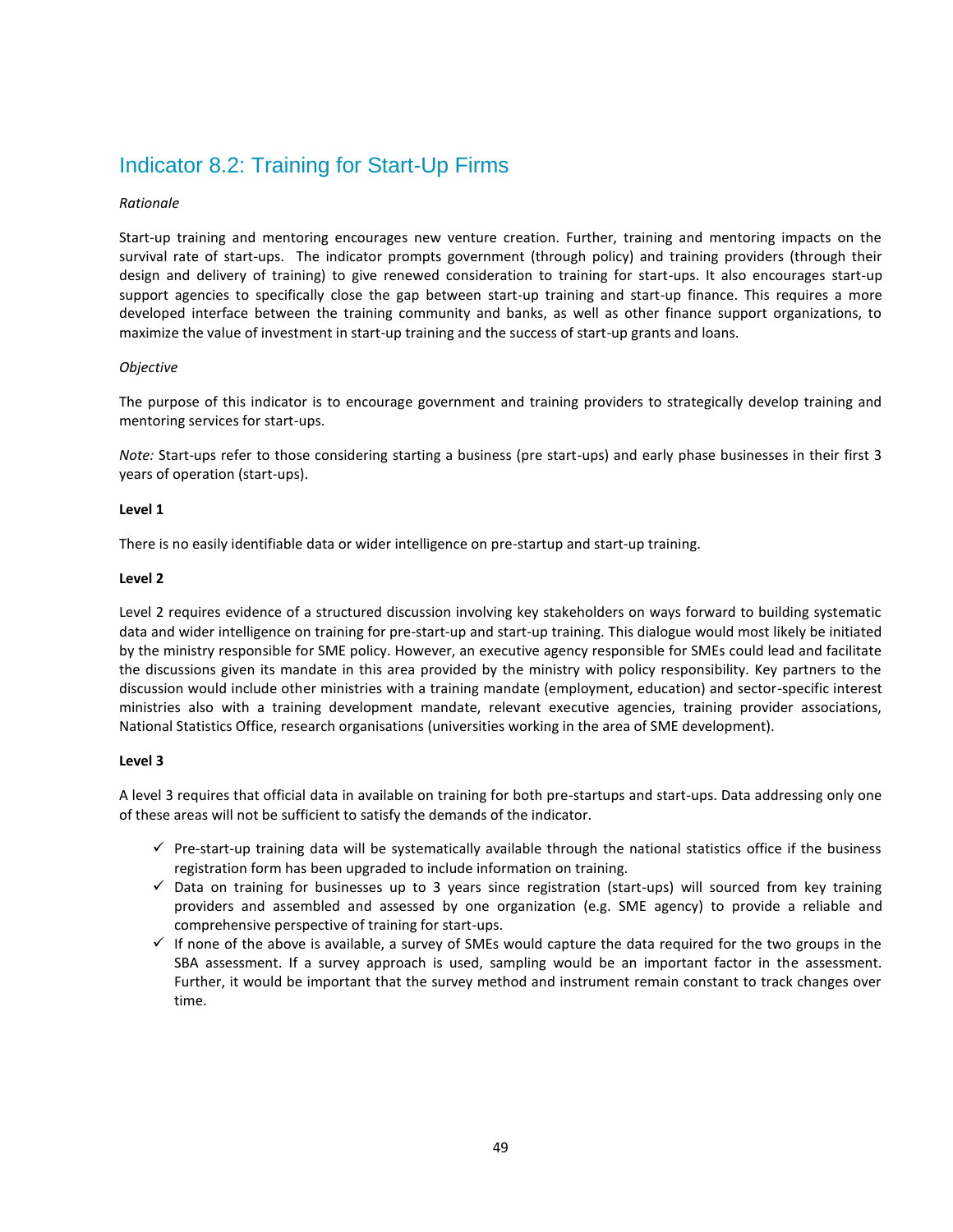#### **Example for training for start-ups**

After the last SBA assessment in 2011, the ministry responsible for SME policy called a meeting with institute of national statistics, the business registration agency, Chamber of Commerce, SME training providers to determine how data could be improved on training for prestart-ups and startups. Issues within the discussions focused on:

- stock-taking of existing intelligence (national and donor-supported), information gaps, existing data collection instruments and quality/relevance of information for policy purposes;
- agreement on how to integrate pre-start-up and start-up training concerns within a wider drive to develop intelligence on SME training (TNA indicator);
- identification of policy interface issues for pre-start-up and start-up training (e.g. policy issues in respect of youth, women's economic empowerment, access to finance, innovation, start-up failure/second chance, business registration);
- financing of pre-start up and start-up and key actors in the SME training support framework (e.g. government, NGOs, banks and other financing sources).

The result of the meeting was an agreement to give priority attention to policy in the business startup area in firstly, bring coherence to the area by all actors coordinating their knowledge, expertise and intelligence. Secondly, the stakeholders participants at the meeting agreed to co-work data development with three action points as follows

The business registration agency will include an additional question on the business registration form as form as follows:

- Prior to registering your business, have you participated in any form of training (or have you engaged any kind of mentoring support) to help you in preparing to set up your business (e.g. training for a business plan). Please, tick only one box: Yes No
- All stakeholders agreed to track data on training for all start-ups (businesses up to 3 years after registration) and on an annual basis to submit this data to a lead agency responsible for monitoring SME training (see TNA indicator).
- To gather data on public and private investment in start-up training.

#### **Level 4**

Level 4 requires hard, reliable data and should be available if the demand of Levels 2 and 3 have been satisfied.

#### *Bullet 1*

Firstly, assuming business registration information now includes information on pre-start-up training, annual data will be available and should capture the percentage of newly registered businesses that have benefited from pre-start-up training. Data to satisfy this bullet will demonstrate that at least 40% of newly registered businesses have had training prior to formal registration of the business.

- *Bullet 2 & 3* 
	- $\checkmark$  Assuming that a coordinated approach to building intelligence on SME skills is developed (SME skills intelligence indicator), this should provide details on the extent of public budget investment in start-up training (Bullet 2) and where at least 40% of newly registered start-ups have had pre-start training (Bullet 1), and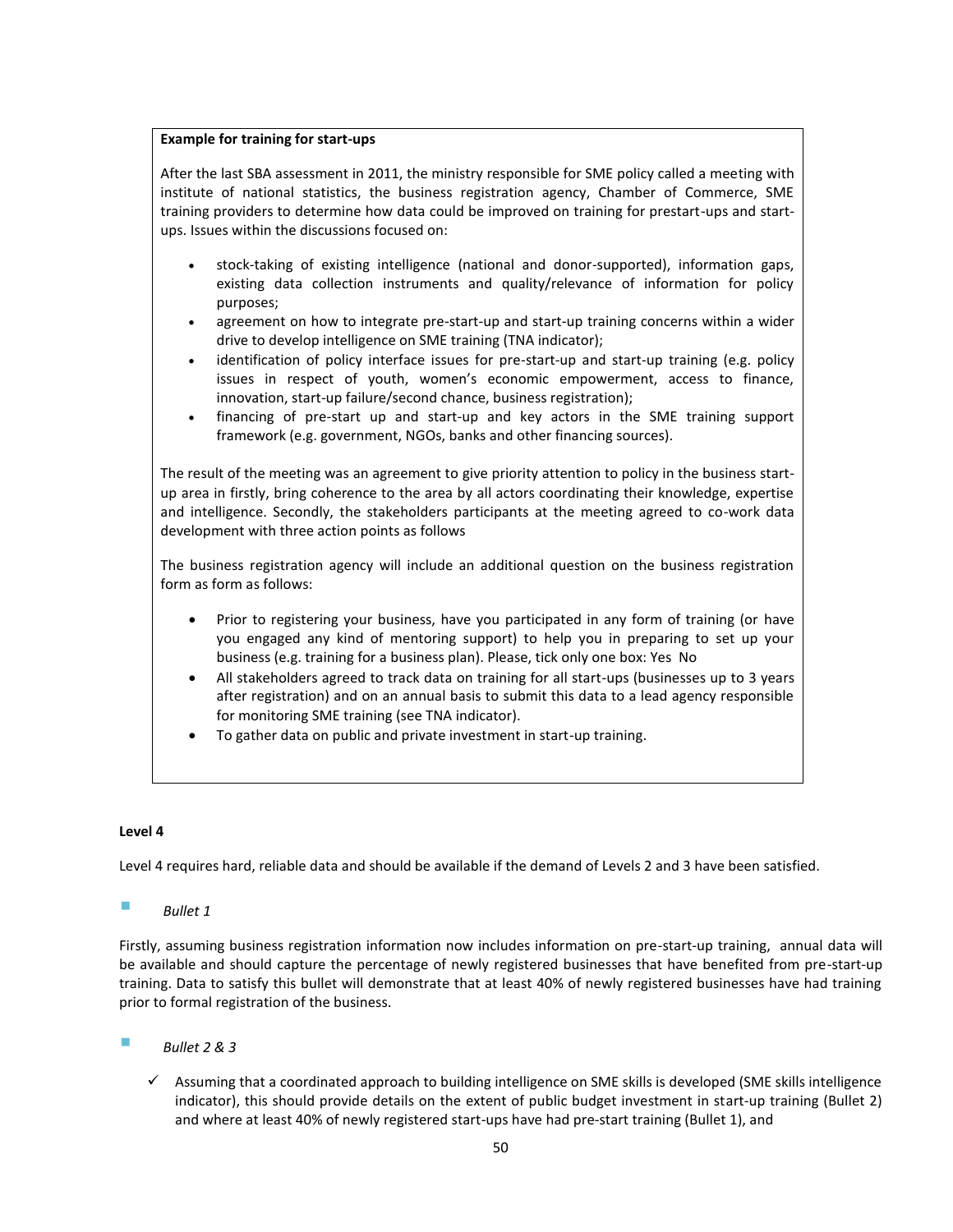$\checkmark$  Bullet 3 would require evidence that 10% start-up firms have undertaken training (Bullet 3). It is important that the specific percentage (10%) required for training of start-up firms is provided with the support of public finance.

#### **Level 5**

As with level 4, hard data is required to meet the demands of Level 5. The same data sources used for Level 4 assessment would be the most relevant source for evidence for Level 5 with at least 70% newly registered firms having engaged in pre start up training and at least 20% of businesses up to 3 years after registration having engaging training.

It is important that the specific percentage (20%) required for training of start-up firms is provided with the support of public finance.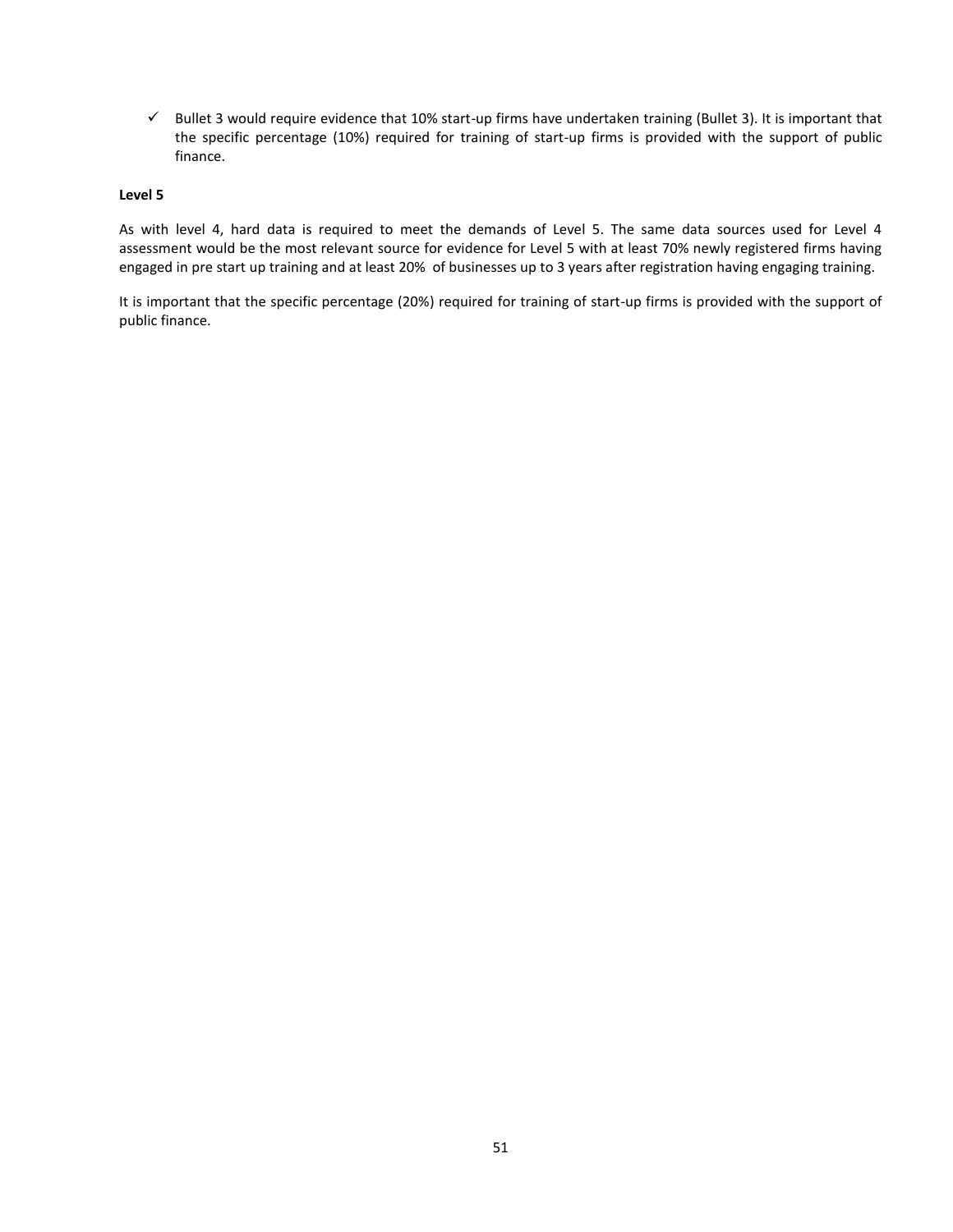# <span id="page-51-0"></span>Indicator 8.3: E-Training

#### *Rationale*

Information and communications technology (ICT) are important for SMEs in establishing or more efficient relationships with suppliers and customers contributing to cost reductions and in turn greater competitiveness. ICT also allows for improved production, administration, marketing and increasingly with e-commerce to increased sales. On-line training is an additional factor in that can bring extra value and efficiency to small businesses. However, the training provider communities in the EU pre-accession region have been slow to develop this area specifically for SMEs.

#### *Objective*

The objective of this indicator is to build a vibrant e-training environment for SMEs.

#### **Level 1**

A Level 1 on this indicator reflects a scenario where e-training services specifically addressing SME interests are significantly under-developed with traditional training methods remaining the predominant training paradigm. Through the assessment no examples of e-training for SMEs have been able to be identified.

#### **Level 2**

A level 2 requires that there are examples of e-training available on a register of training programmes on the recognised website. A recognized website is a website that is owned and maintained by an organization in the country and one that SME owners would be aware of e.g. SME Agency, Innovation Agency. VET Agency, Ministry of Economy, Entrepreneurship Agency, well known training providers. More developed and innovative training providers should be encouraged to look at existing training and determine how the training can be transformed into e-learning method.

#### **Level 3**

A level 3 specifically encourages training providers or SME support institutions to establish virtual learning environments made available through on-line platforms. This could include on-line mentoring and self-learning training provision. The bullet requires that e-training modules are available on at least one on-line platform (Bullet 2).

However, Bullet 1 also requires that the on-line platform required to meet the demands of Bullet 1 is interactive i.e. that SME owners and staff are not only able to access e-training but they can also interact with those responsible for the design and improvement of the e-training provision. For example, SME owners could signal training interests directly in an area of the platform. An area of the platform which deals with 'Frequent Asked Questions' and which provides standard answers would not be considered to be an interactive function for the purposes of the indicator.

The assessment should provide the URL link to the platform. If access to the interactive area has restricted access, it would help the assessment if at least one participant at the SBA assessment workshop were available had access to the restricted area to demonstrate the interactive options available on the platform.

#### **Level 4**

Building on the previous level of the indicator, Level 4 requires examples of how feedback from SMEs using the etraining on an on-line platform have shared this feedback on e-training programmes and that this has resulted in adjustments to the training available. In this regards, it would be useful if those responsible for managing an e-training programme on platform could participate at the SBA assessment workshop.

The objective of a demanding Bullet 2 of the indicator is that SMEs participate significantly in e-training. The bullet requires that 30% of SMEs have engaged in e-training since the previous SBA assessment. Data to satisfy Bullet 2 could be sourced from the wider SME skills intelligence (see TNA indicator).

#### **Level 5**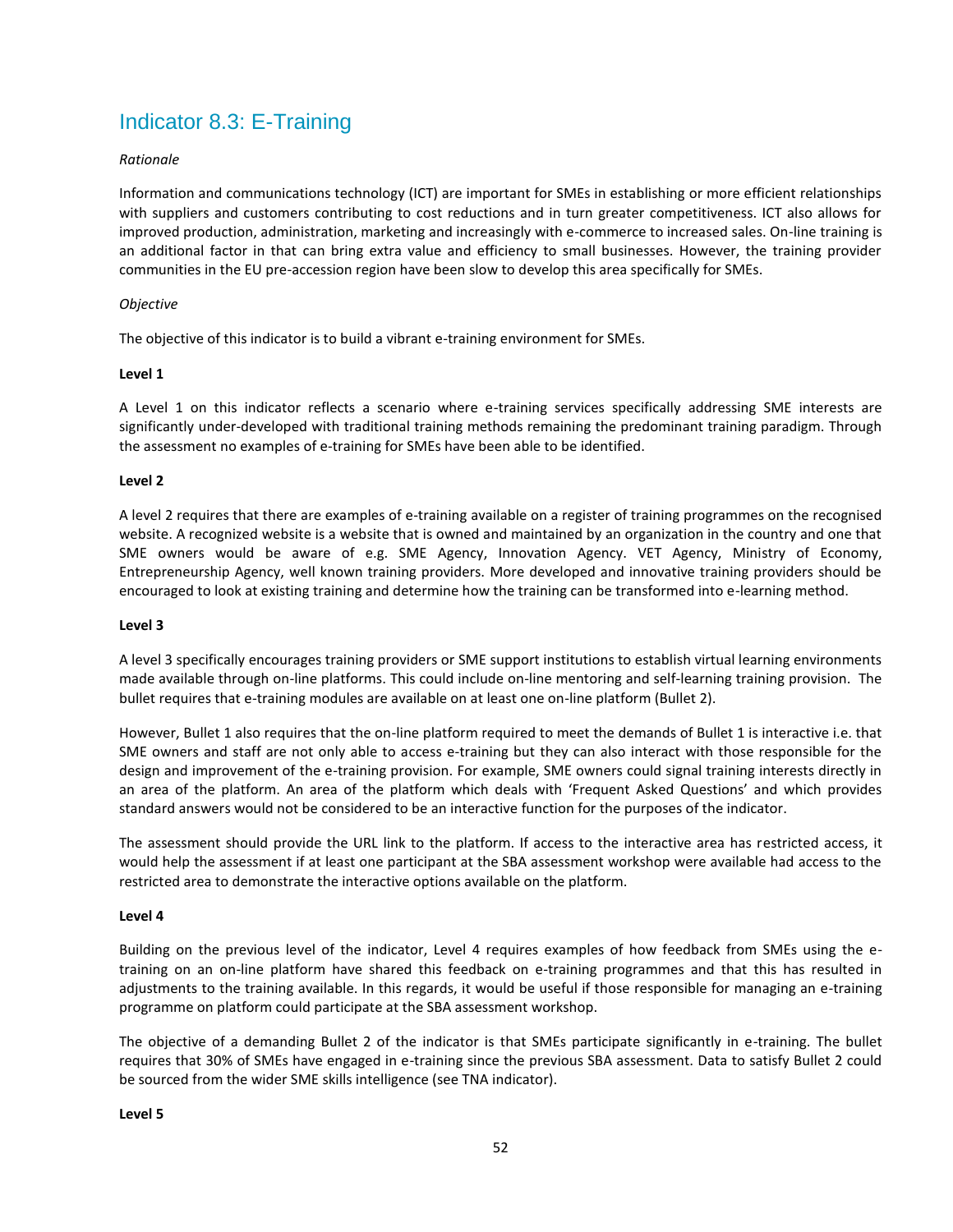The final bullet of the e-training indicator requires that 75% of SMEs have engaged in e-training since the previous SBA assessment. Again, data to satisfy Bullet 2 could be sourced from the wider SME skills intelligence (see TNA indicator).

#### **Example**

The national SME Agency has established an open, on-line training area on its website. The on-line area contains information and resources related to all aspects of training for SMEs and budding entrepreneurs. It also has dedicated areas specifically for young entrepreneurs and women entrepreneurs where networking options are available and direct access to mentors is possible. Both public and private training providers are not only able to use the platform for delivery of training, but the platform allows them to liaise with the SME community a) to identify new training interests and requirements against existing training products for eventual upgrading for e-training format and b) to develop and road-test new e-training services.

To kick-start a more strategic development of e-training through the platform, the SME agency launched an open call to training providers to submit proposals for a) transformation of existing training programmes with high demand (but using traditional training methods) to allow for on-line training provision; and b) new training provision related specifically to SMEs trading (or intending to trade) within the single European market. Priorities within the call included training to support SMEs with the EU regulatory compliance requirements in the areas of food safety and environmental protection, as well as modules on e-commerce specifically tailored to trade with EU partners.

Two years on since the launch of the e-training platform, 20 training providers have registered to deliver their training programmes through the on-line platform. E-training services available include:

- a) an interactive business plan template which prompts aspiring entrepreneurs using the template to revise and improve at each point in the development of the business plan. It also provides concrete examples of good practice to allow business plan better understand the quality requirements of robust business plans. A peer review function linked to a database of entrepreneurs on the website allows for direct contact and questions to be put experienced entrepreneurs;
- b) self-assessment tools for manufacturing SMEs in the textiles sector focusing on reducing water usage and circumventing pollution in the fabric dyeing.

Following some complaints about a number of e-training programmes registered by SMEs on the platform, the SME agency has signed a cooperation agreement with the Ministry of Education to develop quality assurance criteria specifically for e-training services. Given that textiles is the country's key sector, the Agency is also working with the National Association of Textile Manufacturers and the International Association of Textiles and Apparel on e-training and e-mentoring services to for SMEs with an objective of ensuring that the sector meets EU and wider international compliance requirements.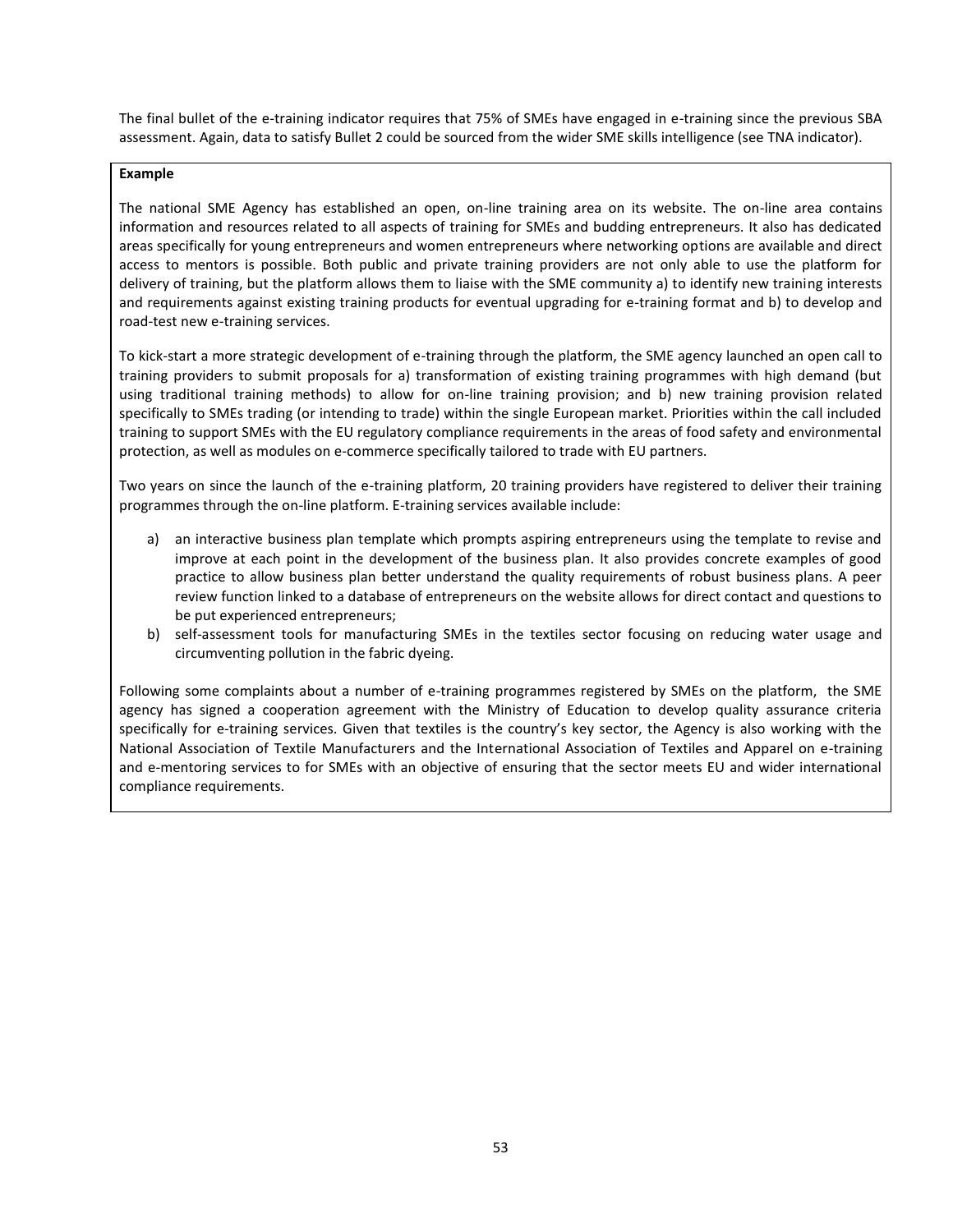# <span id="page-53-0"></span>Indicator 8.4: Training for Enterprise Growth

#### *Rationale*

Human resource development (HRD) within SMEs contributes to competitiveness and employment. Growth enterprises account for a significant share of job creation and are the principal drivers of national economic competitiveness. Training for growing enterprises therefore is an integral part of a wider support SME support framework.

#### *Objective*

The purpose of this indicator is to encourage EU pre-accession countries to give particular consideration to training for companies that already show growth potential.

*Note:* For the purposes of this indicator a growing company is one which demonstrates at least one of the following characteristics: a) increased turnover year-on-year in the previous 36 months; b) generating new jobs year-on-year in the previous 36 months.

#### **Level 1**

There is no evidence of dialogue or planning involving the enterprise world and government. Nor is there any strategic development currently planned for the development of human resources to support training for enterprise growth

#### **Level 2**

For a Level 2, the assessment will identify at least 2 training initiatives whose purpose is to support companies with their development objectives that specifically include one or more of the following objectives

- $\checkmark$  increased turnover:
- $\checkmark$  increased employment (in terms of number of jobs) in the business.

While these initiatives will be strategic at the project level, the defining feature of Level 2 is that the training initiatives are not set within a strategic development context in the country for growing companies. Nonetheless, the initiatives could be used to as good practice to generate inspiration for improved policy in the area (see Level 3, Bullet 1 which follows).

#### **Level 3**

## *Bullet 1*

For a level 3, a policy position on training for enterprise growth should be available. This would comprise an official note from a national ministry and be based on a discussion and agreement with key stakeholders (e.g. employment ministry, science & innovation ministry, training associations). The policy position could be noted in a national strategy document, legislation or in a set of policy guidelines. While each country will have its own specific criteria for growth, the assessment provides two areas (increased turnover, increased employment) that could feature in any country's objectives for business growth. For the purposes of the SBA assessment, at least one of these should feature in the policy position.

#### *Bullet 2*

Evidence of financial support for training for enterprise growth will be necessary to meet the demands of Bullet 2. Examples of evidence could be a) dedicated training budget within a national programme for training specifically focused on growth enterprises, b) Chambers or sector association support for training targeting businesses specifically with business growth objectives, c) donor finance specifically addressing businesses with growth potential. The evidence for Bullet 2 should clearly indicate the organisations in charge of the funding instruments as well as the criteria they apply to enable growing businesses to benefit from the instruments.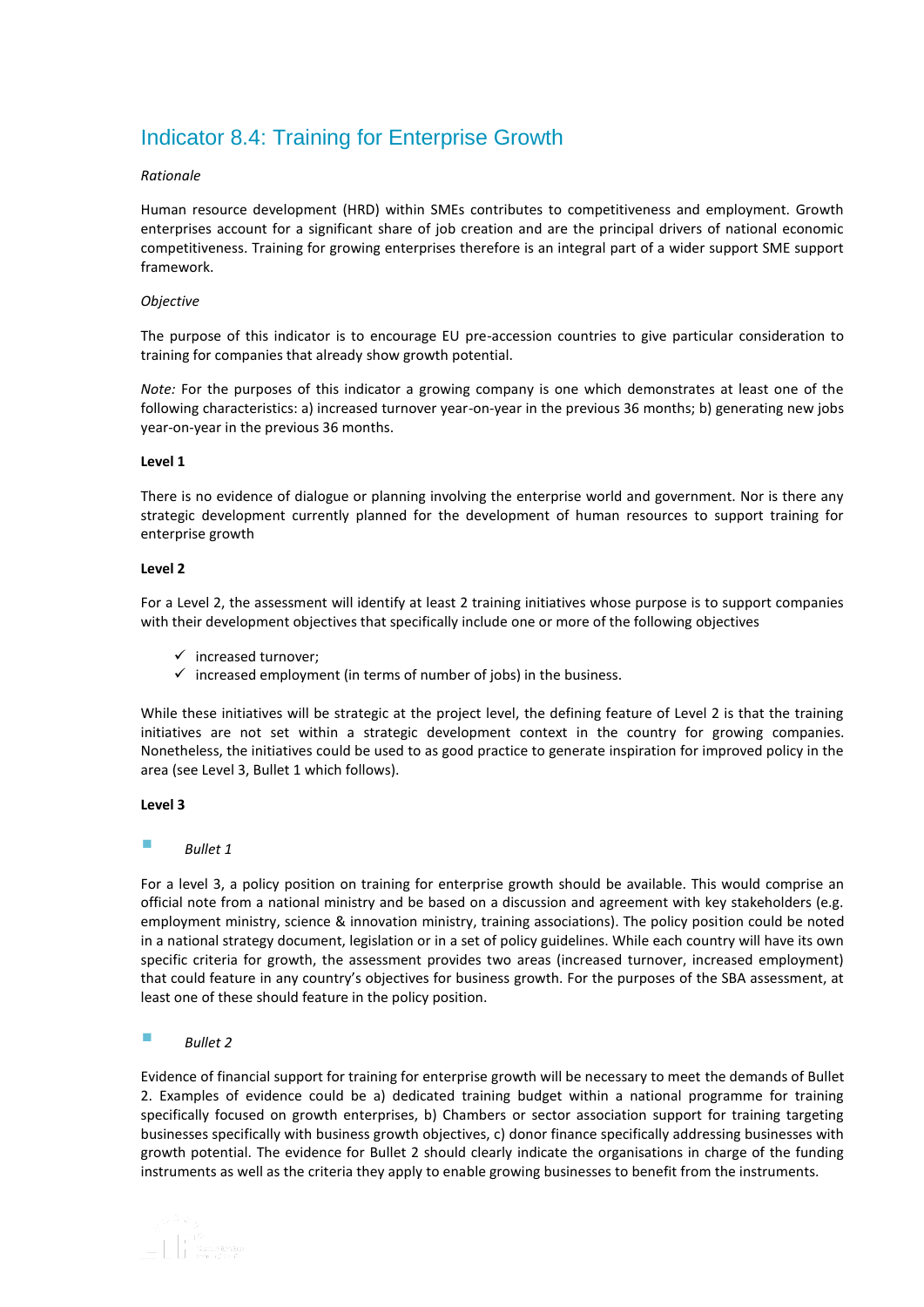A Level 4 encourages policy makers to set targets which will prompt the SME community to move towards more growth-oriented developments. To this end, the assessment seeks evidence that at least 15% of SMEs operating for more than 3 years have engaged growth-objective training in the period since that the previous SBA assessment.

This data could be sourced from the data acquired through surveys or the wider SME skills intelligence drive (see indicator on SME Skills Intelligence).

#### **Level 5**

#### *Bullet 1*

A Level 5 builds on the data on SMEs engaging growth-objective training. A Level 5 seeks evidence that at least 40% of SMEs operating for more than 3 years have engaged growth-objective training in the period since that the previous SBA assessment. Again, this data could be sourced from the data acquired through surveys or the wider SME skills intelligence drive (see indicator on SME Skills Intelligence).

## *Bullet 2*

The final bullet of the indicator works towards tracking impact associated with the training investment. In respect of the 40% of SMEs engaging growth-objective training referred to at Bullet 1, evidence is required that at least half of the companies have demonstrated improvements in a) turnover or b) employment. Data to satisfy this bullet could be sourced from the data acquired through surveys or the wider SME skills intelligence drive (see indicator on SME Skills Intelligence).

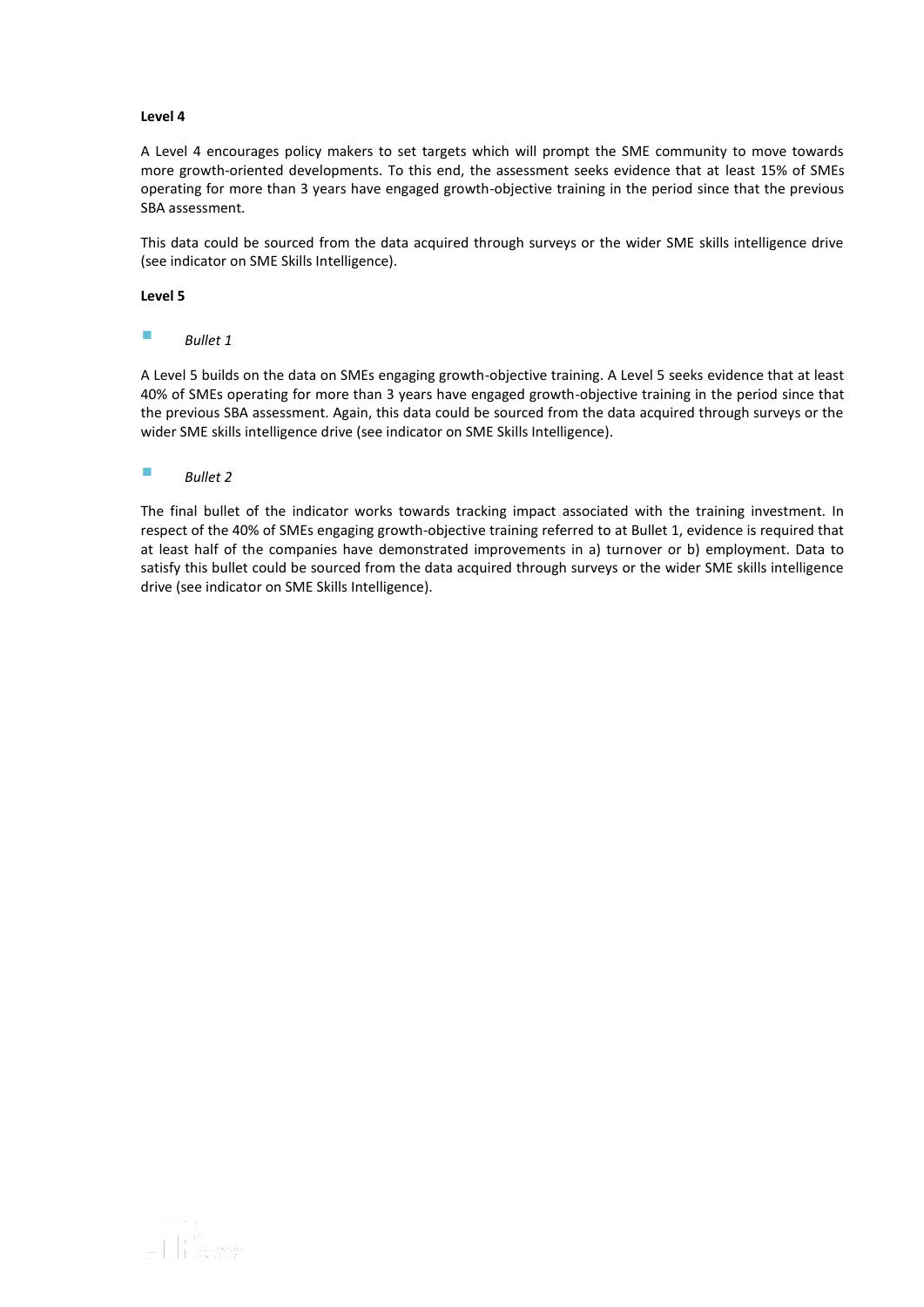# <span id="page-55-0"></span>Indicator 8.5: Quality Assurance

#### *Rationale*

SMEs need to be convinced of the relevance and quality of training before they devote time and money to it. Relevance of training is defined by training needs. Quality of training is demand – SMEs that are convinced of the value and return on investment in training, will continue to upgrade their knowledge and skills. A quality support framework which includes both formal (typically what happens inside the education system) and nonformal training provision (training non subject to formal assessment or examination) is an important feature in the SME skills development drive.

defined by Information and communications technology (ICT) are important for SMEs in establishing or more efficient relationships with suppliers and customers contributing to cost reductions and in turn greater competitiveness. ICT also allows for improved production, administration, marketing and increasingly with ecommerce to increased sales. On-line training is an additional factor in that can bring extra value and efficiency to small businesses. However, the training provider communities in the EU pre-accession region have been slow to develop this area specifically for SMEs.

#### *Objective*

The objective of this indicator is that each country establishes a comprehensive quality assurance framework to

meet SME training interests.

**Note**: While a single quality assurance system may not comprehensively address all vocational and managerial skills and competences of SMEs, the enterprise community should be aware of different quality assurance options which may include a national quality assurance framework for education and training (usually overseen by an national education ministry), sector-specific quality assurance for training provided by professional associations as well as quality assurance provided by usually private, international bodies.

#### **Level 1**

A Level 1 on the quality assurance indicator reflects a scenario where there no national policy framework for quality assurance of training services delivered to the SME community.

#### **Level 2**

#### *Bullet 1*

Scoring on Bullet 1 of Level 2 demonstrates that there a number of quality assurance options available for SME training but there is no joined-up mechanism in place which allows SMEs or the training community to understand and get access the range of quality assurance services available. For example, a national quality assurance system overseen by the education ministry accredits universities that provide project management training to SMEs as does the Institute for Programme Management, an international centre of excellence with affiliates based across Europe. However, there is no sign-posting arrangements that would direct SMEs or training providers to the quality assurance bodies.

#### *Bullet 2*

To satisfy the second bullet of Level 2, the assessment should demonstrate that government, training organizations and SME support organizations have engaged in discussions as to how quality assurance for SME training can be better understood by the SME community and addressed by the training community. This would include agreement on how the recognition and accreditation of training organizations (public and private) could be established.

An example of one issue to be included in the agreement could be where training providers accredited by international bodies could be immediately recognized for the purposes of SME training following the opinion of a group of training experts.

An example of this dialogue on setting up a framework for SME training would involve, inter alia:

- $\checkmark$  quality assurance directorate of the education ministry;
- $\checkmark$  training department of the labour ministry;
- $\checkmark$  association of private training providers;
- $\checkmark$  national VET agency;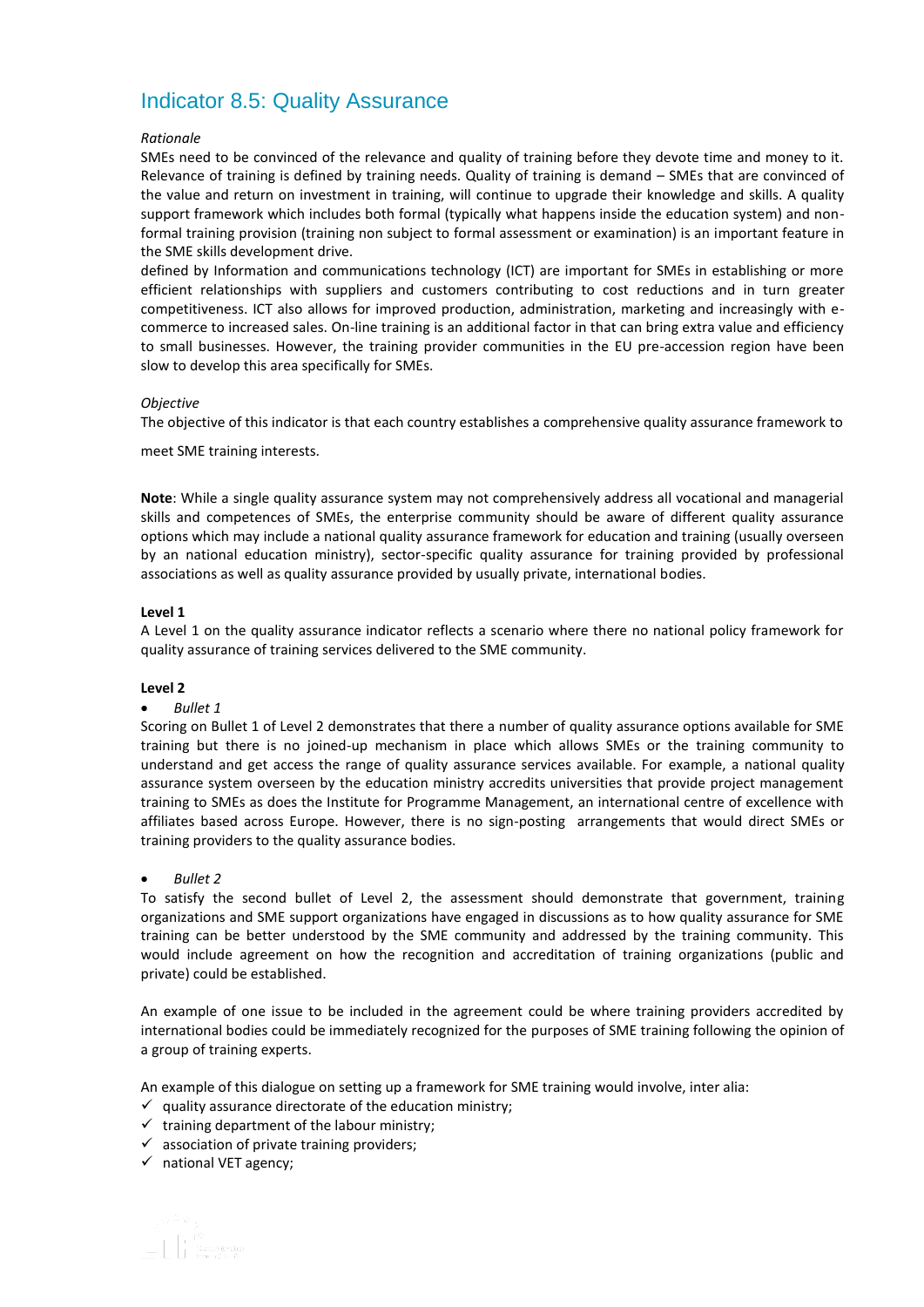- $\checkmark$  representatives of well-established, private training operators (e.g. accountancy/finance management, procurement) which provide quality assurance to their training offer;
- $\checkmark$  representatives from the sector associations providing quality assurance in training for their specialized fields (vintiners association).

A level 3 requires evidence that government, key SME support organisations, sector interest groups and training providers have agreed a framework approach to quality assuring training on offer to SMEs. This would include the formal quality assurance system led by the education authorities usually and a mechanism to recognise how training providers outside the formal quality assurance system (sector-specific training organisations, affiliates of international accreditation bodies) could be given an accreditation status.

An institution should be identified responsible for a) coordinating and supporting the accreditation of training providers over and beyond the formal quality assurance framework and ensuring complimentarity; and b) issuing framework training standards for SME training services. A national association of training providers would be an important partner and support institution in this process.

#### **Level 4**

A level 4 will require information on the numbers of training providers providing services to and for SMEs (e.g. VET institutions, universities, private training companies, sectoral associations, training associations with a specific training function) that are certified. Assuming that the SME skills intelligence (see guidelines for SME skills intelligence indicator) includes information on accredited training providers, the information for both Level 4 bullets (percentage of certified training providers and a database with details on the certified training providers) should be available to meet the demands of this indicator.

#### **Level 5**

*Bullet 1*

Building on data requirements of Level 4, a level 5 requires at least 50% of training providers to have been certified. Again, if the SME skills intelligence includes information on accredited training providers, data will be available to support the assessment of this bullet.

#### *Bullet 2*

The second bullet provides an opportunity for SMEs to provide feedback on training. A database of certified training providers should be available possibly hosted and managed by the SME agency or other training support organization. This bullet provides a proxy quality assurance feature in the overall process in that SMEs, through their feedback, can provide recommendations to fellow SMEs on which training providers deliver good services. Training providers should also be able to respond to negative feedback. Hence, the database should have an open and interactive function.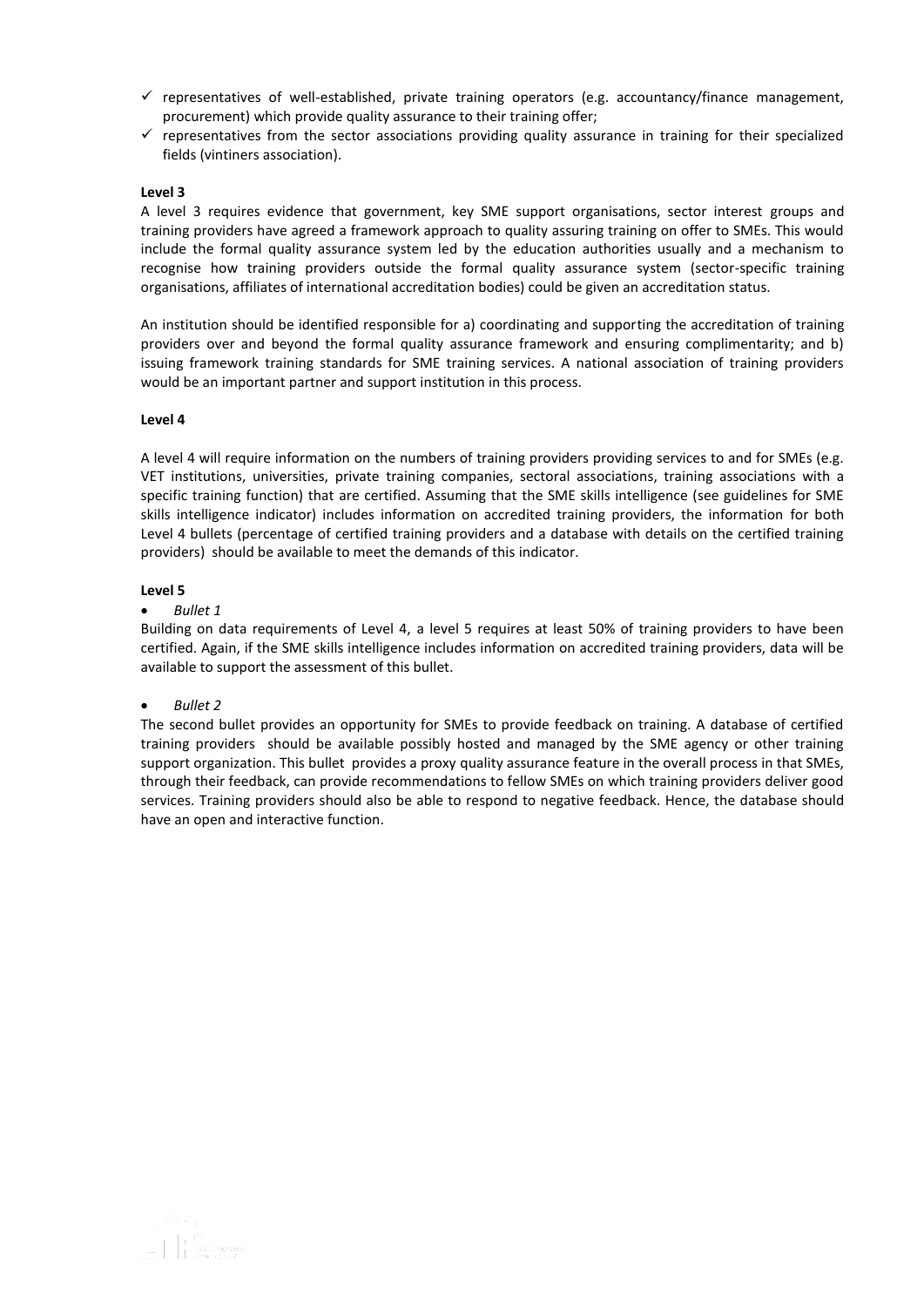# <span id="page-57-0"></span>Indicator 8.6: Training for Internationalisation of SMEs

#### *Rationale*

Supporting SMEs in accessing international markets improves competitiveness, wealth and jobs. With all EU – pre-accession countries preparing to trade within the EU Single Market, more concerted efforts are required to boost enterprise performance and capacity to withstand the competitive pressures of the internal market. Training has an important role to play in supporting the internationalization of SMEs.

#### *Objective*

The objective of this indicator is to boost SME enterprise operations through enhanced knowledge and skills for trading internationally.

Note: For the purposes of this indicator trade missions, international trade fairs or advice & consultancy services do not satisfy the training requirements of the indicator unless they have a specific and clearly articulated learning outcome. Also networking as an activity is not recognised as a training activity unless it has a specific and measurable learning outcome.

#### **Level 1**

A Level 1 reflects a scenario where there is no information available for the assessment on training programmes to support SMEs either working or intending to work outside their countries.

#### **Level 2**

#### *· Bullet 1*

A Level 2 demonstrates that there are examples of training programmes to support SME internationalization without a clear policy context. These could include regulatory training for specific sectors (e.g. agri-food) trading with the EU or applied language training for new markets (e.g. how to negotiate a deal and finalise a commercial contract with Chinese customers). Trade fairs are not training events but are information and networking events and would therefore not be sufficient evidence for the indicator.

#### *· Bullet 2*

SMEs keen on building up their international profile will need to have ready access to information on working internationally and this should include training available. The training information could be centralized within a recognised website (SME agency or international section of a Ministry of Economy or Ministry for Trade) or it could be sign posted from a general website with hyperlinks to specific training provider organisations. If the latter, this would already satisfy Level 3, Bullet 2 assuming that the training provision includes examples of training for SMEs on e-commerce.

#### **Level 3**

#### *· Bullet 1*

A level 3 requires that a policy position has been taken on training for internationalisation of SMEs backed up with dedicated funding commitments. An SME-related policy could be a) training guidelines for international trade, b) SME strategy which has a specific provision for upgrading training for SME exports; c) an national EU integration strategy which gives particular mention to SMEs and the EU single market, including training requirements.

#### *· Bullet 2*

See information on website information for Bullet 1 related to information on training programmes. Not that the e-commerce feature of the bullet must be satisfied. Example of such training could be a) how to develop on-line invoicing and execute and receive on-line payments, and b) on-line management of customer relations for SMEs in the textile sector.